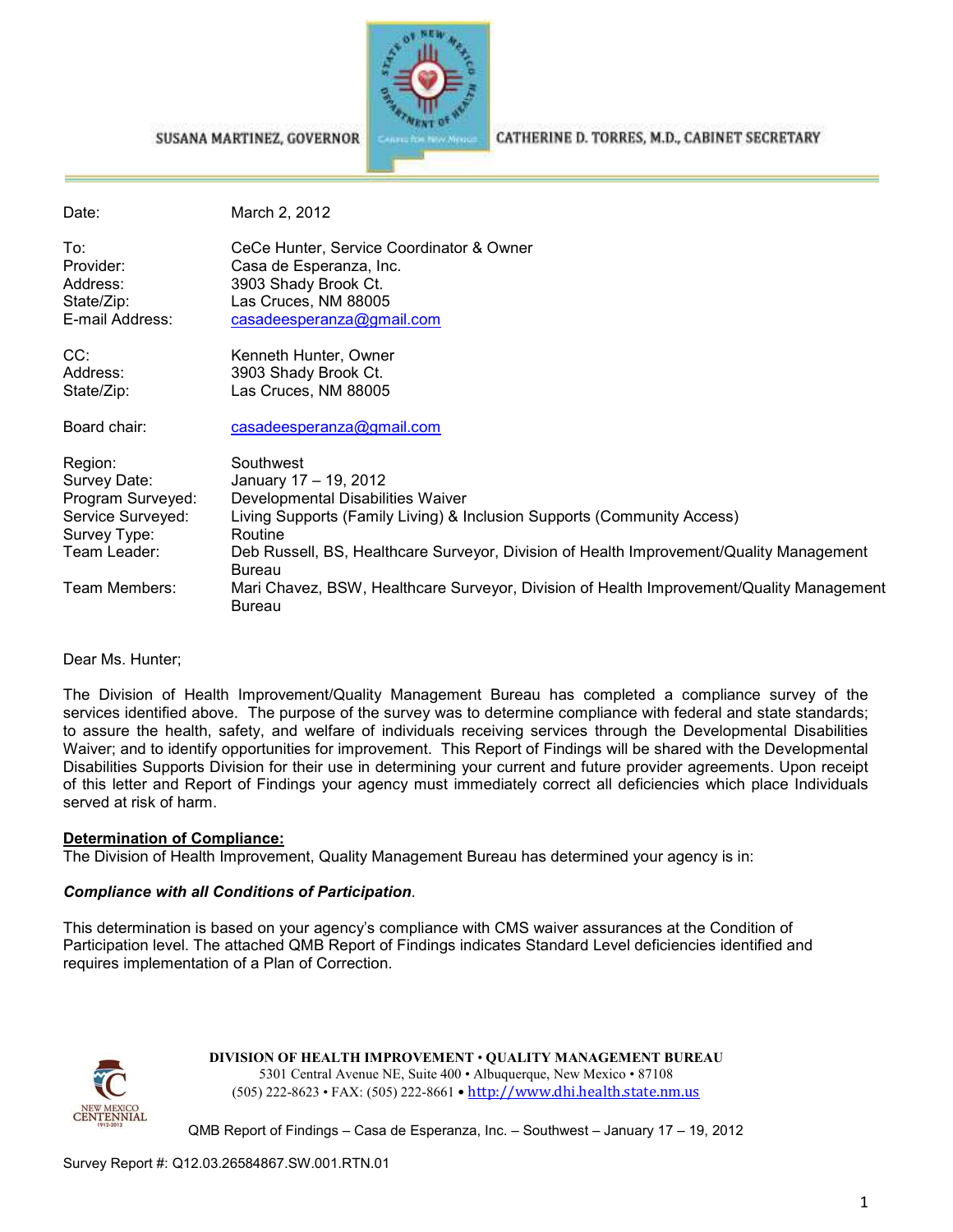#### **Plan of Correction:**

The attached Report of Findings identifies the Standard Level and/or Condition of Participation deficiencies found during your agency's compliance review. You are required to complete and implement a Plan of Correction. Your agency has a total of 45 business days (10 business days to submit your POC for approval and 35 days to implement your *approved* Plan of Correction) from the receipt of this letter.

#### **Submission of your Plan of Correction:**

Please submit your agency's Plan of Correction in the space on the two right columns of the Report of Findings. *(See attachment "A" for additional guidance in completing the Plan of Correction)*.

Within 10 business days of receipt of this letter your agency Plan of Correction must be submitted to the parties below:

**1. Quality Management Bureau, Attention: Plan of Correction Coordinator 5301 Central Ave. NE Suite 400 Albuquerque, NM 87108** 

#### **2. Developmental Disabilities Supports Division Regional Office for region of service surveyed**

Upon notification from QMB that your *Plan of Correction has been approved*, you must implement all remedies and corrective actions to come into compliance. If your Plan of Correction is denied, you must resubmit a revised plan as soon as possible for approval, as your POC approval and all remedies must be completed within 45 business days of the receipt of this letter.

Failure to submit your POC within the allotted 10 business days or complete and implement your Plan of Correction within the total 45 business days allowed may result in the imposition of a \$200 per day Civil Monetary Penalty until it is received, completed and/or implemented.

#### **Request for Informal Reconsideration of Findings (IRF):**

If you disagree with a finding of deficient practice, you have 10 business days upon receipt of this notice to request an IRF. Submit your request for an IRF in writing to:

> QMB Deputy Bureau Chief 5301 Central Ave NE Suite #400 Albuquerque, NM 87108 Attention: IRF request

See Attachment "C" for additional guidance in completing the request for Informal Reconsideration of Findings. The request for an IRF will not delay the implementation of your Plan of Correction which must be completed within 45 total business days (10 business days to submit your POC for approval and 35 days to implement your *approved* Plan of Correction). Providers may not appeal the nature or interpretation of the standard or regulation, the team composition or sampling methodology. If the IRF approves the modification or removal of a finding, you will be advised of any changes.

Please call the Plan of Correction Coordinator at 505-222-8647 if you have questions about the Report of Findings or Plan of Correction. Thank you for your cooperation and for the work you perform.

Sincerely,

Deb Russell, BS

Deb Russell, BS Team Lead/Healthcare Surveyor Division of Health Improvement Quality Management Bureau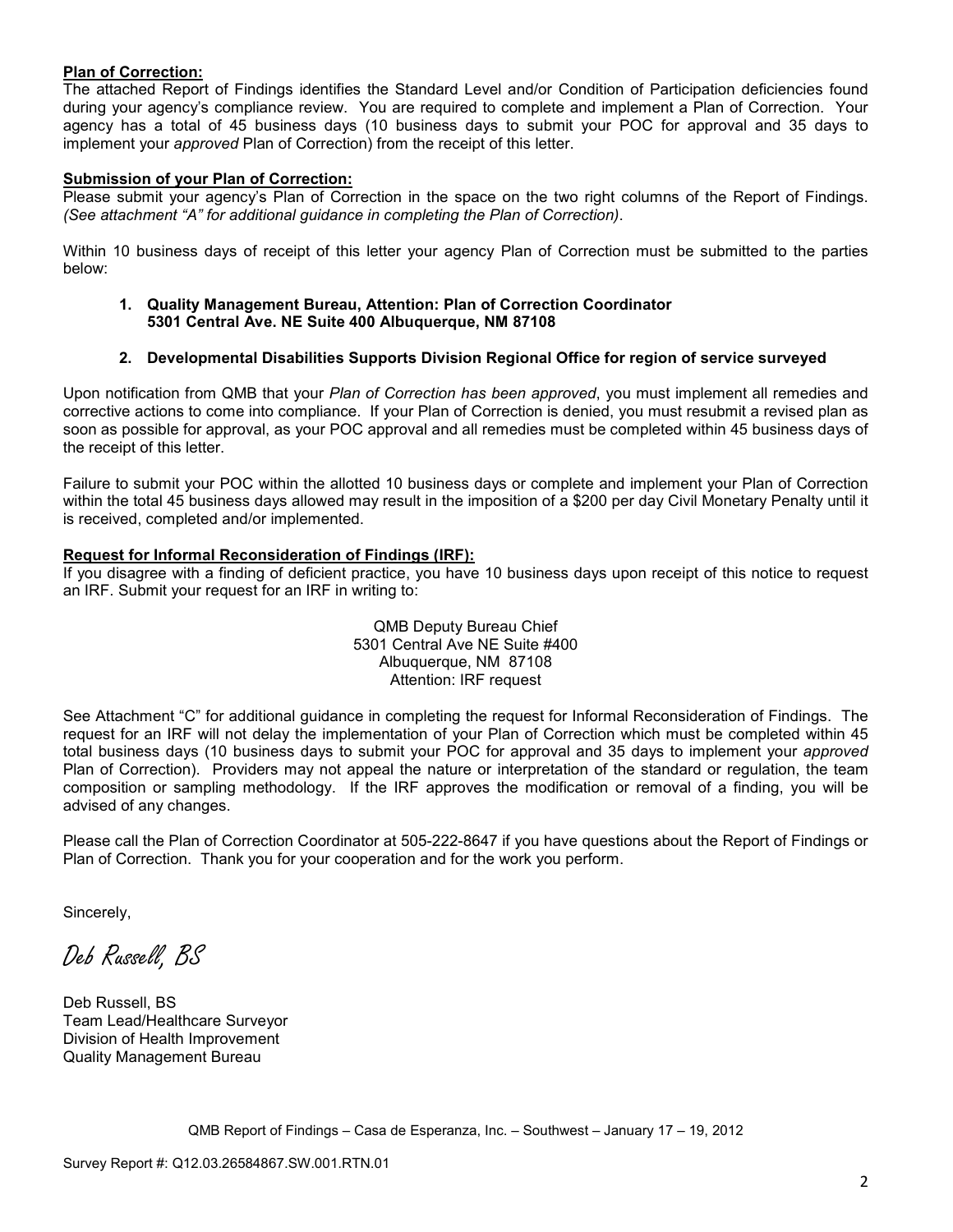| <b>Survey Process Employed:</b>           |                                                                                                                                                                                                                                                                                                                                                                                                                                                                                                    |  |
|-------------------------------------------|----------------------------------------------------------------------------------------------------------------------------------------------------------------------------------------------------------------------------------------------------------------------------------------------------------------------------------------------------------------------------------------------------------------------------------------------------------------------------------------------------|--|
| <b>Entrance Conference Date:</b>          | January 17, 2012                                                                                                                                                                                                                                                                                                                                                                                                                                                                                   |  |
| Present:                                  | Case de Esperanza, Inc.<br>CeCe Hunter, Service Coordinator, Owner                                                                                                                                                                                                                                                                                                                                                                                                                                 |  |
|                                           | <b>DOH/DHI/QMB</b><br>Deb Russell, BS, Team Lead/Healthcare Surveyor<br>Mari Chavez, BSW, Healthcare Surveyor                                                                                                                                                                                                                                                                                                                                                                                      |  |
| Exit Conference Date:                     | January 19, 2012                                                                                                                                                                                                                                                                                                                                                                                                                                                                                   |  |
| Present:                                  | Case de Esperanza, Inc.<br>CeCe Hunter, Service Coordinator, Owner                                                                                                                                                                                                                                                                                                                                                                                                                                 |  |
|                                           | <b>DOH/DHI/QMB</b><br>Deb Russell, BS, Team Lead/Healthcare Surveyor<br>Mari Chavez, BSW, Healthcare Surveyor                                                                                                                                                                                                                                                                                                                                                                                      |  |
| <b>Total Homes Visited</b>                | Number:<br>3                                                                                                                                                                                                                                                                                                                                                                                                                                                                                       |  |
| <b>Family Homes Visited</b><br>❖          | Number:<br>3                                                                                                                                                                                                                                                                                                                                                                                                                                                                                       |  |
| <b>Administrative Locations Visited</b>   | Number:<br>1                                                                                                                                                                                                                                                                                                                                                                                                                                                                                       |  |
| <b>Total Sample Size</b>                  | Number:<br>4<br>0 - Jackson Class Members<br>4 - Non-Jackson Class Members<br>3 - Family Living<br>3 - Community Access                                                                                                                                                                                                                                                                                                                                                                            |  |
| Persons Served Records Reviewed           | Number:<br>4                                                                                                                                                                                                                                                                                                                                                                                                                                                                                       |  |
| Persons Served Interviewed                | Number:<br>$\overline{2}$                                                                                                                                                                                                                                                                                                                                                                                                                                                                          |  |
| <b>Persons Served Observed</b>            | Number:<br>2 (1 Individual did not respond to surveyor<br>questions & 1 Individual was not available during the on-site survey)                                                                                                                                                                                                                                                                                                                                                                    |  |
| Direct Support Personnel Interviewed      | Number:<br>4                                                                                                                                                                                                                                                                                                                                                                                                                                                                                       |  |
| Direct Support Personnel Records Reviewed | Number:<br>14                                                                                                                                                                                                                                                                                                                                                                                                                                                                                      |  |
| Service Coordinator Records Reviewed      | Number:<br>1                                                                                                                                                                                                                                                                                                                                                                                                                                                                                       |  |
| <b>Administrative Files Reviewed</b>      | <b>Billing Records</b><br>$\bullet$<br><b>Medical Records</b><br>$\bullet$<br>Incident Management Records<br>$\bullet$<br><b>Personnel Files</b><br>$\bullet$<br><b>Training Records</b><br>$\bullet$<br>Agency Policy and Procedure<br>$\bullet$<br><b>Caregiver Criminal History Screening Records</b><br>$\bullet$<br><b>Employee Abuse Registry</b><br>$\bullet$<br>Human Rights Notes and/or Meeting Minutes<br>$\bullet$<br><b>Evacuation Drills</b><br>Quality Assurance / Improvement Plan |  |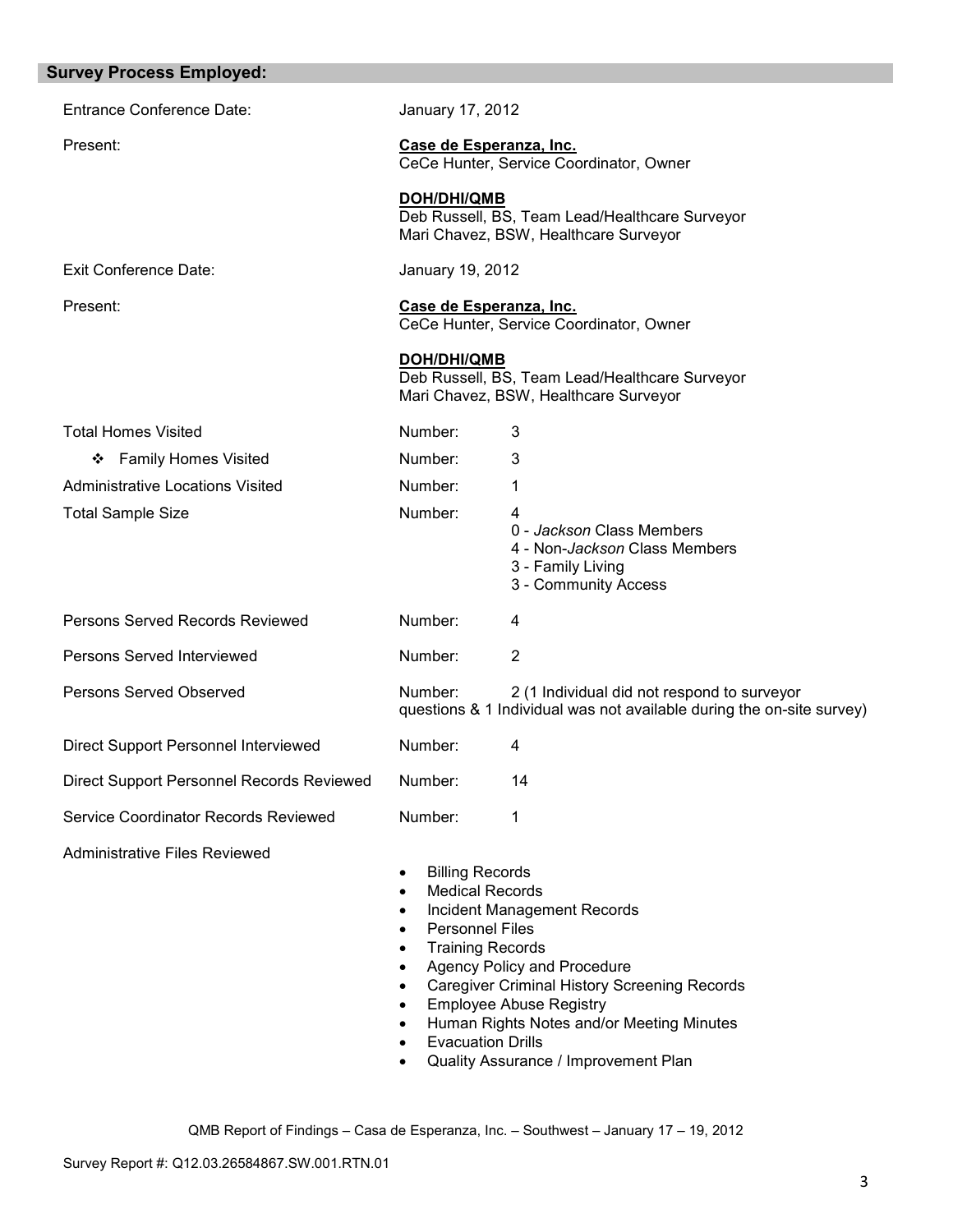- 
- CC: Distribution List: DOH Division of Health Improvement
	- DOH Developmental Disabilities Supports Division
	- DOH Office of Internal Audit
	- HSD Medical Assistance Division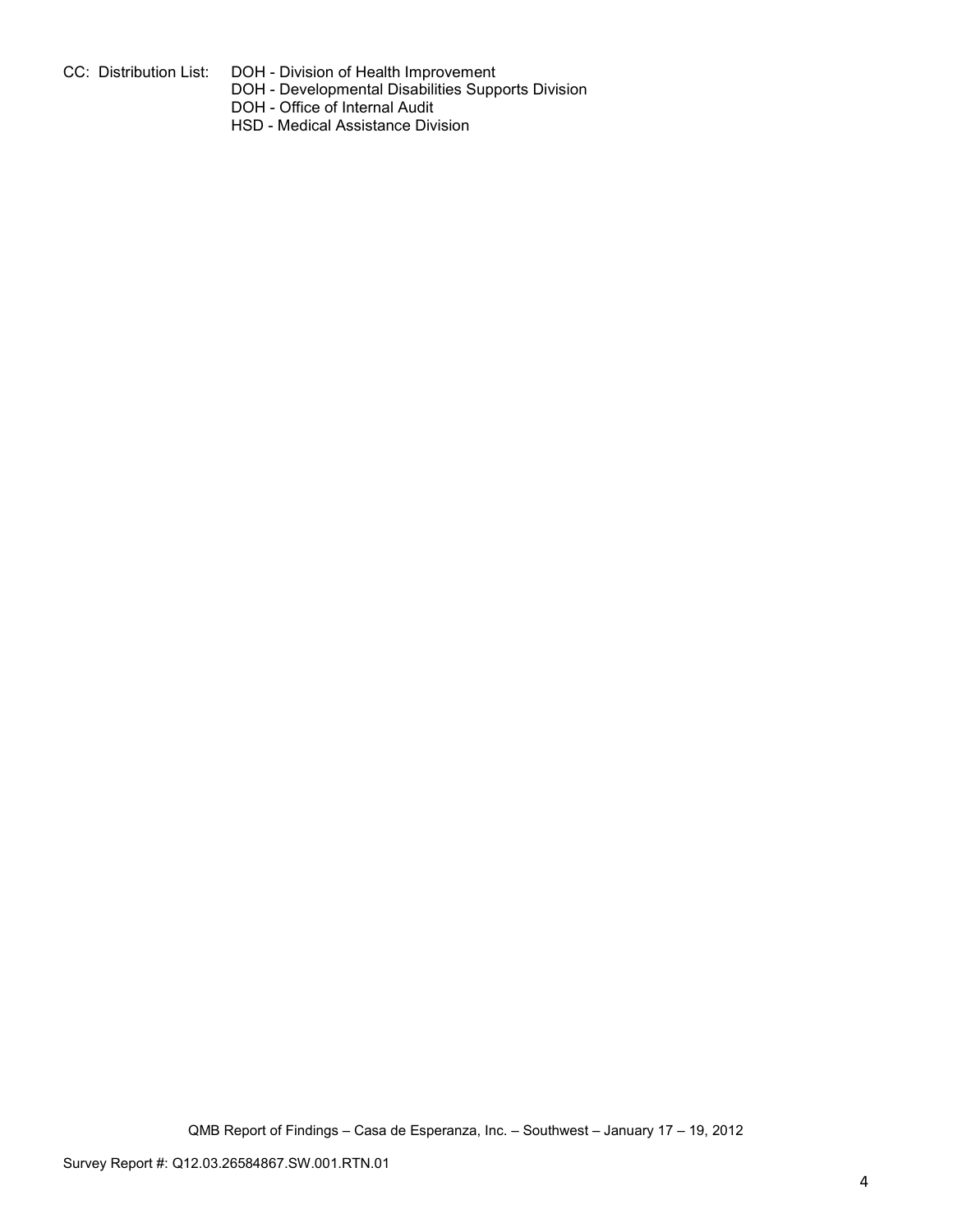# **Attachment A**

## **Provider Instructions for Completing the QMB Plan of Correction (POC) Process**

### *Introduction:*

After a QMB Compliance Survey, your QMB Report of Findings will be sent to you via e-mail.

Each provider must develop and implement a Plan of Correction (POC) that identifies specific quality assurance and quality improvement activities the agency will implement to correct deficiencies and prevent continued non compliance.

Agencies must submit their Plan of Correction within 10 business days from the date you receive the QMB Report of Findings. (Providers who do not submit a POC within 10 business days will be referred to the Internal Review Committee [IRC] for possible actions or sanctions).

Agencies must fully implement their approved Plan of Correction within 45 business days (10 business days to submit your POC for approval and 35 days to implement your approved Plan of Correction) from the date they receive the QMB Report of Findings. (Providers who fail to complete a POC within the 45 business days allowed shall be referred to the IRC for possible actions or sanctions.)

If you have questions about the Plan of Correction process, call the QMB Plan of Correction Coordinator at 505-222-8647 or email at George. Perrault@state.nm.us. Requests for technical assistance must be requested through your DDSD Regional Office.

The POC process cannot resolve disputes regarding findings. If you wish to dispute a finding on the official Report of Findings, you must file an Informal Reconsideration of Findings (IRF) request within ten (10) business days of receiving your report. Please note that you must still submit a POC for findings that are in question (see Attachment "C").

## *Instructions for Completing Agency POC:*

## *Required Content*

Your Plan of Correction should provide a step-by-step description of the methods to correct each deficient practice to prevent recurrence and information that ensures the regulation cited is in compliance. The remedies noted in your POC are expected to be added to your Agency's required, annual Quality Assurance Plan.

If a deficiency has already been corrected, the plan should state how it was corrected, the completion date (date the correction was accomplished), and how possible recurrence of the deficiency will be prevented.

The Plan of Correction must address the required six CMS core elements to address *each deficiency* of the POC:

- 1. How the specific and realistic corrective action will be accomplished for individuals found to have been affected by the deficient practice.
- 2. How the agency will identify other individuals who have the potential to be affected by the same deficient practice, and how the agency will act to protect individuals in similar situations.
- 3. What QA measures will be put into place or systemic changes made to ensure that the deficient practice will not recur
- 4. Indicate how the agency plans to monitor its performance to make sure that solutions are sustained. The agency must develop a QA plan for ensuring that correction is achieved and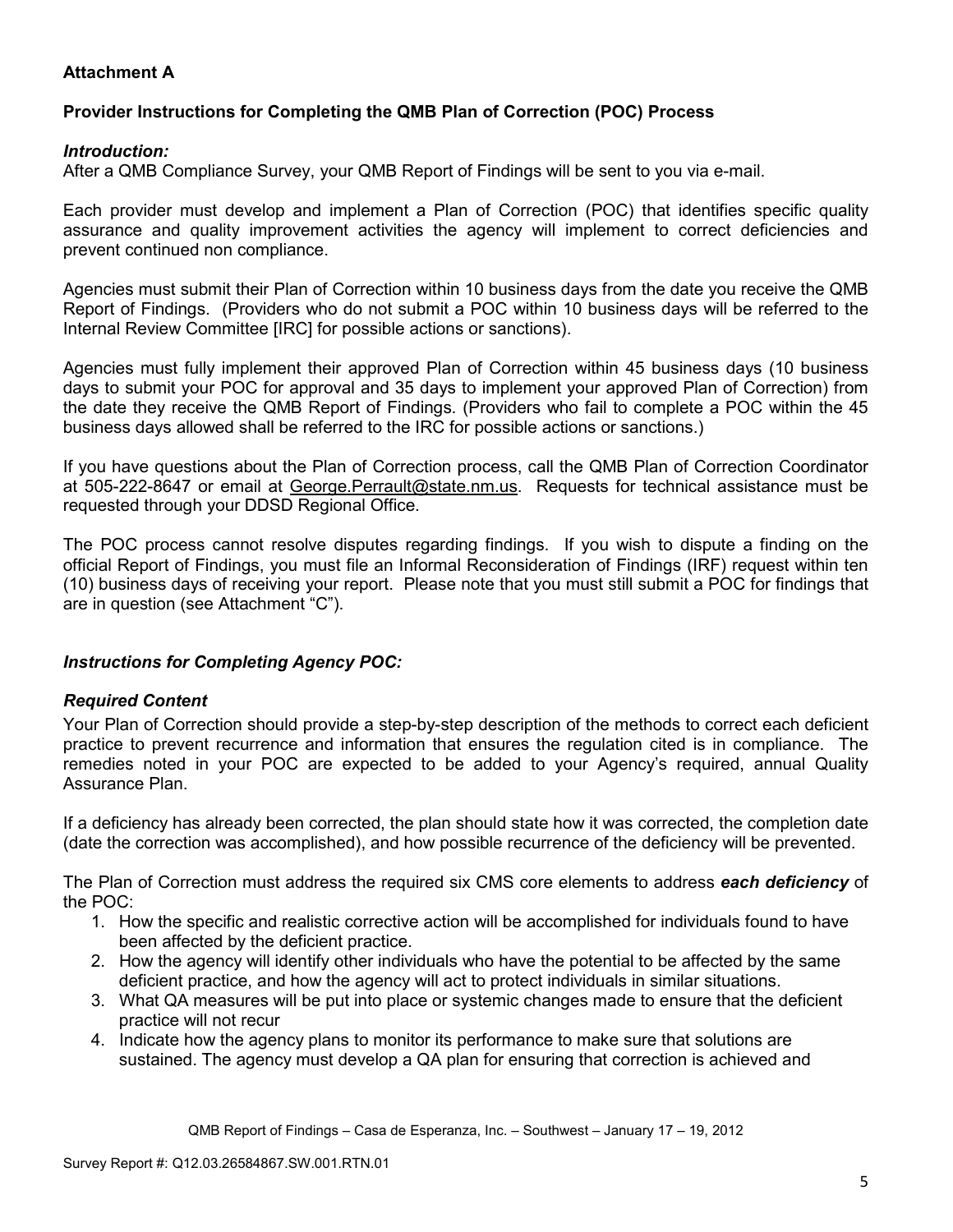sustained. This QA plan must be implemented, and the corrective action evaluated for its effectiveness. The plan of correction is integrated into the agency quality assurance system; and

- 5. Include dates when corrective action will be completed. The corrective action completion dates must be acceptable to the State.
- 6. The POC must be signed and dated by the agency director or other authorized official.

The following details should be considered when developing your POC:

- Details about how and when Consumer, Personnel and Residential files are audited by Agency personnel to ensure they contain required documents;
- Information about how Medication Administration Records are reviewed to verify they contain all required information before they are distributed, as they are being used, and after they are completed;
- Your processes for ensuring that all staff are trained in Core Competencies, Incident Reporting, and Individual-Specific service requirements, etc;
- How accuracy in Billing documentation is assured;
- How health, safety is assured;
- For Case Management Providers, how ISPs are reviewed to verify they meet requirements, how the timeliness of LOC packet submissions and consumer visits are tracked;
- Your process for gathering, analyzing and responding to Quality data; and,
- Details about Quality Targets in various areas, current status, analyses about why targets were not met, and remedies implemented.

*Note:* **Instruction or in-service of staff alone may not be a sufficient plan of correction.** This is a good first step toward correction, but additional steps should be taken to ensure the deficiency is corrected and will not recur.

## *Completion Dates*

- The plan of correction must include a **completion date** (entered in the far right-hand column) for each finding. Be sure the date is **realistic** in the amount of time your Agency will need to correct the deficiency; not to exceed 45 total business days.
- Direct care issues should be corrected immediately and monitored appropriately.
- Some deficiencies may require a staged plan to accomplish total correction.
- Deficiencies requiring replacement of equipment, etc., may require more time to accomplish correction but should show reasonable time frames.

## *Initial Submission of the Plan of Correction Requirements*

- 1. The Plan of Correction must be completed on the official QMB Survey Report of Findings/Plan of Correction Form and received by QMB within ten (10) business days from the date you received the report of findings.
- 2. For questions about the POC process, call the POC Coordinator, George Perrault at 505-222-8647 for assistance.
- 3. For Technical Assistance (TA) in developing or implementing your POC, contact your local DDSD Regional Office.
- 4. Submit your POC to George Perrault, POC Coordinator in any of the following ways:
	- a. Electronically at George.Perrault@state.nm.us *(preferred method)*
	- b. Fax to 505-222-8661, or
	- c. Mail to POC Coordinator, 5301 Central Avenue SW, Suite 400, Albuquerque, NM 87108
- 5. Do not submit supporting documentation (evidence of compliance) to QMB until after your POC has been approved by the POC Coordinator.
- 6. QMB will notify you when your POC has been "approve" or "denied."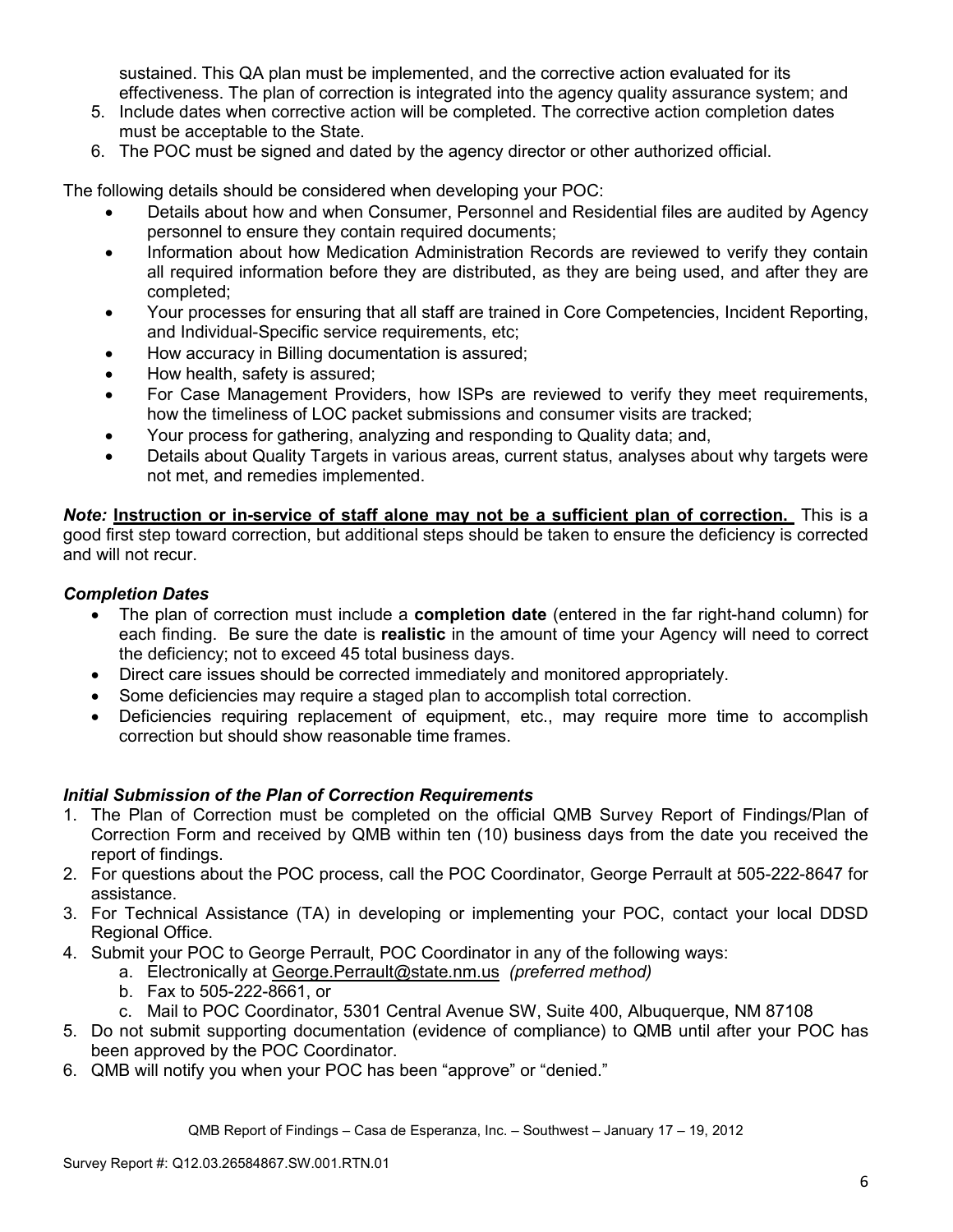- a. During this time, whether your POC is "approved," or "denied," you will have a maximum of 45 business days from the date of receipt of your Report of Findings to correct all survey deficiencies.
- b. If your POC is denied, it must be revised and resubmitted as soon as possible, as the 45 business day limit is in effect.
- c. If your POC is denied a second time your agency may be referred to the Internal Review Committee.
- d. You will receive written confirmation when your POC has been approved by QMB and a final deadline for completion of your POC.
- 7. Failure to submit your POC within 10 business days without prior approval of an extension by QMB will result in a referral to the Internal Review Committee and the possible implementation of monetary penalties and/or sanctions.

## *POC Document Submission Requirements*

Once your POC has been approved by the QMB Plan of Correction Coordinator you must submit copies of documents as evidence that all deficiencies have been corrected, as follows.

- 1. Your internal documents are due within a *maximum* of 45 business days of receipt of your Report of Findings.
- 2. You may submit your documents by postal mail (paper hard copy or on a disc), fax, or electronically (scanned and attached to e-mails).
- 3. All submitted documents *must be annotated*; please be sure the tag numbers and Identification numbers are indicated on each document submitted. Documents which are not annotated with the Tag number and Identification number may not be accepted.
- 4. Do not submit original documents; Please provide copies or scanned electronic files for evidence. Originals must be maintained in the agency file(s) per DDSD Standards.
- 5. In lieu of some documents, you may submit copies of file or home audit forms that clearly indicate cited deficiencies have been corrected, other attestations of correction must be approved by the Plan of Correction Coordinator prior to their submission.
- 6. For billing deficiencies, you must submit:
	- a. Evidence of an internal audit of billing documentation for a sample of individuals and timeframes;
	- b. Copies of "void and adjust" forms submitted to correct all over-billed or unjustified units billed identified during your internal audit.

Revisions, Modifications or Extensions to your Plan of Correction (post QMB approval) must be made in writing and submitted to the Plan of Correction Coordinator at QMB, prior to the due date and are approved on a case-by-case basis. No changes may be made to your POC or the timeframes for implementation without written approval of the POC Coordinator.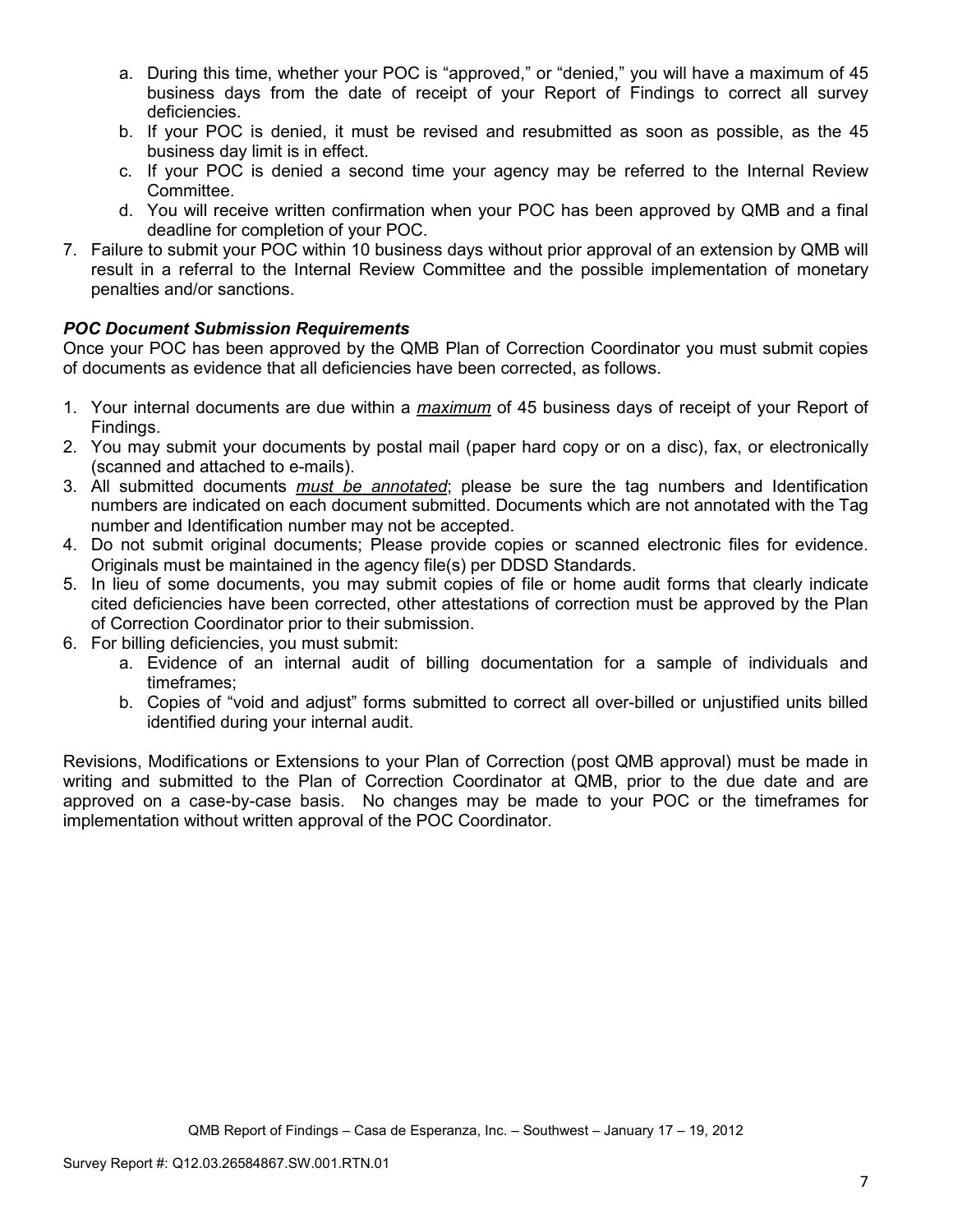## **QMB Determinations of Compliance**

## • "Compliance with Conditions of Participation"

The QMB determination of "Compliance with Conditions of Participation," indicates that a provider is in compliance with all 'Conditions of Participation,' (CoP) but may have standard level deficiencies (deficiencies which are not at the condition level) out of compliance. The agency has obtained a level of compliance such that there is a minimal potential for harm to individuals' health and safety. To qualify for a determination of Compliance with Conditions of Participation, the provider must be in compliance with *all* Conditions of Participation.

# • "Partial-Compliance with Conditions of Participation"

The QMB determination of "Partial-Compliance with Conditions of Participation" indicates that a provider is out of compliance with one (1) to three (3) 'Conditions of Participation.' This partialcompliance, if not corrected, may result in a serious negative outcome or the potential for more than minimal harm to individuals' health and safety. The Agency may also have standard level deficiencies (deficiencies which are not at the condition level).

Providers receiving a repeat determination of 'Partial-Compliance' for repeat deficiencies of CoPs may be referred by the Quality Management Bureau to the Internal Review Committee (IRC) for consideration of remedies and possible actions.

## • "Non-Compliant with Conditions of Participation":

The QMB determination of "Non-Compliance with Conditions of Participation," indicates a provider is significantly out of compliance with Conditions of Participation and/or has:

- Four (4) Conditions of Participation out of compliance.
- Multiple findings of widespread non-compliance with any standard or regulation with a significant potential for more than minimal harm.
- Any finding of actual harm or Immediate Jeopardy.

The Agency may also have standard level deficiencies (deficiencies which are not at the condition level).

Providers receiving a repeat determination of 'Non-Compliance' will be referred by Quality Management Bureau to the Internal Review Committee (IRC) for consideration of remedies and possible actions.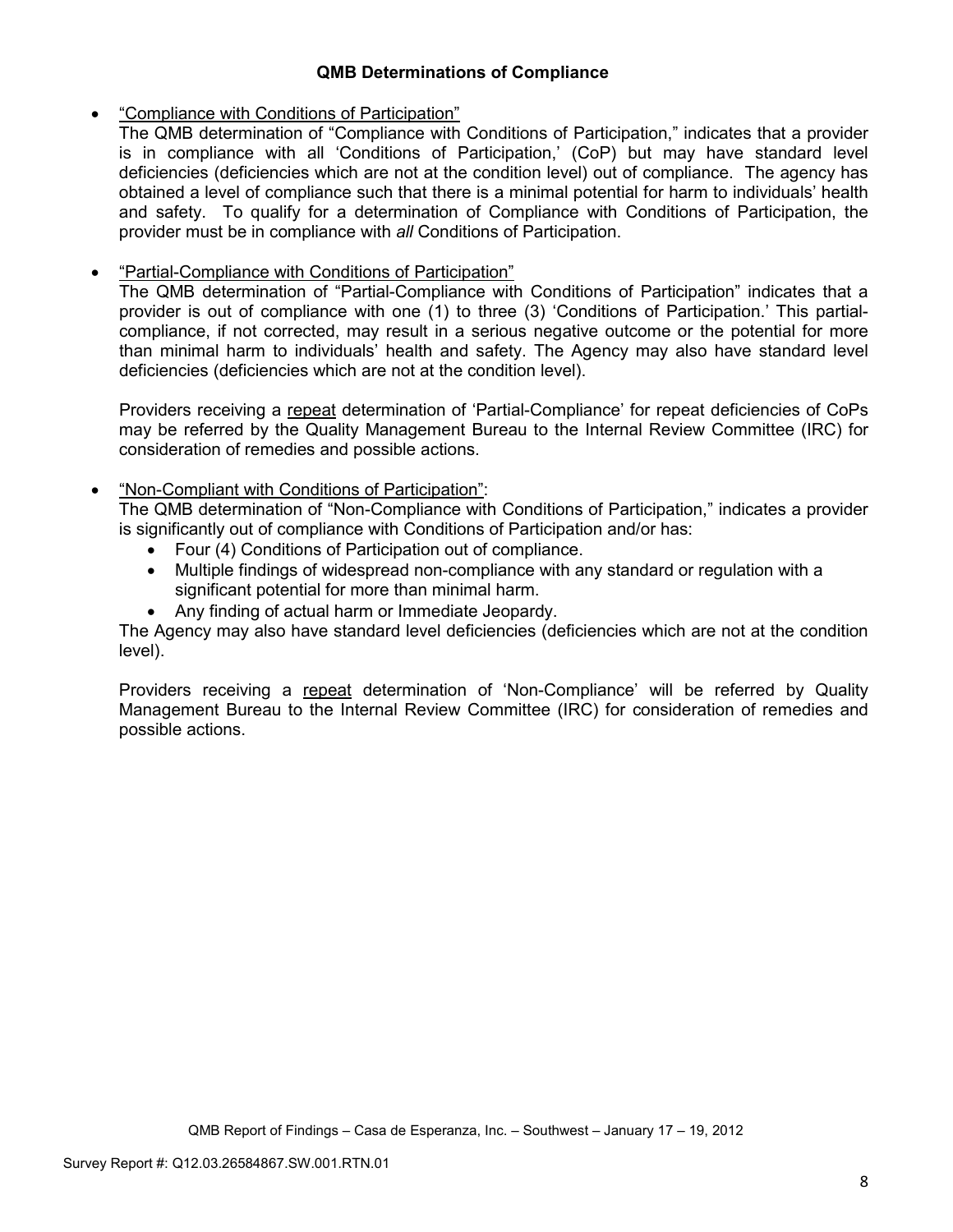#### **Guidelines for the Provider Informal Reconsideration of Finding (IRF) Process**

## **Introduction:**

Throughout the QMB Survey process, surveyors are openly communicating with providers. Open communication means surveyors have clarified issues and/or requested missing information before completing the review through the use of the signed/dated "Document Request," or "administrative Needs," etc. forms. Regardless, there may still be instances where the provider disagrees with a specific finding. Providers may use the following process to informally dispute a finding.

# **Instructions:**

- 1. The Informal Reconsideration of the Finding (IRF) request must be in writing to the QMB Deputy Bureau Chief **within 10 business days** of receipt of the final Report of Findings.
- 2. The written request for an IRF *must* be completed on the QMB Request for Informal Reconsideration of Finding form available on the QMB website: http://dhi.health.state.nm.us/qmb
- 3. The written request for an IRF must specify in detail the request for reconsideration and why the finding is inaccurate.
- 4. The IRF request must include all supporting documentation or evidence.
- 5. If you have questions about the IRC process, email the IRF Chairperson, Scott Good at scott.good@state.nm.us for assistance.

## **The following limitations apply to the IRF process:**

- The request for an IRF and all supporting evidence must be received within 10 business days.
- Findings based on evidence requested during the survey and not provided may not be subject to reconsideration.
- The supporting documentation must be new evidence not previously reviewed or requested by the survey team.
- Providers must continue to complete their Plan of Correction during the IRF process
- Providers may not request an IRF to challenge the sampling methodology.
- Providers may not request an IRF based on disagreement with the nature of the standard or regulation.
- Providers may not request an IRF to challenge the team composition.
- Providers may not request an IRF to challenge the DHI/QMB determination of compliance or the length of their DDSD provider contract.

A Provider forfeits the right to an IRF if the request is not made within 10 business days of receiving the report and/or does not include all supporting documentation or evidence to show compliance with the standards and regulations.

The IRF Committee will review the request, the Provider will be notified in writing of the ruling; no face-toface meeting will be conducted.

When a Provider requests that a finding be reconsidered, it does not stop or delay the Plan of Correction process. **Providers must continue to complete the Plan of Correction, including the finding in dispute regardless of the IRF status.** If a finding is removed or modified, it will be noted and removed or modified from the Report of Findings. It should be noted that in some cases a Plan of Correction may be completed prior to the IRF process being completed. The provider will be notified in writing on the decisions of the IRF committee.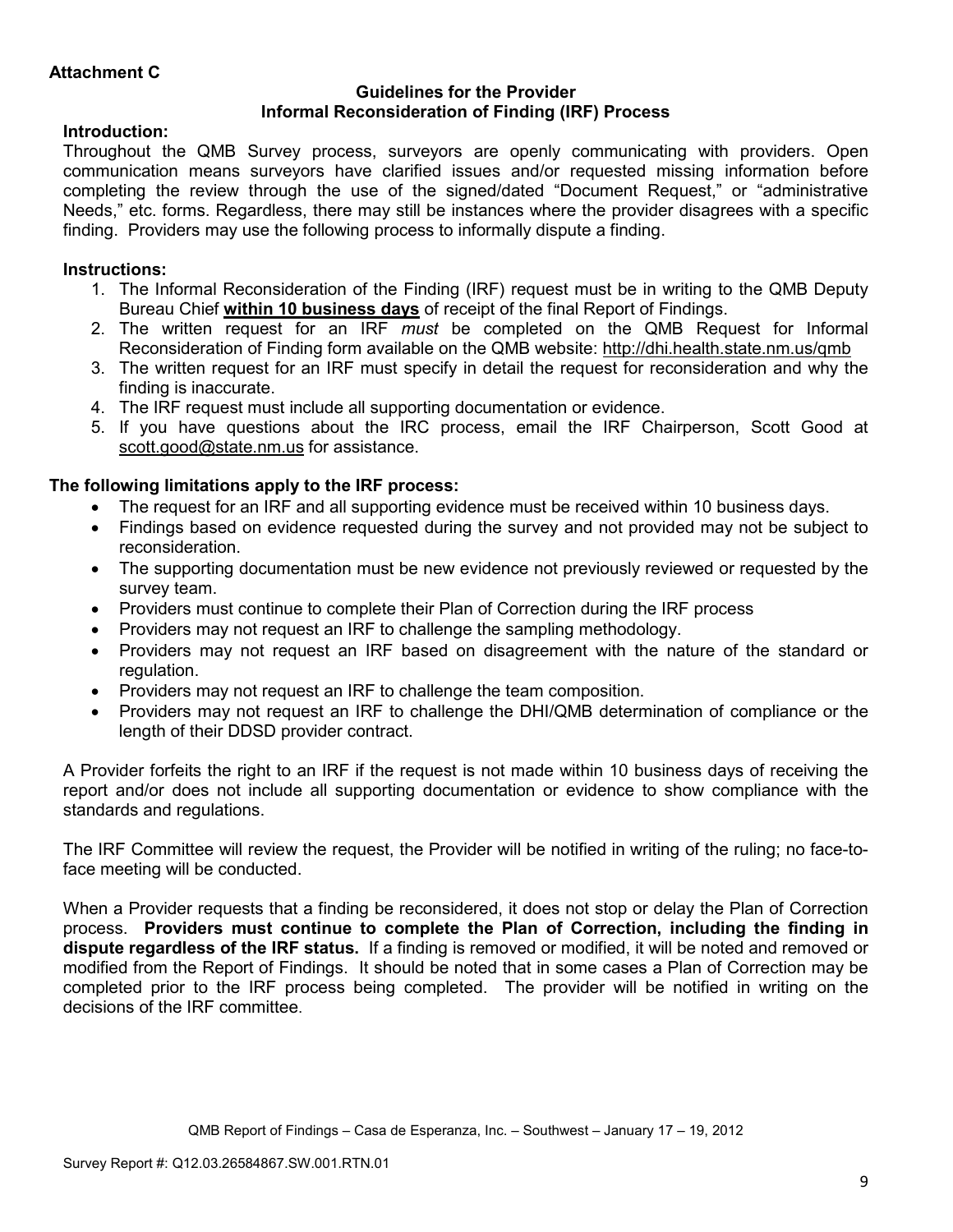| Agency:          | Casa de Esperanza, Inc. - Southwest Region                              |
|------------------|-------------------------------------------------------------------------|
| Program:         | Developmental Disabilities Waiver                                       |
| Service:         | Living Supports (Family Living) & Inclusion Supports (Community Access) |
| Monitoring Type: | <b>Routine Survey</b>                                                   |
| Date of Survey:  | January 17 – 19, 2012                                                   |

| <b>Standard of Care</b>                                                                                                                                                                                                                                                                                                                                                                                                                                                                                                                                                                                                                                                                                                                                                                                                                                                                                                                                                                                                                                                                                                                                                                                                                                                                                | <b>Deficiencies</b>                                                                                                                                                                                                                                                                                                                                                                                                                           | <b>Agency Plan of Correction, On-going</b><br><b>QA/QI &amp; Responsible Party</b>                                                                                           | <b>Date</b><br><b>Due</b> |
|--------------------------------------------------------------------------------------------------------------------------------------------------------------------------------------------------------------------------------------------------------------------------------------------------------------------------------------------------------------------------------------------------------------------------------------------------------------------------------------------------------------------------------------------------------------------------------------------------------------------------------------------------------------------------------------------------------------------------------------------------------------------------------------------------------------------------------------------------------------------------------------------------------------------------------------------------------------------------------------------------------------------------------------------------------------------------------------------------------------------------------------------------------------------------------------------------------------------------------------------------------------------------------------------------------|-----------------------------------------------------------------------------------------------------------------------------------------------------------------------------------------------------------------------------------------------------------------------------------------------------------------------------------------------------------------------------------------------------------------------------------------------|------------------------------------------------------------------------------------------------------------------------------------------------------------------------------|---------------------------|
|                                                                                                                                                                                                                                                                                                                                                                                                                                                                                                                                                                                                                                                                                                                                                                                                                                                                                                                                                                                                                                                                                                                                                                                                                                                                                                        |                                                                                                                                                                                                                                                                                                                                                                                                                                               | CMS Assurance - Service Plans: ISP Implementation - Services are delivered in accordance with the service plan, including type,                                              |                           |
| scope, amount, duration and frequency specified in the service plan.                                                                                                                                                                                                                                                                                                                                                                                                                                                                                                                                                                                                                                                                                                                                                                                                                                                                                                                                                                                                                                                                                                                                                                                                                                   |                                                                                                                                                                                                                                                                                                                                                                                                                                               |                                                                                                                                                                              |                           |
| Tag #1A08 Agency Case File                                                                                                                                                                                                                                                                                                                                                                                                                                                                                                                                                                                                                                                                                                                                                                                                                                                                                                                                                                                                                                                                                                                                                                                                                                                                             | <b>Standard Level Deficiency</b>                                                                                                                                                                                                                                                                                                                                                                                                              |                                                                                                                                                                              |                           |
| Developmental Disabilities (DD) Waiver Service<br>Standards effective 4/1/2007<br><b>CHAPTER 1 II. PROVIDER AGENCY</b><br><b>REQUIREMENTS:</b> The objective of these<br>standards is to establish Provider Agency policy,<br>procedure and reporting requirements for DD<br>Medicaid Waiver program. These requirements<br>apply to all such Provider Agency staff, whether<br>directly employed or subcontracting with the<br>Provider Agency. Additional Provider Agency<br>requirements and personnel qualifications may<br>be applicable for specific service standards.<br>D. Provider Agency Case File for the<br>Individual: All Provider Agencies shall maintain<br>at the administrative office a confidential case<br>file for each individual. Case records belong to<br>the individual receiving services and copies shall<br>be provided to the receiving agency whenever<br>an individual changes providers. The record<br>must also be made available for review when<br>requested by DOH, HSD or federal government<br>representatives for oversight purposes. The<br>individual's case file shall include the following<br>requirements:<br>(1) Emergency contact information, including the<br>individual's address, telephone number,<br>names and telephone numbers of relatives, | Based on record review, the Agency failed to<br>maintain at the administrative office a<br>confidential case file for 1 of 4 individuals.<br>Review of the Agency individual case files found<br>the following items were not found, incomplete,<br>and/or not current:<br>• Vision Exam<br>° Individual #4 - As indicated by the DDSD file<br>matrix Vision Exams are to be conducted<br>every other year. No evidence of exam was<br>found. | Provider:<br>State your Plan of Correction for the findings in<br>this Tag above this line.<br>Enter your Quality Assurance/Quality<br>Improvement processes below the line. |                           |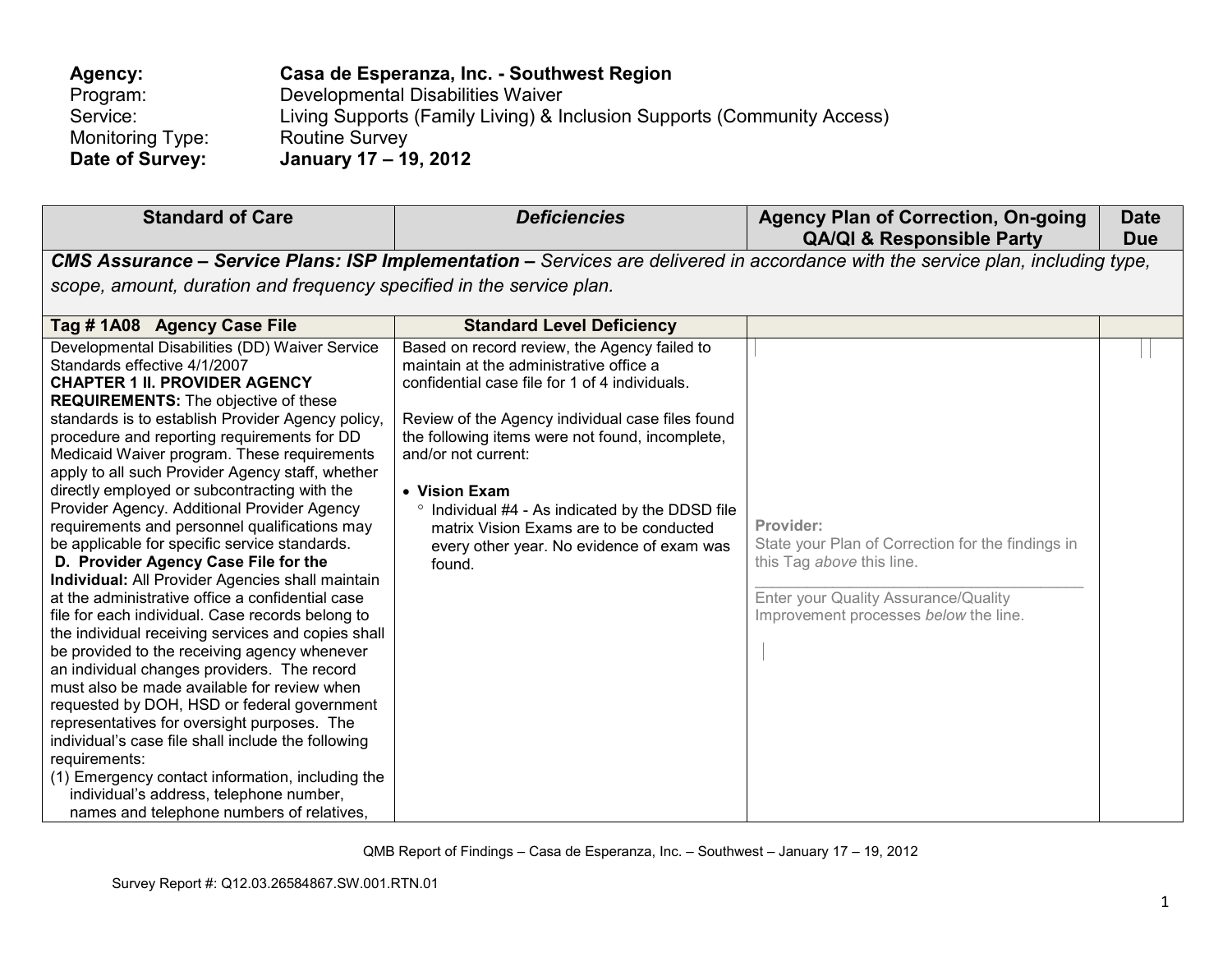| or guardian or conservator, physician's             |  |  |
|-----------------------------------------------------|--|--|
| name(s) and telephone number(s), pharmacy           |  |  |
| name, address and telephone number, and             |  |  |
| health plan if appropriate;                         |  |  |
| (2) The individual's complete and current ISP,      |  |  |
| with all supplemental plans specific to the         |  |  |
| individual, and the most current completed          |  |  |
| Health Assessment Tool (HAT);                       |  |  |
| (3) Progress notes and other service delivery       |  |  |
| documentation;                                      |  |  |
| (4) Crisis Prevention/Intervention Plans, if there  |  |  |
| are any for the individual;                         |  |  |
| (5) A medical history, which shall include at least |  |  |
| demographic data, current and past medical          |  |  |
| diagnoses including the cause (if known) of         |  |  |
| the developmental disability, psychiatric           |  |  |
| diagnoses, allergies (food, environmental,          |  |  |
| medications), immunizations, and most               |  |  |
| recent physical exam;                               |  |  |
| (6) When applicable, transition plans completed     |  |  |
| for individuals at the time of discharge from       |  |  |
| Fort Stanton Hospital or Los Lunas Hospital         |  |  |
| and Training School; and                            |  |  |
| (7) Case records belong to the individual           |  |  |
| receiving services and copies shall be              |  |  |
| provided to the individual upon request.            |  |  |
| (8) The receiving Provider Agency shall be          |  |  |
| provided at a minimum the following records         |  |  |
| whenever an individual changes provider             |  |  |
| agencies:                                           |  |  |
| (a) Complete file for the past 12 months;           |  |  |
| (b) ISP and quarterly reports from the current      |  |  |
| and prior ISP year;                                 |  |  |
| (c) Intake information from original admission      |  |  |
| to services; and                                    |  |  |
| (d) When applicable, the Individual                 |  |  |
| Transition Plan at the time of discharge            |  |  |
| from Los Lunas Hospital and Training                |  |  |
| School or Ft. Stanton Hospital.                     |  |  |
|                                                     |  |  |
| NMAC 8.302.1.17 RECORD KEEPING AND                  |  |  |
| <b>DOCUMENTATION REQUIREMENTS: A</b>                |  |  |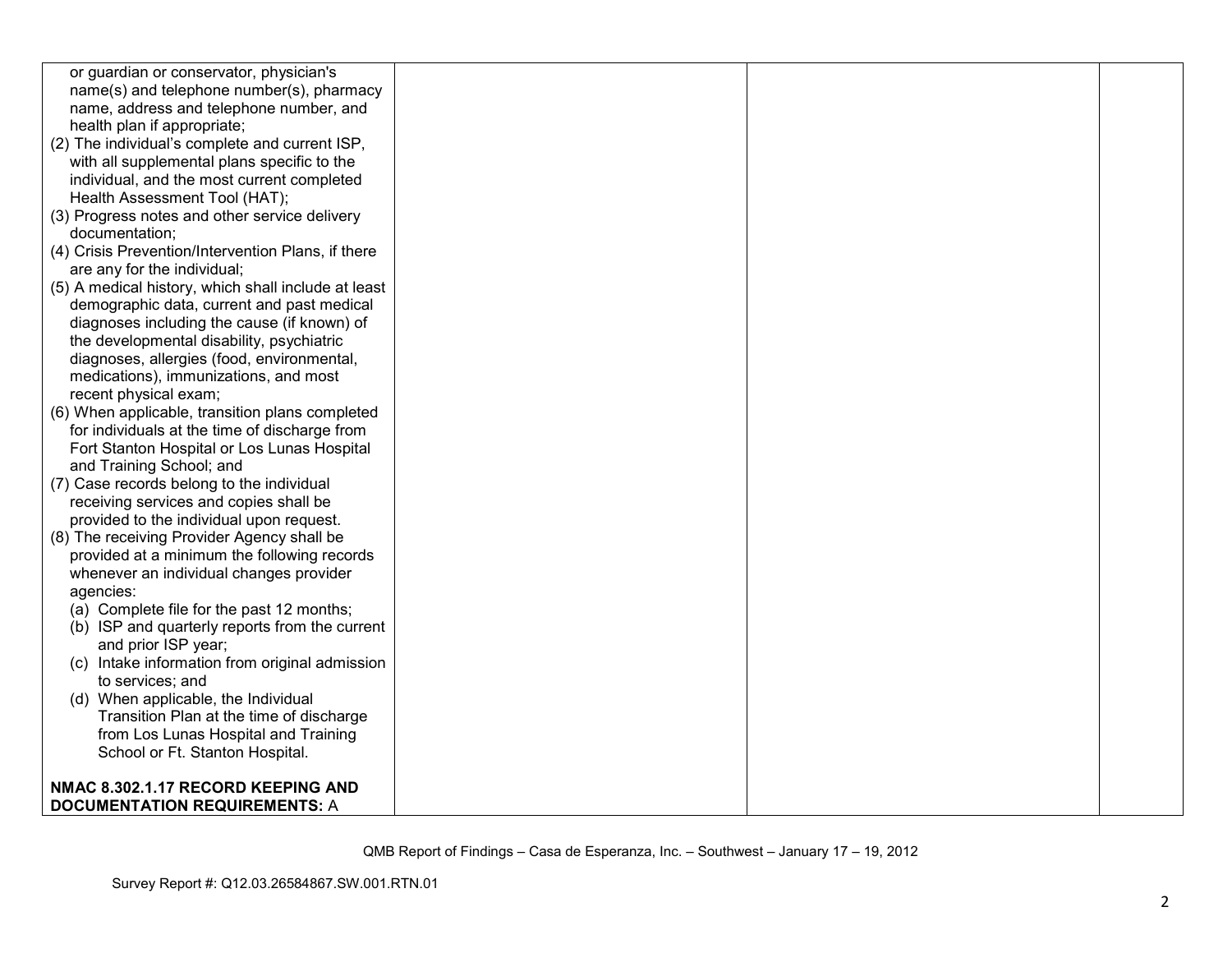| provider must maintain all the records necessary  |  |  |
|---------------------------------------------------|--|--|
| to fully disclose the nature, quality, amount and |  |  |
| medical necessity of services furnished to an     |  |  |
| eligible recipient who is currently receiving or  |  |  |
| who has received services in the past.            |  |  |
|                                                   |  |  |
| B. Documentation of test results: Results of      |  |  |
| tests and services must be documented, which      |  |  |
| includes results of laboratory and radiology      |  |  |
| procedures or progress following therapy or       |  |  |
| treatment.                                        |  |  |
|                                                   |  |  |
|                                                   |  |  |
|                                                   |  |  |
|                                                   |  |  |
|                                                   |  |  |
|                                                   |  |  |
|                                                   |  |  |
|                                                   |  |  |
|                                                   |  |  |
|                                                   |  |  |
|                                                   |  |  |
|                                                   |  |  |
|                                                   |  |  |
|                                                   |  |  |
|                                                   |  |  |
|                                                   |  |  |
|                                                   |  |  |
|                                                   |  |  |
|                                                   |  |  |
|                                                   |  |  |
|                                                   |  |  |
|                                                   |  |  |
|                                                   |  |  |
|                                                   |  |  |
|                                                   |  |  |
|                                                   |  |  |
|                                                   |  |  |
|                                                   |  |  |
|                                                   |  |  |
|                                                   |  |  |
|                                                   |  |  |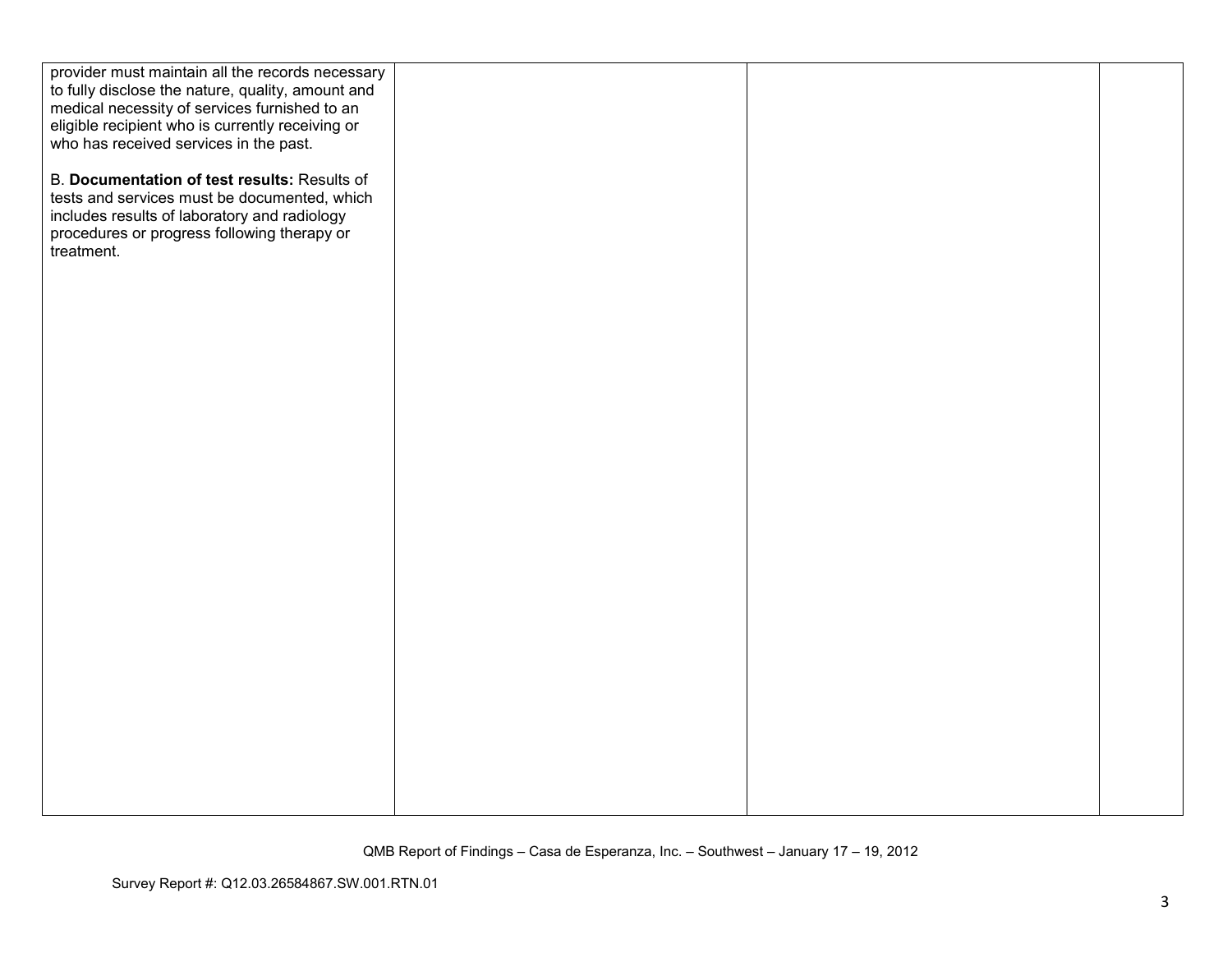| Tag #1A32 & 6L14 ISP Implementation                                                                                                                                                                                                                                                                                                                                                                                                                                                                                                                                                                                                                                                                                                                                                                                                                                                                                                                                                                                                                                                                                                                                                                                                                                                                                                                                                                                                                                                                                                                                                                                                                                                                                                                                                                                                  | <b>Standard Level Deficiency</b>                                                                                                                                                                                                                                                                                                                                                                                                                                                                                                                                                                                                                                                                                                                                                                                                                                                                                                                                                                                                                                                                                                                                                                           |                                                                                                                                                                              |  |
|--------------------------------------------------------------------------------------------------------------------------------------------------------------------------------------------------------------------------------------------------------------------------------------------------------------------------------------------------------------------------------------------------------------------------------------------------------------------------------------------------------------------------------------------------------------------------------------------------------------------------------------------------------------------------------------------------------------------------------------------------------------------------------------------------------------------------------------------------------------------------------------------------------------------------------------------------------------------------------------------------------------------------------------------------------------------------------------------------------------------------------------------------------------------------------------------------------------------------------------------------------------------------------------------------------------------------------------------------------------------------------------------------------------------------------------------------------------------------------------------------------------------------------------------------------------------------------------------------------------------------------------------------------------------------------------------------------------------------------------------------------------------------------------------------------------------------------------|------------------------------------------------------------------------------------------------------------------------------------------------------------------------------------------------------------------------------------------------------------------------------------------------------------------------------------------------------------------------------------------------------------------------------------------------------------------------------------------------------------------------------------------------------------------------------------------------------------------------------------------------------------------------------------------------------------------------------------------------------------------------------------------------------------------------------------------------------------------------------------------------------------------------------------------------------------------------------------------------------------------------------------------------------------------------------------------------------------------------------------------------------------------------------------------------------------|------------------------------------------------------------------------------------------------------------------------------------------------------------------------------|--|
| NMAC 7.26.5.16.C and D Development of the<br>ISP. Implementation of the ISP. The ISP shall<br>be implemented according to the timelines<br>determined by the IDT and as specified in the<br>ISP for each stated desired outcomes and action<br>plan.<br>C. The IDT shall review and discuss information<br>and recommendations with the individual, with<br>the goal of supporting the individual in attaining<br>desired outcomes. The IDT develops an ISP<br>based upon the individual's personal vision<br>statement, strengths, needs, interests and<br>preferences. The ISP is a dynamic document,<br>revised periodically, as needed, and amended to<br>reflect progress towards personal goals and<br>achievements consistent with the individual's<br>future vision. This regulation is consistent with<br>standards established for individual plan<br>development as set forth by the commission on<br>the accreditation of rehabilitation facilities<br>(CARF) and/or other program accreditation<br>approved and adopted by the developmental<br>disabilities division and the department of health.<br>It is the policy of the developmental disabilities<br>division (DDD), that to the extent permitted by<br>funding, each individual receive supports and<br>services that will assist and encourage<br>independence and productivity in the community<br>and attempt to prevent regression or loss of<br>current capabilities. Services and supports<br>include specialized and/or generic services,<br>training, education and/or treatment as<br>determined by the IDT and documented in the<br>ISP.<br>D. The intent is to provide choice and obtain<br>opportunities for individuals to live, work and<br>play with full participation in their communities.<br>The following principles provide direction and | Based on record review, the Agency failed to<br>implement the ISP according to the timelines<br>determined by the IDT and as specified in the<br>ISP for each stated desired outcomes and action<br>plan for 2 of 4 individuals.<br>Per Individuals ISP the following was found with<br>regards to the implementation of ISP Outcomes:<br><b>Administrative Files Reviewed:</b><br><b>Family Living Data Collection/Data</b><br>Tracking/Progress with regards to ISP<br>Outcomes:<br>Individual #1<br>• Per Fun Outcome, Actions Steps for "Work<br>on daily exercise is to be completed 1 time<br>per day" evidence found indicated it was not<br>being completed at the required frequency<br>indicated in the ISP for 7/2011 - 12/2011.<br>• None found regarding: "Take a<br>vacation/Plan/Identify/Save 1 time per<br>Month" for 7/2011 & 11/2011.<br><b>Community Access Data Collection/Data</b><br>Tracking/Progress with regards to ISP<br><b>Outcomes:</b><br>Individual #1<br>• None found regarding: "Obtain<br>volunteer/paid position" for 7/2011 -<br>12/2011.<br><b>Residential Files Reviewed:</b><br><b>Family Living Data Collection/Data</b><br>Tracking/Progress with regards to ISP | Provider:<br>State your Plan of Correction for the findings in<br>this Tag above this line.<br>Enter your Quality Assurance/Quality<br>Improvement processes below the line. |  |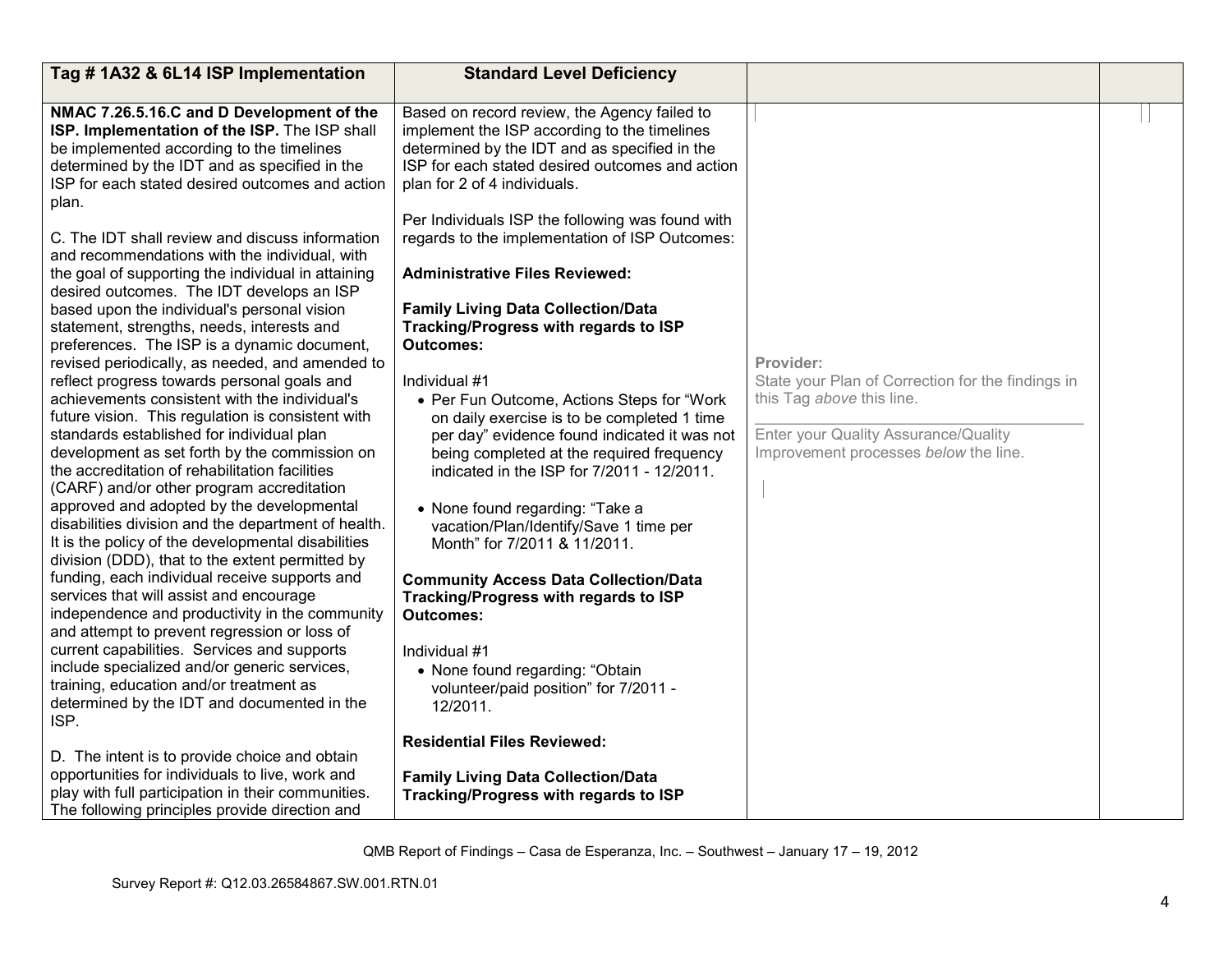| purpose in planning for individuals with                                 | Outcomes:                                                                                                                     |  |
|--------------------------------------------------------------------------|-------------------------------------------------------------------------------------------------------------------------------|--|
| developmental disabilities.<br>[05/03/94; 01/15/97; Recompiled 10/31/01] | Individual #3                                                                                                                 |  |
|                                                                          | • "Follow steps from mom to complete                                                                                          |  |
|                                                                          | laundry is to be completed 3 times per<br>week." Outcome/Action Step was not being<br>completed at the required frequency for |  |
|                                                                          |                                                                                                                               |  |
|                                                                          | 1/2012.                                                                                                                       |  |
|                                                                          |                                                                                                                               |  |
|                                                                          |                                                                                                                               |  |
|                                                                          |                                                                                                                               |  |
|                                                                          |                                                                                                                               |  |
|                                                                          |                                                                                                                               |  |
|                                                                          |                                                                                                                               |  |
|                                                                          |                                                                                                                               |  |
|                                                                          |                                                                                                                               |  |
|                                                                          |                                                                                                                               |  |
|                                                                          |                                                                                                                               |  |
|                                                                          |                                                                                                                               |  |
|                                                                          |                                                                                                                               |  |
|                                                                          |                                                                                                                               |  |
|                                                                          |                                                                                                                               |  |
|                                                                          |                                                                                                                               |  |
|                                                                          |                                                                                                                               |  |
|                                                                          |                                                                                                                               |  |
|                                                                          |                                                                                                                               |  |
|                                                                          |                                                                                                                               |  |
|                                                                          |                                                                                                                               |  |
|                                                                          |                                                                                                                               |  |
|                                                                          |                                                                                                                               |  |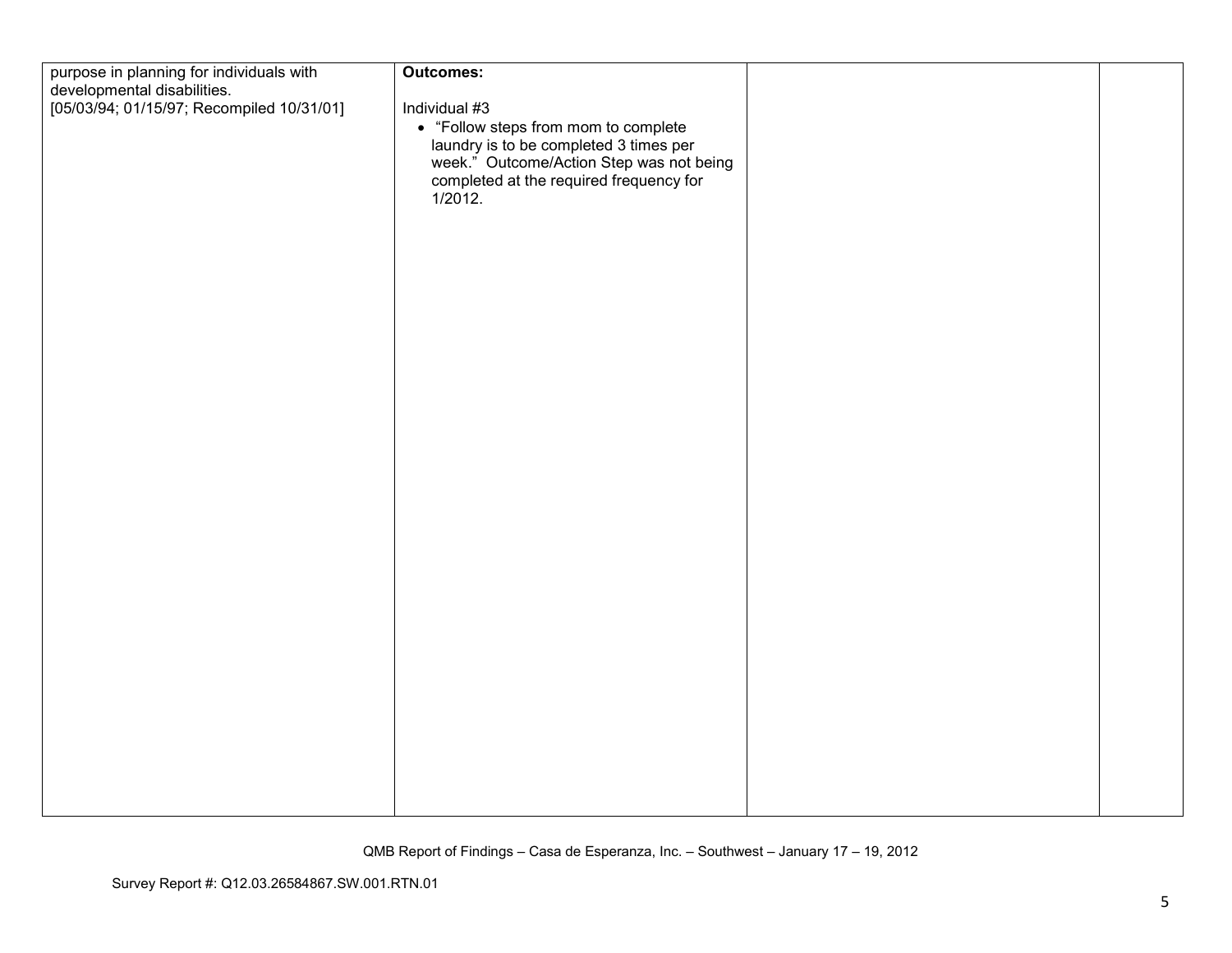| Tag # 6L14 Residential Case File                                                                                                                                                                                                                                                                                                                                                                                                                                                                                                                                                                                                                                                                                                                                                                                                                                                                                                                                                                                                                                                                                                                                                                                                                                                                         | <b>Standard Level Deficiency</b>                                                                                                                                                                                                                                                                                                                                                                                                   |                                                                                                                                                                              |  |
|----------------------------------------------------------------------------------------------------------------------------------------------------------------------------------------------------------------------------------------------------------------------------------------------------------------------------------------------------------------------------------------------------------------------------------------------------------------------------------------------------------------------------------------------------------------------------------------------------------------------------------------------------------------------------------------------------------------------------------------------------------------------------------------------------------------------------------------------------------------------------------------------------------------------------------------------------------------------------------------------------------------------------------------------------------------------------------------------------------------------------------------------------------------------------------------------------------------------------------------------------------------------------------------------------------|------------------------------------------------------------------------------------------------------------------------------------------------------------------------------------------------------------------------------------------------------------------------------------------------------------------------------------------------------------------------------------------------------------------------------------|------------------------------------------------------------------------------------------------------------------------------------------------------------------------------|--|
| Developmental Disabilities (DD) Waiver Service<br>Standards effective 4/1/2007<br><b>CHAPTER 6. VIII. COMMUNITY LIVING</b><br><b>SERVICE PROVIDER AGENCY</b><br><b>REQUIREMENTS</b><br>A. Residence Case File: For individuals<br>receiving Supported Living or Family Living, the<br>Agency shall maintain in the individual's home a<br>complete and current confidential case file for<br>each individual. For individuals receiving<br>Independent Living Services, rather than<br>maintaining this file at the individual's home, the<br>complete and current confidential case file for<br>each individual shall be maintained at the<br>agency's administrative site. Each file shall<br>include the following:<br>(1) Complete and current ISP and all<br>supplemental plans specific to the individual;<br>(2) Complete and current Health Assessment<br>Tool;<br>(3) Current emergency contact information,<br>which includes the individual's address.<br>telephone number, names and telephone<br>numbers of residential Community Living<br>Support providers, relatives, or guardian or<br>conservator, primary care physician's name(s)<br>and telephone number(s), pharmacy name,<br>address and telephone number and dentist<br>name, address and telephone number, and<br>health plan; | Based on record review, the Agency failed to<br>maintain a complete and confidential case file in<br>the residence for 1 of 3 Individuals receiving<br>Family Living Services.<br>The following was not found, incomplete and/or<br>not current:<br>• Current Emergency & Personal<br><b>Identification Information</b><br>$^{\circ}$ None Found (#2)<br>• Annual ISP $(#2)$<br>• Individual Specific Training Section of ISP (#2) | Provider:<br>State your Plan of Correction for the findings in<br>this Tag above this line.<br>Enter your Quality Assurance/Quality<br>Improvement processes below the line. |  |
| (4) Up-to-date progress notes, signed and<br>dated by the person making the note for at least<br>the past month (older notes may be transferred<br>to the agency office);                                                                                                                                                                                                                                                                                                                                                                                                                                                                                                                                                                                                                                                                                                                                                                                                                                                                                                                                                                                                                                                                                                                                |                                                                                                                                                                                                                                                                                                                                                                                                                                    |                                                                                                                                                                              |  |
| (5) Data collected to document ISP Action Plan<br>implementation                                                                                                                                                                                                                                                                                                                                                                                                                                                                                                                                                                                                                                                                                                                                                                                                                                                                                                                                                                                                                                                                                                                                                                                                                                         |                                                                                                                                                                                                                                                                                                                                                                                                                                    |                                                                                                                                                                              |  |
| (6) Progress notes written by direct care staff                                                                                                                                                                                                                                                                                                                                                                                                                                                                                                                                                                                                                                                                                                                                                                                                                                                                                                                                                                                                                                                                                                                                                                                                                                                          |                                                                                                                                                                                                                                                                                                                                                                                                                                    |                                                                                                                                                                              |  |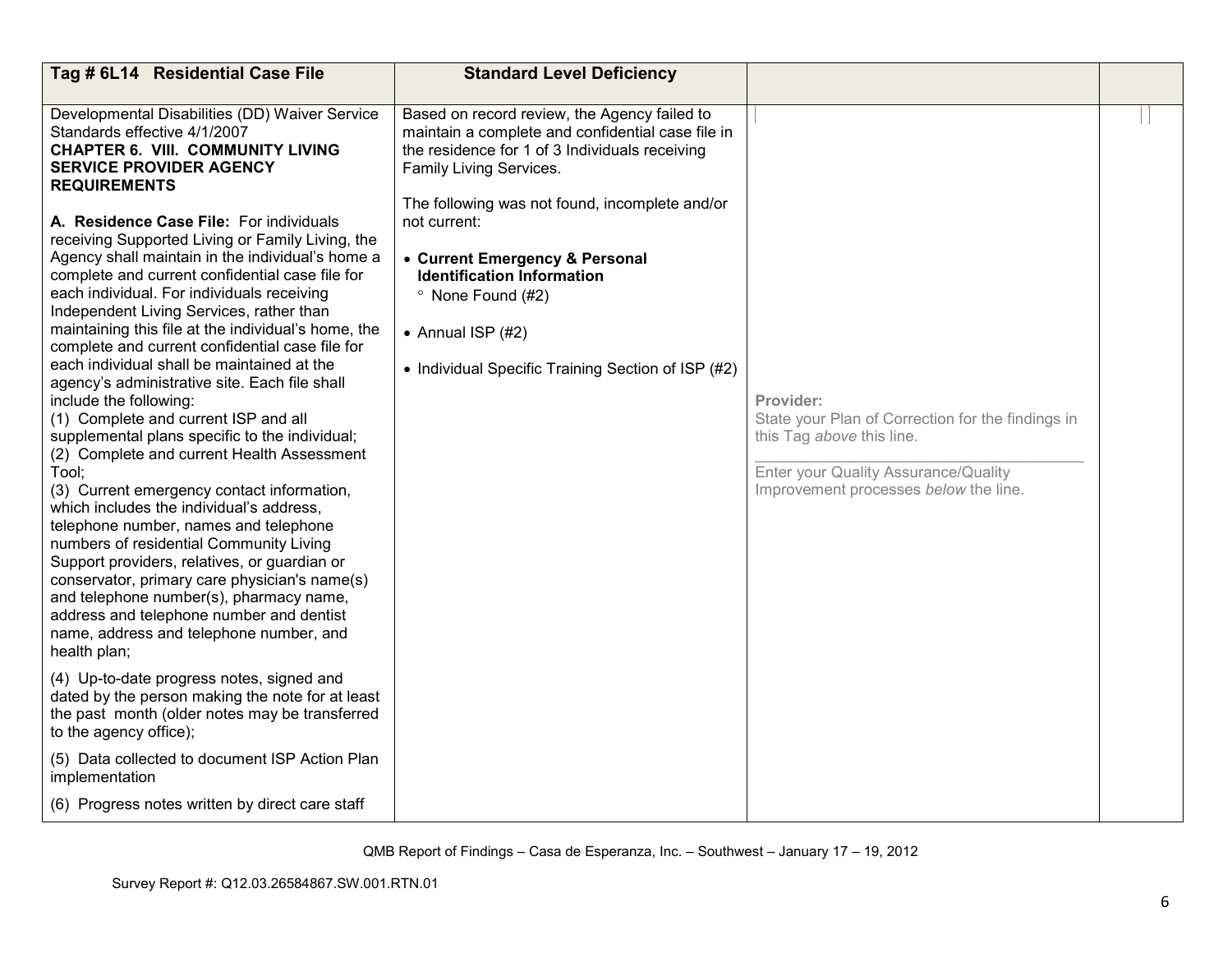| and by nurses regarding individual health status     |  |  |
|------------------------------------------------------|--|--|
| and physical conditions including action taken in    |  |  |
| response to identified changes in condition for at   |  |  |
| least the past month;                                |  |  |
| (7) Physician's or qualified health care providers   |  |  |
| written orders;                                      |  |  |
| (8) Progress notes documenting implementation        |  |  |
| of a physician's or qualified health care            |  |  |
| provider's order(s);                                 |  |  |
| (9) Medication Administration Record (MAR) for       |  |  |
| the past three (3) months which includes:            |  |  |
| (a) The name of the individual;                      |  |  |
| (b) A transcription of the healthcare                |  |  |
| practitioners prescription including the             |  |  |
| brand and generic name of the medication;            |  |  |
| (c) Diagnosis for which the medication is            |  |  |
| prescribed;                                          |  |  |
| (d) Dosage, frequency and method/route of            |  |  |
| delivery;                                            |  |  |
| (e) Times and dates of delivery;                     |  |  |
| Initials of person administering or assisting<br>(f) |  |  |
| with medication; and                                 |  |  |
| (g) An explanation of any medication                 |  |  |
| irregularity, allergic reaction or adverse           |  |  |
| effect.                                              |  |  |
| For PRN medication an explanation for the<br>(h)     |  |  |
| use of the PRN must include:                         |  |  |
| Observable signs/symptoms or                         |  |  |
| circumstances in which the medication                |  |  |
| is to be used, and                                   |  |  |
| (ii) Documentation of the                            |  |  |
| effectiveness/result of the PRN                      |  |  |
| delivered.                                           |  |  |
| A MAR is not required for individuals<br>(1)         |  |  |
| participating in Independent Living Services         |  |  |
| who self-administer their own medication.            |  |  |
| However, when medication administration              |  |  |
| is provided as part of the Independent               |  |  |
| Living Service a MAR must be maintained              |  |  |
| at the individual's home and an updated              |  |  |
| copy must be placed in the agency file on a          |  |  |
| weekly basis.                                        |  |  |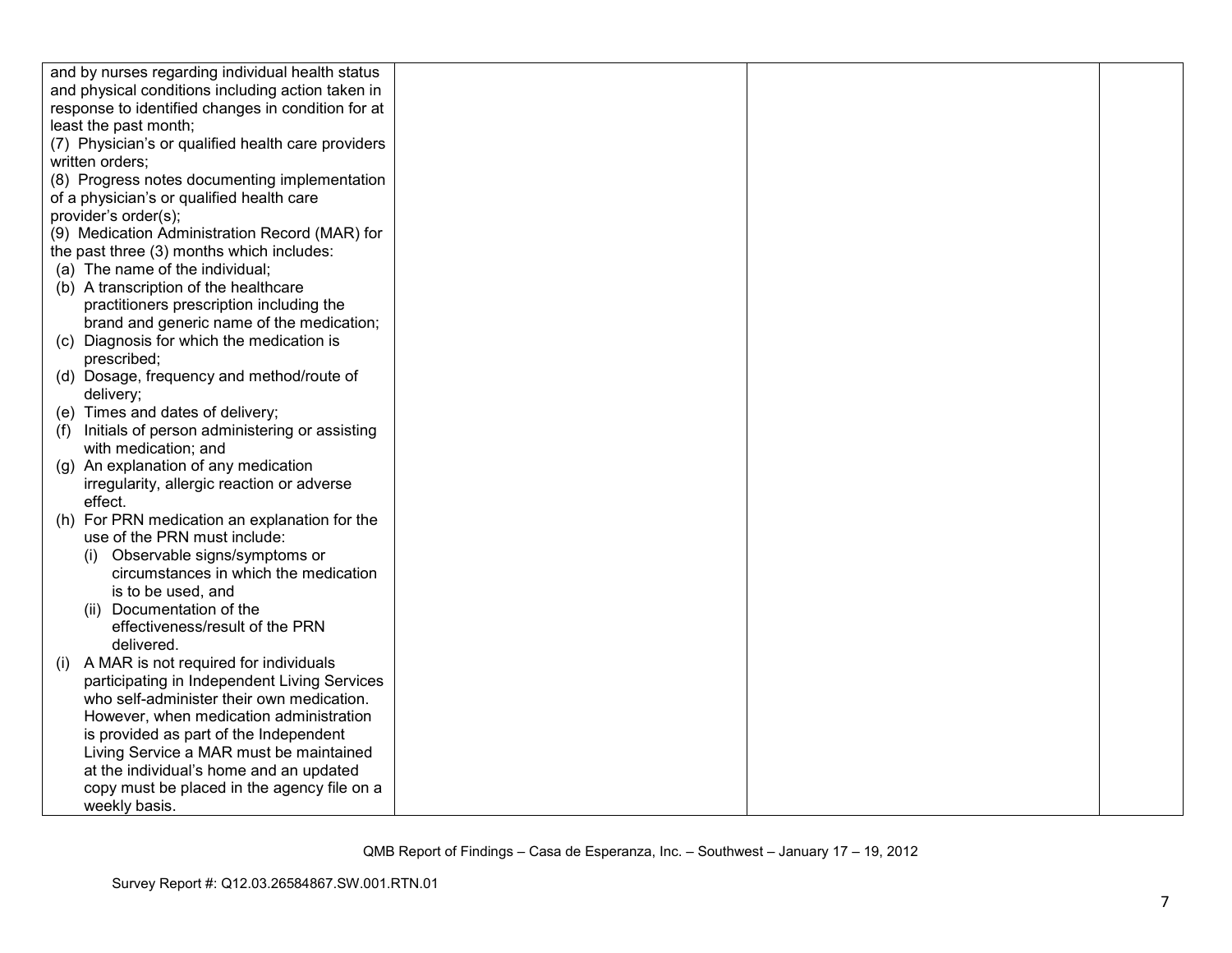| (10) Record of visits to healthcare practitioners<br>including any treatment provided at the visit and |  |
|--------------------------------------------------------------------------------------------------------|--|
|                                                                                                        |  |
| a record of all diagnostic testing for the current                                                     |  |
| ISP year; and                                                                                          |  |
| (11) Medical History to include: demographic                                                           |  |
| data, current and past medical diagnoses                                                               |  |
| including the cause (if known) of the                                                                  |  |
| developmental disability and any psychiatric                                                           |  |
| diagnosis, allergies (food, environmental,                                                             |  |
| medications), status of routine adult health care                                                      |  |
| screenings, immunizations, hospital discharge                                                          |  |
| summaries for past twelve (12) months, past                                                            |  |
| medical history including hospitalizations,                                                            |  |
| surgeries, injuries, family history and current                                                        |  |
| physical exam.                                                                                         |  |
|                                                                                                        |  |
|                                                                                                        |  |
|                                                                                                        |  |
|                                                                                                        |  |
|                                                                                                        |  |
|                                                                                                        |  |
|                                                                                                        |  |
|                                                                                                        |  |
|                                                                                                        |  |
|                                                                                                        |  |
|                                                                                                        |  |
|                                                                                                        |  |
|                                                                                                        |  |
|                                                                                                        |  |
|                                                                                                        |  |
|                                                                                                        |  |
|                                                                                                        |  |
|                                                                                                        |  |
|                                                                                                        |  |
|                                                                                                        |  |
|                                                                                                        |  |
|                                                                                                        |  |
|                                                                                                        |  |
|                                                                                                        |  |
|                                                                                                        |  |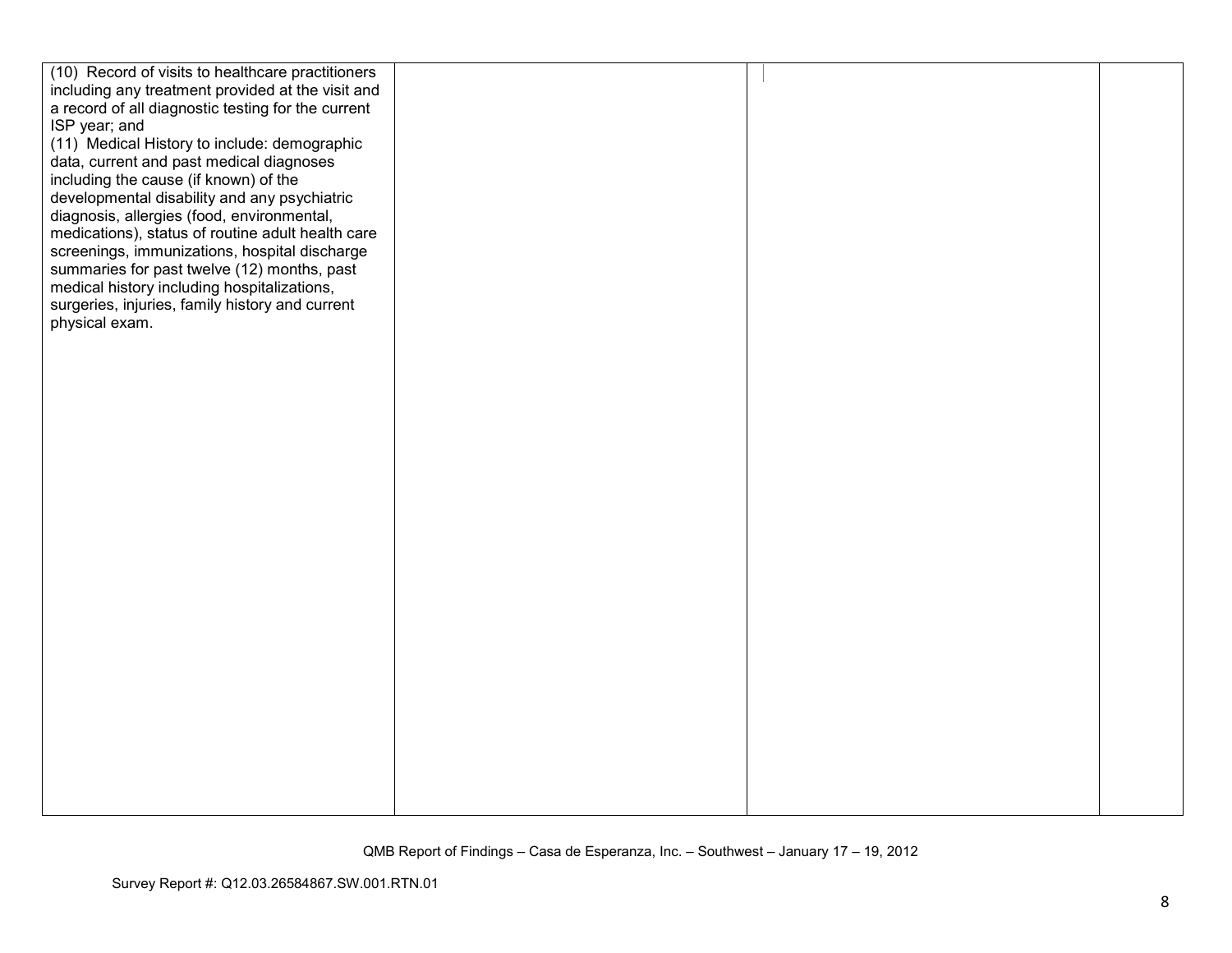| <b>Standard of Care</b>                                                                     | <b>Deficiencies</b>                                                                                                                       | <b>Agency Plan of Correction, On-going</b><br><b>QA/QI &amp; Responsible Party</b> | <b>Date</b><br><b>Due</b> |
|---------------------------------------------------------------------------------------------|-------------------------------------------------------------------------------------------------------------------------------------------|------------------------------------------------------------------------------------|---------------------------|
|                                                                                             |                                                                                                                                           |                                                                                    |                           |
|                                                                                             | CMS Assurance – Qualified Providers – The State monitors non-licensed/non-certified providers to assure adherence to waiver               |                                                                                    |                           |
|                                                                                             | requirements. The State implements its policies and procedures for verifying that provider training is conducted in accordance with State |                                                                                    |                           |
| requirements and the approved waiver.                                                       |                                                                                                                                           |                                                                                    |                           |
| Tag #1A22 Agency Personnel                                                                  | <b>Standard Level Deficiency</b>                                                                                                          |                                                                                    |                           |
| <b>Competency</b>                                                                           |                                                                                                                                           |                                                                                    |                           |
| Developmental Disabilities (DD) Waiver Service                                              | Based on interview, the Agency failed to ensure                                                                                           |                                                                                    |                           |
| Standards effective 4/1/2007                                                                | that training competencies were met for 2 of 4                                                                                            |                                                                                    |                           |
| <b>CHAPTER 1 IV. GENERAL REQUIREMENTS</b><br><b>FOR PROVIDER AGENCY SERVICE</b>             | Direct Support Personnel.                                                                                                                 |                                                                                    |                           |
| <b>PERSONNEL:</b> The objective of this section is to                                       | When DSP were asked if they received                                                                                                      |                                                                                    |                           |
| establish personnel standards for DD Medicaid                                               | training on the Individual's ISP and what the                                                                                             |                                                                                    |                           |
| Waiver Provider Agencies for the following                                                  | plan covered, the following was reported:                                                                                                 |                                                                                    |                           |
| services: Community Living Supports,                                                        |                                                                                                                                           |                                                                                    |                           |
| Community Inclusion Services, Respite,                                                      | • DSP #49 stated, "No." (Individual #2)                                                                                                   |                                                                                    |                           |
| Substitute Care and Personal Support                                                        |                                                                                                                                           |                                                                                    |                           |
| Companion Services. These standards apply to<br>all personnel who provide services, whether | When DSP were asked if the Individual had                                                                                                 | Provider:                                                                          |                           |
| directly employed or subcontracting with the                                                | <b>Health Care Plans, the following was</b><br>reported:                                                                                  | State your Plan of Correction for the findings in                                  |                           |
| Provider Agency. Additional personnel                                                       |                                                                                                                                           | this Tag above this line.                                                          |                           |
| requirements and qualifications may be                                                      | • DSP #45 stated, "No." According the                                                                                                     |                                                                                    |                           |
| applicable for specific service standards.                                                  | Individual Specific Training section of the ISP                                                                                           | Enter your Quality Assurance/Quality                                               |                           |
| F. Qualifications for Direct Service                                                        | indicates there are HCPs for Sleep Apnea &                                                                                                | Improvement processes below the line.                                              |                           |
| Personnel: The following employment                                                         | Hypertension and according to the Electronic                                                                                              |                                                                                    |                           |
| qualifications and competency requirements are                                              | Comprehensive Health Assessment Tool the                                                                                                  |                                                                                    |                           |
| applicable to all Direct Service Personnel                                                  | Individual also needs a Health Care Plan for                                                                                              |                                                                                    |                           |
| employed by a Provider Agency:<br>(1) Direct service personnel shall be eighteen            | Body Mass Index. (Individual #1)                                                                                                          |                                                                                    |                           |
| (18) years or older. Exception: Adult                                                       |                                                                                                                                           |                                                                                    |                           |
| Habilitation can employ direct care personnel                                               |                                                                                                                                           |                                                                                    |                           |
| under the age of eighteen 18 years, but the                                                 |                                                                                                                                           |                                                                                    |                           |
| employee shall work directly under a                                                        |                                                                                                                                           |                                                                                    |                           |
| supervisor, who is physically present at all                                                |                                                                                                                                           |                                                                                    |                           |
| times:                                                                                      |                                                                                                                                           |                                                                                    |                           |
| (2) Direct service personnel shall have the ability                                         |                                                                                                                                           |                                                                                    |                           |
| to read and carry out the requirements in an                                                |                                                                                                                                           |                                                                                    |                           |
| ISP;                                                                                        |                                                                                                                                           |                                                                                    |                           |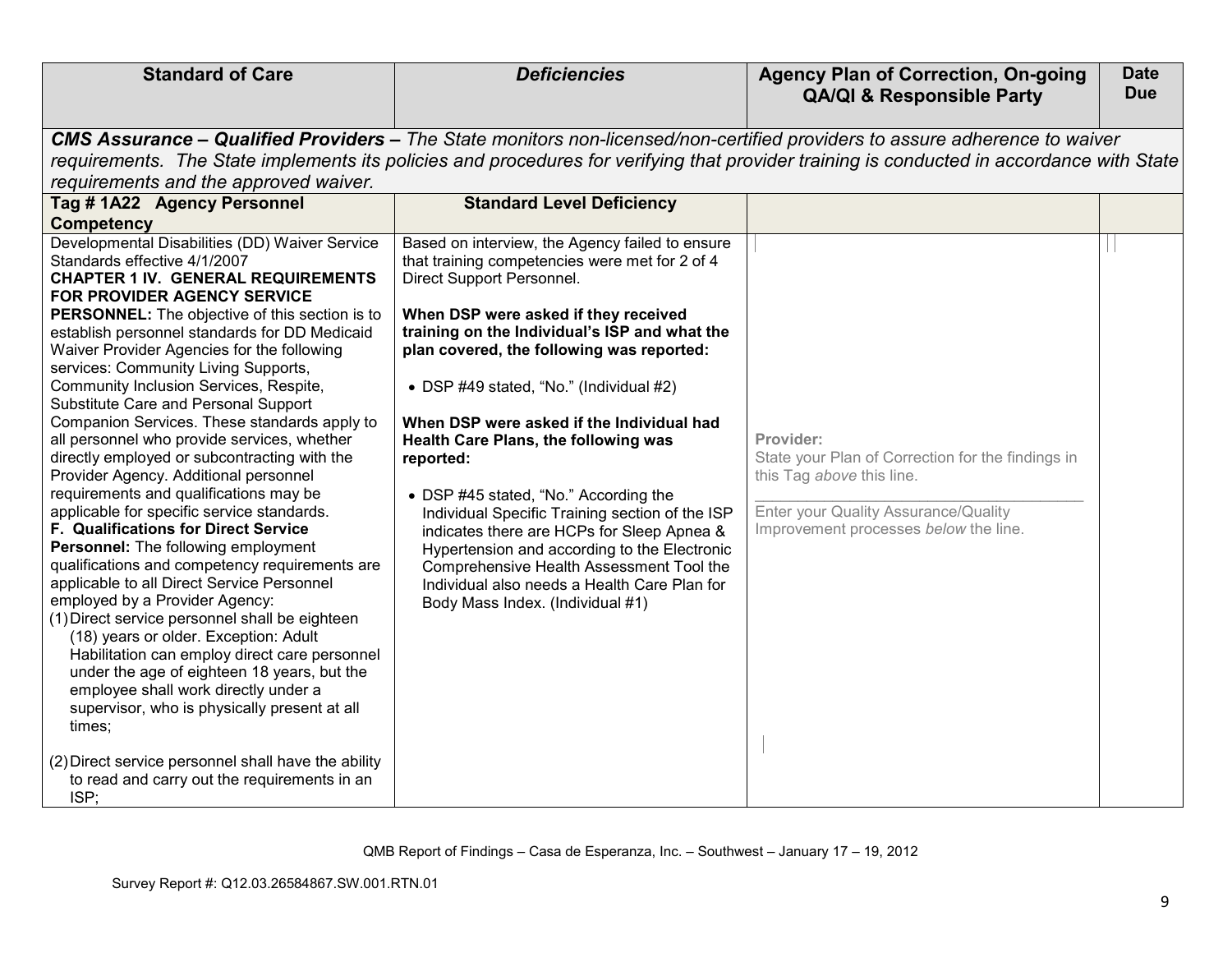| (3) Direct service personnel shall be available to<br>communicate in the language that is<br>functionally required by the individual or in the<br>use of any specific augmentative<br>communication system utilized by the<br>individual;                                                                                                                                                                                                                                                                                                                                                                                                                                         |  |  |
|-----------------------------------------------------------------------------------------------------------------------------------------------------------------------------------------------------------------------------------------------------------------------------------------------------------------------------------------------------------------------------------------------------------------------------------------------------------------------------------------------------------------------------------------------------------------------------------------------------------------------------------------------------------------------------------|--|--|
| (4) Direct service personnel shall meet the<br>qualifications specified by DDSD in the Policy<br>Governing the Training Requirements for<br>Direct Support Staff and Internal Service<br>Coordinators, Serving Individuals with<br>Developmental Disabilities; and                                                                                                                                                                                                                                                                                                                                                                                                                |  |  |
| (5) Direct service Provider Agencies of Respite<br>Services, Substitute Care, Personal Support<br>Services, Nutritional Counseling, Therapists<br>and Nursing shall demonstrate basic<br>knowledge of developmental disabilities and<br>have training or demonstrable qualifications<br>related to the role he or she is performing and<br>complete individual specific training as<br>required in the ISP for each individual he or<br>she support.                                                                                                                                                                                                                              |  |  |
| (6) Report required personnel training status to<br>the DDSD Statewide Training Database as<br>specified in DDSD policies as related to<br>training requirements as follows:<br>(a) Initial comprehensive personnel status<br>report (name, date of hire, Social Security<br>number category) on all required<br>personnel to be submitted to DDSD<br>Statewide Training Database within the<br>first ninety (90) calendar days of<br>providing services;<br>(b) Staff who do not wish to use his or her<br>Social Security Number may request an<br>alternative tracking number; and<br>Quarterly personnel update reports sent<br>(C)<br>to DDSD Statewide Training Database to |  |  |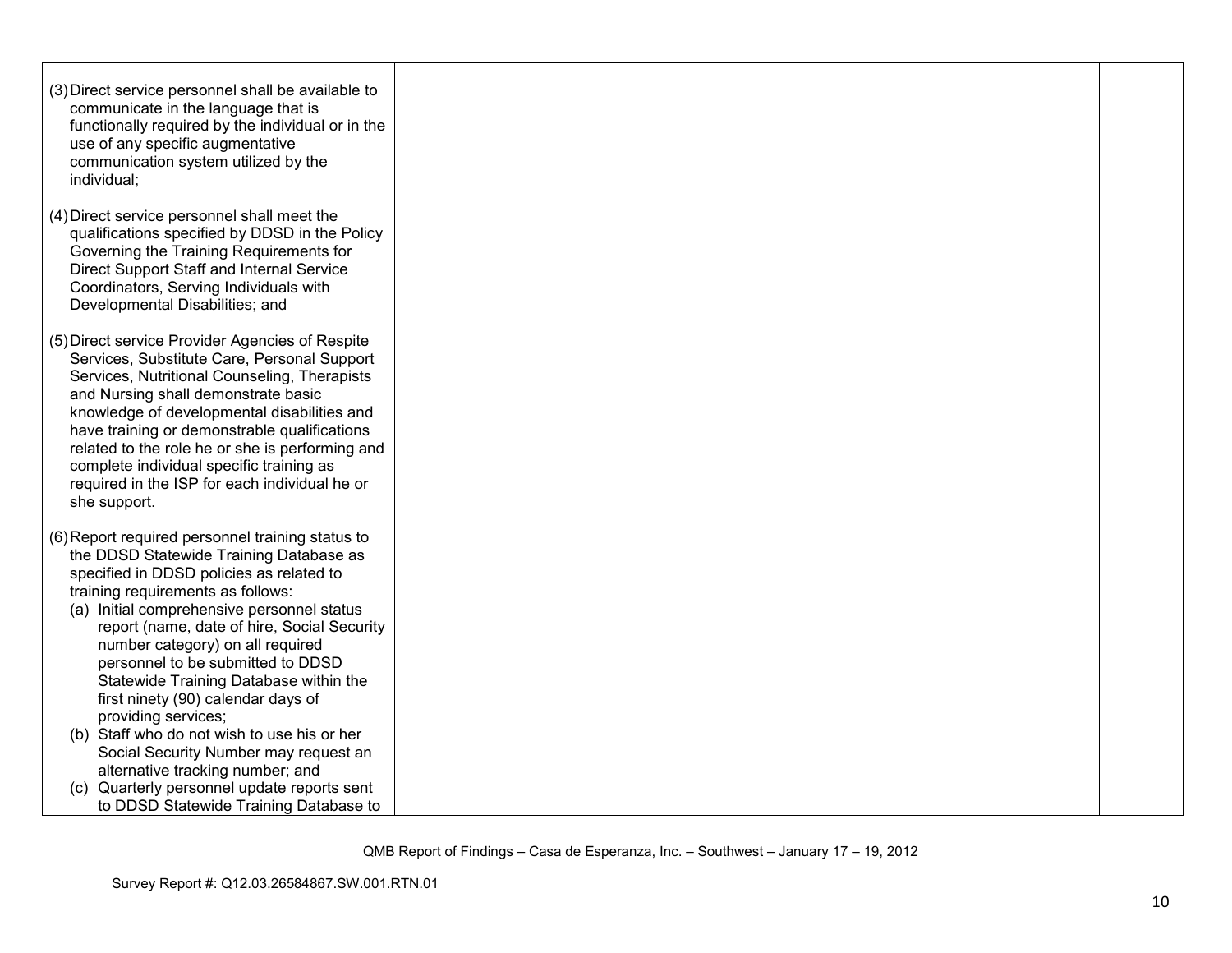| reflect new hires, terminations, inter-             |  |  |
|-----------------------------------------------------|--|--|
| provider Agency position changes, and               |  |  |
| name changes.                                       |  |  |
|                                                     |  |  |
| Department of Health (DOH) Developmental            |  |  |
| <b>Disabilities Supports Division (DDSD) Policy</b> |  |  |
| - Policy Title: Training Requirements for           |  |  |
| Direct Service Agency Staff Policy - Eff.           |  |  |
| March 1, 2007 - II. POLICY STATEMENTS:              |  |  |
|                                                     |  |  |
| A. Individuals shall receive services from          |  |  |
| competent and qualified staff.                      |  |  |
|                                                     |  |  |
|                                                     |  |  |
|                                                     |  |  |
|                                                     |  |  |
|                                                     |  |  |
|                                                     |  |  |
|                                                     |  |  |
|                                                     |  |  |
|                                                     |  |  |
|                                                     |  |  |
|                                                     |  |  |
|                                                     |  |  |
|                                                     |  |  |
|                                                     |  |  |
|                                                     |  |  |
|                                                     |  |  |
|                                                     |  |  |
|                                                     |  |  |
|                                                     |  |  |
|                                                     |  |  |
|                                                     |  |  |
|                                                     |  |  |
|                                                     |  |  |
|                                                     |  |  |
|                                                     |  |  |
|                                                     |  |  |
|                                                     |  |  |
|                                                     |  |  |
|                                                     |  |  |
|                                                     |  |  |
|                                                     |  |  |
|                                                     |  |  |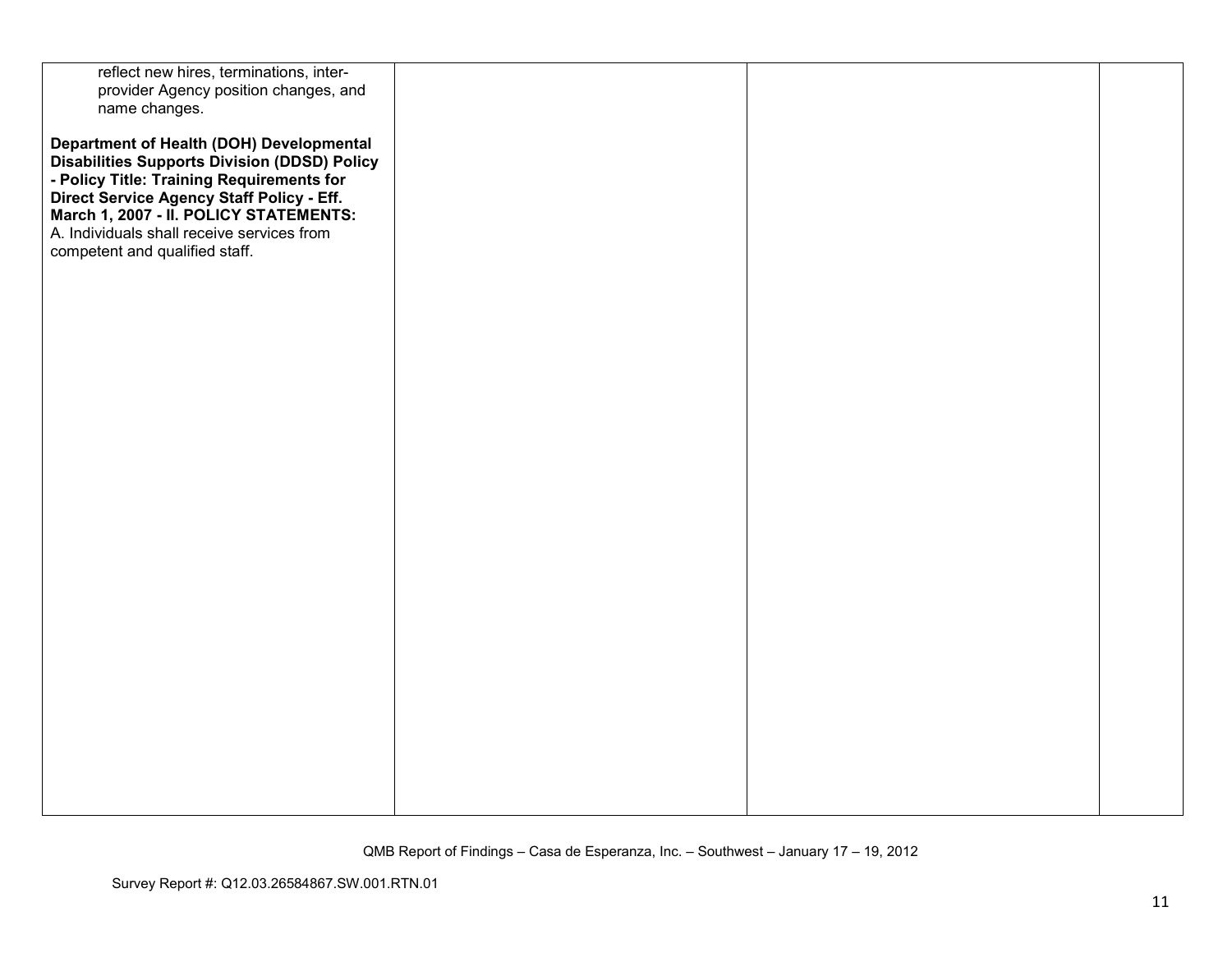| <b>Standard of Care</b>                                                                                                                                                                                                                                                                                                                                                                                                                                                                                                                                                                                                                                                                                                                                                                                                                                                                                                                                                                                                                                                                                                                                                                                                                                                                                                                                                                                                                                          | <b>Deficiencies</b>                                                                                                                                                                                                                                                                                                                                                                                                                                                                                                                                                                                                                                                                                                                                                                                                                                                                                   | <b>Agency Plan of Correction, On-going</b><br><b>QA/QI &amp; Responsible Party</b>                                                                                           | <b>Date</b><br><b>Due</b> |
|------------------------------------------------------------------------------------------------------------------------------------------------------------------------------------------------------------------------------------------------------------------------------------------------------------------------------------------------------------------------------------------------------------------------------------------------------------------------------------------------------------------------------------------------------------------------------------------------------------------------------------------------------------------------------------------------------------------------------------------------------------------------------------------------------------------------------------------------------------------------------------------------------------------------------------------------------------------------------------------------------------------------------------------------------------------------------------------------------------------------------------------------------------------------------------------------------------------------------------------------------------------------------------------------------------------------------------------------------------------------------------------------------------------------------------------------------------------|-------------------------------------------------------------------------------------------------------------------------------------------------------------------------------------------------------------------------------------------------------------------------------------------------------------------------------------------------------------------------------------------------------------------------------------------------------------------------------------------------------------------------------------------------------------------------------------------------------------------------------------------------------------------------------------------------------------------------------------------------------------------------------------------------------------------------------------------------------------------------------------------------------|------------------------------------------------------------------------------------------------------------------------------------------------------------------------------|---------------------------|
|                                                                                                                                                                                                                                                                                                                                                                                                                                                                                                                                                                                                                                                                                                                                                                                                                                                                                                                                                                                                                                                                                                                                                                                                                                                                                                                                                                                                                                                                  | CMS Assurance - Health and Welfare - The state, on an ongoing basis, identifies, addresses and seeks to prevent occurrences of                                                                                                                                                                                                                                                                                                                                                                                                                                                                                                                                                                                                                                                                                                                                                                        |                                                                                                                                                                              |                           |
| abuse, neglect and exploitation. Individuals shall be afforded their basic human rights. The provider supports individuals to access                                                                                                                                                                                                                                                                                                                                                                                                                                                                                                                                                                                                                                                                                                                                                                                                                                                                                                                                                                                                                                                                                                                                                                                                                                                                                                                             |                                                                                                                                                                                                                                                                                                                                                                                                                                                                                                                                                                                                                                                                                                                                                                                                                                                                                                       |                                                                                                                                                                              |                           |
| needed healthcare services in a timely manner.                                                                                                                                                                                                                                                                                                                                                                                                                                                                                                                                                                                                                                                                                                                                                                                                                                                                                                                                                                                                                                                                                                                                                                                                                                                                                                                                                                                                                   |                                                                                                                                                                                                                                                                                                                                                                                                                                                                                                                                                                                                                                                                                                                                                                                                                                                                                                       |                                                                                                                                                                              |                           |
| Tag # 1A09 Medication Delivery (MAR)                                                                                                                                                                                                                                                                                                                                                                                                                                                                                                                                                                                                                                                                                                                                                                                                                                                                                                                                                                                                                                                                                                                                                                                                                                                                                                                                                                                                                             | <b>Standard Level Deficiency</b>                                                                                                                                                                                                                                                                                                                                                                                                                                                                                                                                                                                                                                                                                                                                                                                                                                                                      |                                                                                                                                                                              |                           |
| - Routine Medication                                                                                                                                                                                                                                                                                                                                                                                                                                                                                                                                                                                                                                                                                                                                                                                                                                                                                                                                                                                                                                                                                                                                                                                                                                                                                                                                                                                                                                             |                                                                                                                                                                                                                                                                                                                                                                                                                                                                                                                                                                                                                                                                                                                                                                                                                                                                                                       |                                                                                                                                                                              |                           |
| Developmental Disabilities (DD) Waiver<br>Service Standards effective 4/1/2007<br><b>CHAPTER 1 II. PROVIDER AGENCY</b><br><b>REQUIREMENTS:</b> The objective of these<br>standards is to establish Provider Agency<br>policy, procedure and reporting requirements<br>for DD Medicaid Waiver program. These<br>requirements apply to all such Provider Agency<br>staff, whether directly employed or<br>subcontracting with the Provider Agency.<br>Additional Provider Agency requirements and<br>personnel qualifications may be applicable for<br>specific service standards.<br>Е.<br><b>Medication Delivery: Provider</b><br>Agencies that provide Community Living,<br><b>Community Inclusion or Private Duty Nursing</b><br>services shall have written policies and<br>procedures regarding medication(s) delivery<br>and tracking and reporting of medication errors<br>in accordance with DDSD Medication<br>Assessment and Delivery Policy and<br>Procedures, the Board of Nursing Rules and<br>Board of Pharmacy standards and regulations.<br>(2) When required by the DDSD Medication<br>Assessment and Delivery Policy, Medication<br>Administration Records (MAR) shall be<br>maintained and include:<br>(a) The name of the individual, a<br>transcription of the physician's written or<br>licensed health care provider's<br>prescription including the brand and<br>generic name of the medication,<br>diagnosis for which the medication is | Medication Administration Records (MAR) were<br>reviewed for the months of October & November<br>2011 & January 2012.<br>Based on record review, 1 of 4 individuals had<br>Medication Administration Records, which<br>contained missing medications entries and/or<br>other errors:<br>Individual #1<br>October 2012<br>Medication Administration Records did not<br>contain the dosage for the following<br>medications:<br>• Ibuprofen<br>Medication Administration Records did not<br>contain the route of administration for the<br>following medications:<br>• Ibuprofen<br>Medication Administration Record did not<br>contain the form (i.e. liquid, tablet, capsule,<br>etc.) of medication to be taken for the<br>following:<br>• Ibuprofen<br>Medication Administration Records did not<br>contain the strength of the medication which is<br>to be given:<br>• Ibuprofen<br>November 2012 | Provider:<br>State your Plan of Correction for the findings in<br>this Tag above this line.<br>Enter your Quality Assurance/Quality<br>Improvement processes below the line. |                           |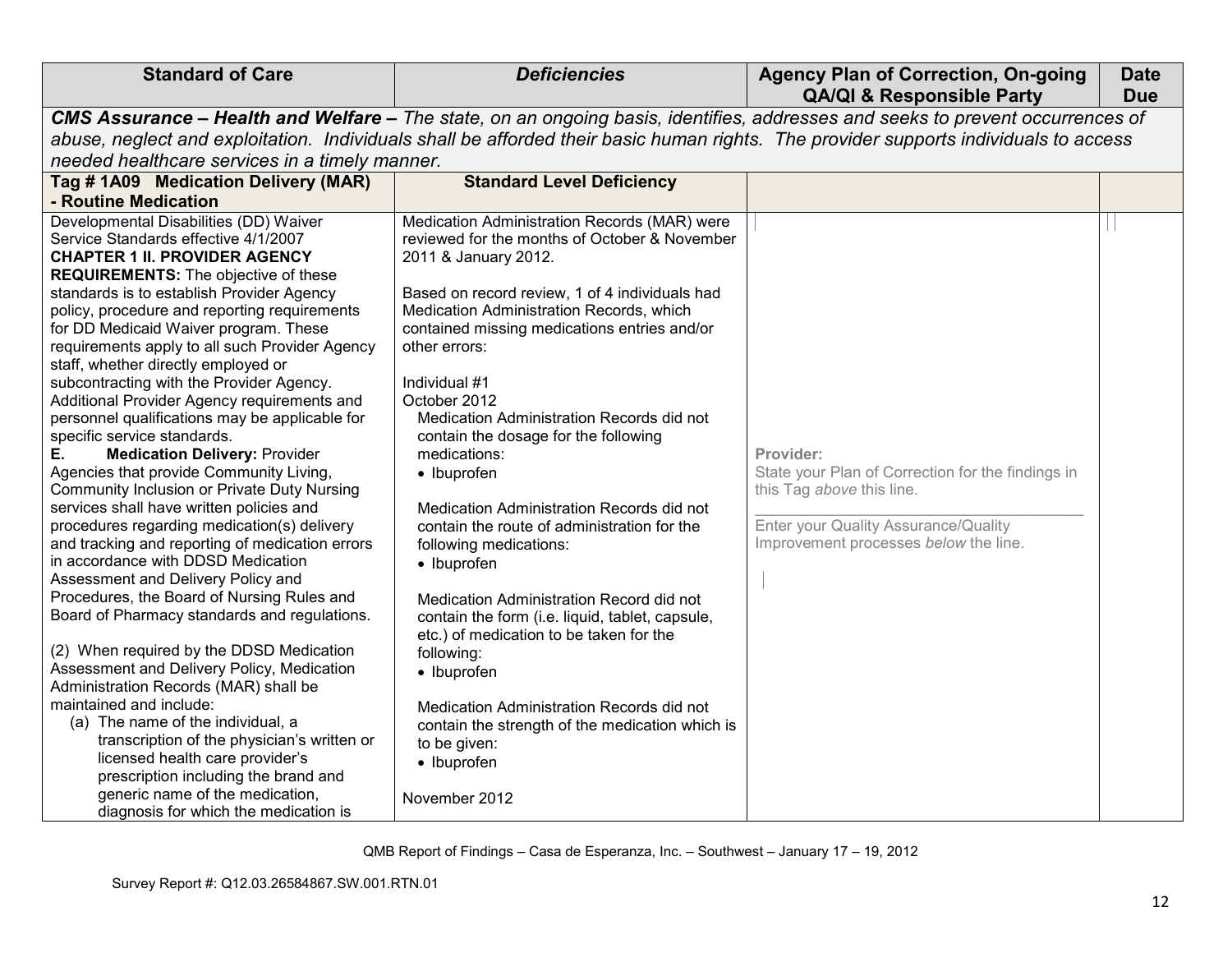| prescribed;                                     | Medication Administration Records did not       |  |
|-------------------------------------------------|-------------------------------------------------|--|
| (b) Prescribed dosage, frequency and            | contain the dosage for the following            |  |
| method/route of administration, times           | medications:                                    |  |
| and dates of administration;                    | • Ibuprofen                                     |  |
| (c) Initials of the individual administering or |                                                 |  |
| assisting with the medication;                  | Medication Administration Records did not       |  |
| (d) Explanation of any medication               | contain the route of administration for the     |  |
| irregularity;                                   | following medications:                          |  |
| (e) Documentation of any allergic reaction      | • Ibuprofen                                     |  |
| or adverse medication effect; and               |                                                 |  |
| (f) For PRN medication, an explanation for      | Medication Administration Record did not        |  |
| the use of the PRN medication shall             | contain the form (i.e. liquid, tablet, capsule, |  |
| include observable signs/symptoms or            | etc.) of medication to be taken for the         |  |
| circumstances in which the medication           | following:                                      |  |
| is to be used, and documentation of             | • Ibuprofen                                     |  |
| effectiveness of PRN medication                 |                                                 |  |
| administered.                                   | Medication Administration Records did not       |  |
| (3) The Provider Agency shall also maintain a   | contain the strength of the medication which is |  |
| signature page that designates the full name    | to be given:                                    |  |
| that corresponds to each initial used to        | • Ibuprofen                                     |  |
| document administered or assisted delivery of   |                                                 |  |
| each dose;                                      |                                                 |  |
| (4) MARs are not required for individuals       |                                                 |  |
| participating in Independent Living who self-   |                                                 |  |
| administer their own medications;               |                                                 |  |
| (5) Information from the prescribing pharmacy   |                                                 |  |
| regarding medications shall be kept in the      |                                                 |  |
| home and community inclusion service            |                                                 |  |
| locations and shall include the expected        |                                                 |  |
| desired outcomes of administrating the          |                                                 |  |
| medication, signs and symptoms of adverse       |                                                 |  |
| events and interactions with other medications; |                                                 |  |
|                                                 |                                                 |  |
| NMAC 16.19.11.8 MINIMUM STANDARDS:              |                                                 |  |
| A. MINIMUM STANDARDS FOR THE                    |                                                 |  |
| DISTRIBUTION, STORAGE, HANDLING AND             |                                                 |  |
| RECORD KEEPING OF DRUGS:                        |                                                 |  |
|                                                 |                                                 |  |
| (d) The facility shall have a Medication        |                                                 |  |
| Administration Record (MAR) documenting         |                                                 |  |
| medication administered to residents,           |                                                 |  |
| including over-the-counter medications.         |                                                 |  |
|                                                 |                                                 |  |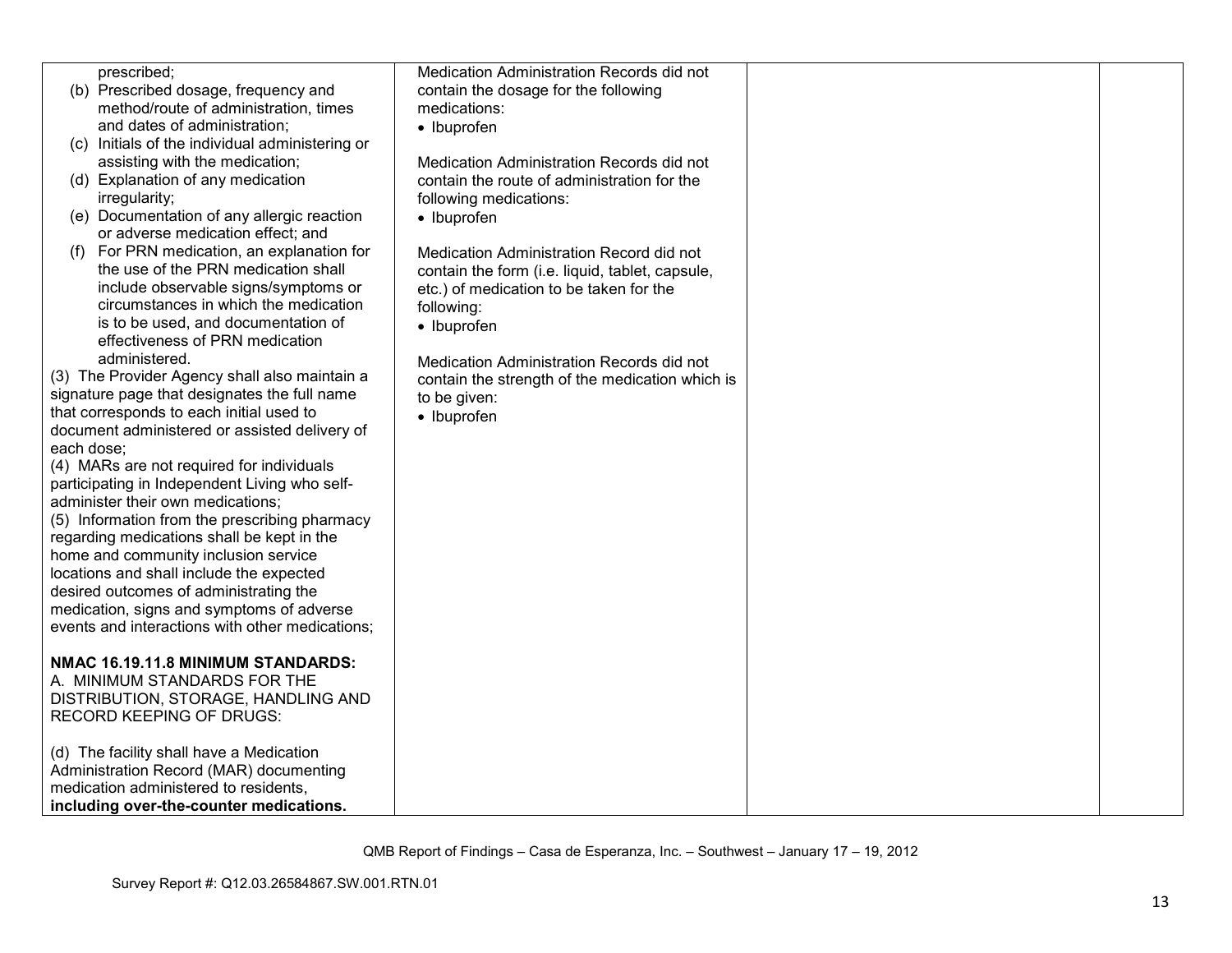| This documentation shall include:                      |  |  |
|--------------------------------------------------------|--|--|
|                                                        |  |  |
| Name of resident;<br>(i)                               |  |  |
| (ii)<br>Date given;                                    |  |  |
| (iii) Drug product name;                               |  |  |
| (iv) Dosage and form;                                  |  |  |
| Strength of drug;<br>(v)                               |  |  |
| (vi) Route of administration;                          |  |  |
| (vii) How often medication is to be taken;             |  |  |
| (viii) Time taken and staff initials;                  |  |  |
| Dates when the medication is<br>(ix)                   |  |  |
| discontinued or changed;                               |  |  |
|                                                        |  |  |
| The name and initials of all staff<br>(x)              |  |  |
| administering medications.                             |  |  |
|                                                        |  |  |
| <b>Model Custodial Procedure Manual</b>                |  |  |
| <b>D. Administration of Drugs</b>                      |  |  |
| Unless otherwise stated by practitioner,               |  |  |
| patients will not be allowed to administer their       |  |  |
| own medications.                                       |  |  |
| Document the practitioner's order authorizing          |  |  |
| the self-administration of medications.                |  |  |
|                                                        |  |  |
| All PRN (As needed) medications shall have             |  |  |
|                                                        |  |  |
| complete detail instructions regarding the             |  |  |
| administering of the medication. This shall            |  |  |
| include:                                               |  |  |
| $\triangleright$ symptoms that indicate the use of the |  |  |
| medication,                                            |  |  |
| exact dosage to be used, and<br>➤                      |  |  |
| the exact amount to be used in a 24<br>➤               |  |  |
| hour period.                                           |  |  |
|                                                        |  |  |
|                                                        |  |  |
|                                                        |  |  |
|                                                        |  |  |
|                                                        |  |  |
|                                                        |  |  |
|                                                        |  |  |
|                                                        |  |  |
|                                                        |  |  |
|                                                        |  |  |
|                                                        |  |  |
|                                                        |  |  |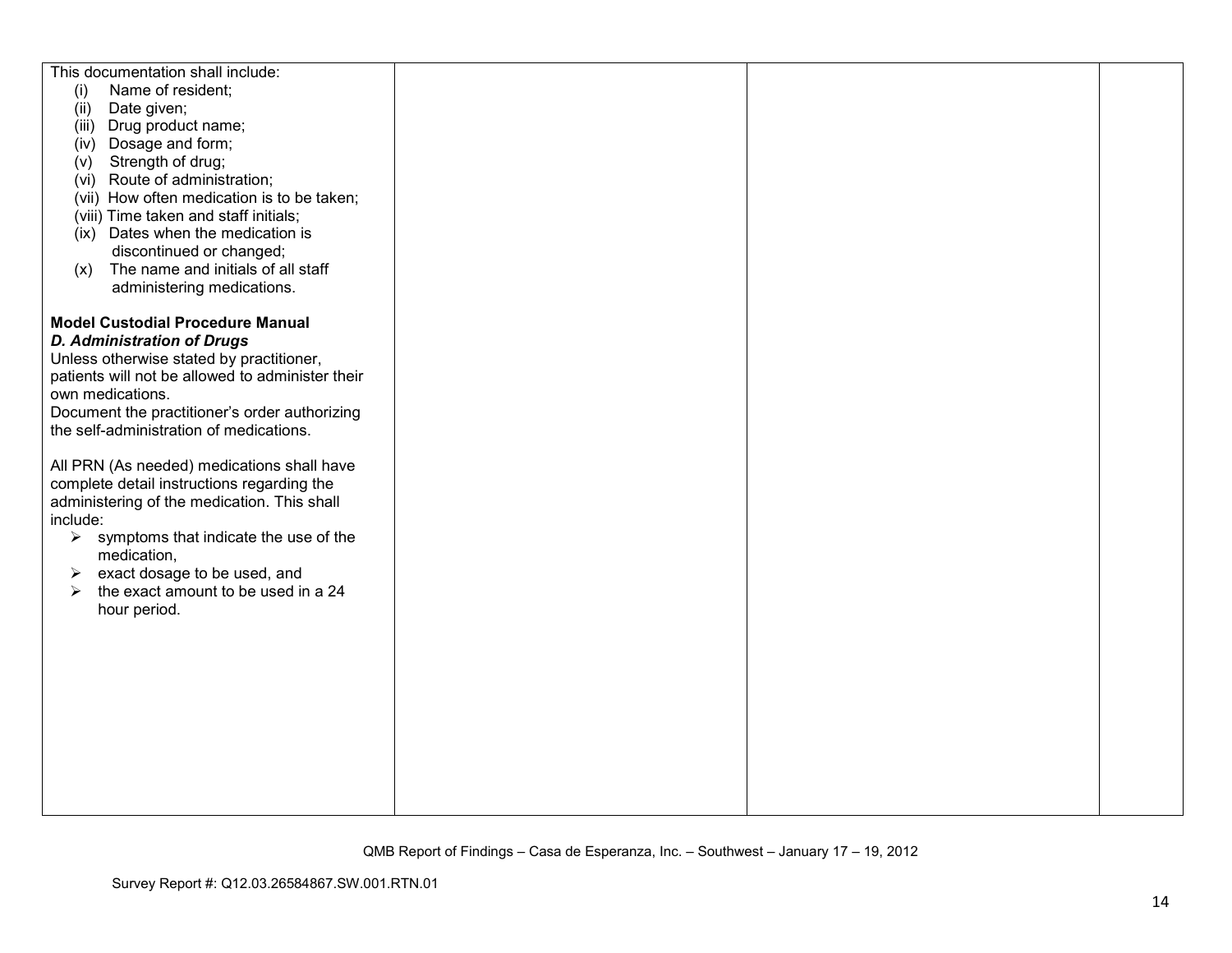| Tag # 1A15.1 Nurse Availability                                                                                                                                                                                                                                                                                                                                                                                                                                                                                                                                             | <b>Standard Level Deficiency</b>                                                                                                                                                                                                                                                                                           |                                                                                                                                                                              |  |
|-----------------------------------------------------------------------------------------------------------------------------------------------------------------------------------------------------------------------------------------------------------------------------------------------------------------------------------------------------------------------------------------------------------------------------------------------------------------------------------------------------------------------------------------------------------------------------|----------------------------------------------------------------------------------------------------------------------------------------------------------------------------------------------------------------------------------------------------------------------------------------------------------------------------|------------------------------------------------------------------------------------------------------------------------------------------------------------------------------|--|
| Developmental Disabilities (DD) Waiver<br>Service Standards effective 4/1/2007<br>Chapter 1. III. E. (1 - 4) CHAPTER 1. III.<br>PROVIDER AGENCY DOCUMENTATION OF<br><b>SERVICE DELIVERY AND LOCATION</b><br>E. Healthcare Documentation by Nurses<br>For Community Living Services, Community<br><b>Inclusion Services and Private Duty Nursing</b><br><b>Services:</b> Nursing services must be available<br>as needed and documented for Provider<br>Agencies delivering Community Living<br>Services, Community Inclusion Services and<br>Private Duty Nursing Services. | Based on interview, the Agency failed to ensure<br>nursing services were available as needed for1<br>of 4 individuals.<br><b>When Direct Service Professionals (DSP)</b><br>were asked about the availability of their<br>agency nurse, the following was reported:<br>• DSP #45 stated, "I honestly do not know<br>that." |                                                                                                                                                                              |  |
| NEW MEXICO NURSING PRACTICE ACT<br><b>CHAPTER 61, ARTICLE 3</b><br>"licensed practical nursing" means the<br>practice of a directed scope of nursing<br>requiring basic knowledge of the biological,<br>physical, social and behavioral sciences and<br>nursing procedures, which practice is at the<br>direction of a registered nurse, physician or<br>dentist licensed to practice in this state. This<br>practice includes but is not limited to:                                                                                                                       |                                                                                                                                                                                                                                                                                                                            | Provider:<br>State your Plan of Correction for the findings in<br>this Tag above this line.<br>Enter your Quality Assurance/Quality<br>Improvement processes below the line. |  |
| (1) contributing to the assessment of the health<br>status of individuals, families and communities;<br>(2) participating in the development and<br>modification of the plan of care;<br>(3) implementing appropriate aspects of the<br>plan of care commensurate with education and<br>verified competence;<br>(4) collaborating with other health care<br>professionals in the management of health<br>care; and<br>(5) participating in the evaluation of responses<br>to interventions;                                                                                 |                                                                                                                                                                                                                                                                                                                            |                                                                                                                                                                              |  |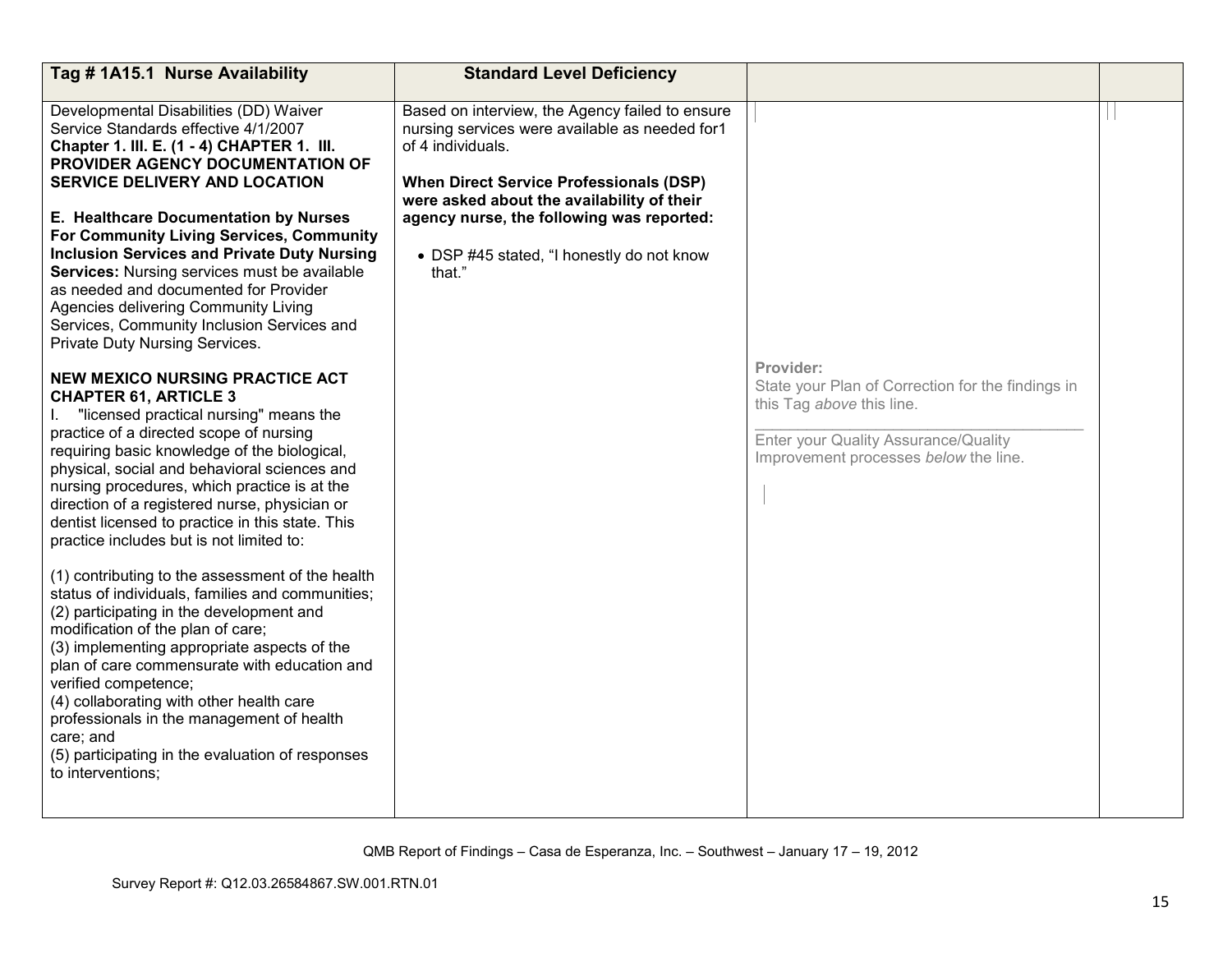| Tag # 1A15.2 & 5109 - Healthcare                                                                                                                                                                                                                                                                                                                                                                                                                                                                                                                                                                                                                                                                                                                                                                                                                                                                                                                                                                                                                                                                                                                       | <b>Standard Level Deficiency</b>                                                                                                                                                                                                                                                                                                                                                                                                                                                                                                                                     |                                                                                                                                                                              |  |
|--------------------------------------------------------------------------------------------------------------------------------------------------------------------------------------------------------------------------------------------------------------------------------------------------------------------------------------------------------------------------------------------------------------------------------------------------------------------------------------------------------------------------------------------------------------------------------------------------------------------------------------------------------------------------------------------------------------------------------------------------------------------------------------------------------------------------------------------------------------------------------------------------------------------------------------------------------------------------------------------------------------------------------------------------------------------------------------------------------------------------------------------------------|----------------------------------------------------------------------------------------------------------------------------------------------------------------------------------------------------------------------------------------------------------------------------------------------------------------------------------------------------------------------------------------------------------------------------------------------------------------------------------------------------------------------------------------------------------------------|------------------------------------------------------------------------------------------------------------------------------------------------------------------------------|--|
| <b>Documentation</b>                                                                                                                                                                                                                                                                                                                                                                                                                                                                                                                                                                                                                                                                                                                                                                                                                                                                                                                                                                                                                                                                                                                                   |                                                                                                                                                                                                                                                                                                                                                                                                                                                                                                                                                                      |                                                                                                                                                                              |  |
| Developmental Disabilities (DD) Waiver<br>Service Standards effective 4/1/2007<br><b>CHAPTER 1. III. PROVIDER AGENCY</b><br>DOCUMENTATION OF SERVICE DELIVERY<br><b>AND LOCATION - Healthcare</b><br><b>Documentation by Nurses For Community</b><br><b>Living Services, Community Inclusion</b><br><b>Services and Private Duty Nursing</b><br>Services: Nursing services must be available<br>as needed and documented for Provider<br>Agencies delivering Community Living<br>Services, Community Inclusion Services and<br>Private Duty Nursing Services.                                                                                                                                                                                                                                                                                                                                                                                                                                                                                                                                                                                          | Based on record review, the Agency failed to<br>maintain the required documentation in the<br>Individuals Agency Record as required per<br>standard for 2 of 4 individuals<br>The following were not found, incomplete and/or<br>not current:<br>• Health Care Plans<br>• Sleep Apnea<br>Individual #1 - As indicated by the IST<br>section of ISP the individual is required to<br>have a plan. No evidence of a plan found.                                                                                                                                        |                                                                                                                                                                              |  |
| Chapter 1. III. E. (1 - 4) (1) Documentation of<br>nursing assessment activities<br>(a) The following hierarchy shall be used to<br>determine which provider agency is<br>responsible for completion of the HAT and<br>MAAT and related subsequent planning and<br>training:<br>(i) Community living services provider<br>agency;<br>(ii) Private duty nursing provider agency;<br>(iii) Adult habilitation provider agency;<br>(iv) Community access provider agency; and<br>(v) Supported employment provider agency.<br>(b) The provider agency must arrange for their<br>nurse to complete the Health Assessment Tool<br>(HAT) and the Medication Administration<br>Assessment Tool (MAAT) on at least an annual<br>basis for each individual receiving community<br>living, community inclusion or private duty<br>nursing services, unless the provider agency<br>arranges for the individual's Primary Care<br>Practitioner (PCP) to voluntarily complete these<br>assessments in lieu of the agency nurse.<br>Agency nurses may also complete these<br>assessments in collaboration with the Primary<br>Care Practitioner if they believe such | • Hypertension<br>° Individual #1 - As indicated by the IST<br>section of ISP the individual is required to<br>have a plan. No evidence of a plan found.<br>• Body Mass Index<br>° Individual #1 - According to Electronic<br>Comprehensive Heath Assessment Tool<br>the individual is required to have a plan. No<br>evidence of a plan found.<br>• Crisis Plans/Medical Emergency<br><b>Response Plans</b><br>• Seizures<br>° Individual #4 - As indicated by the IST<br>section of ISP the individual is required to<br>have a plan. No evidence of a plan found. | Provider:<br>State your Plan of Correction for the findings in<br>this Tag above this line.<br>Enter your Quality Assurance/Quality<br>Improvement processes below the line. |  |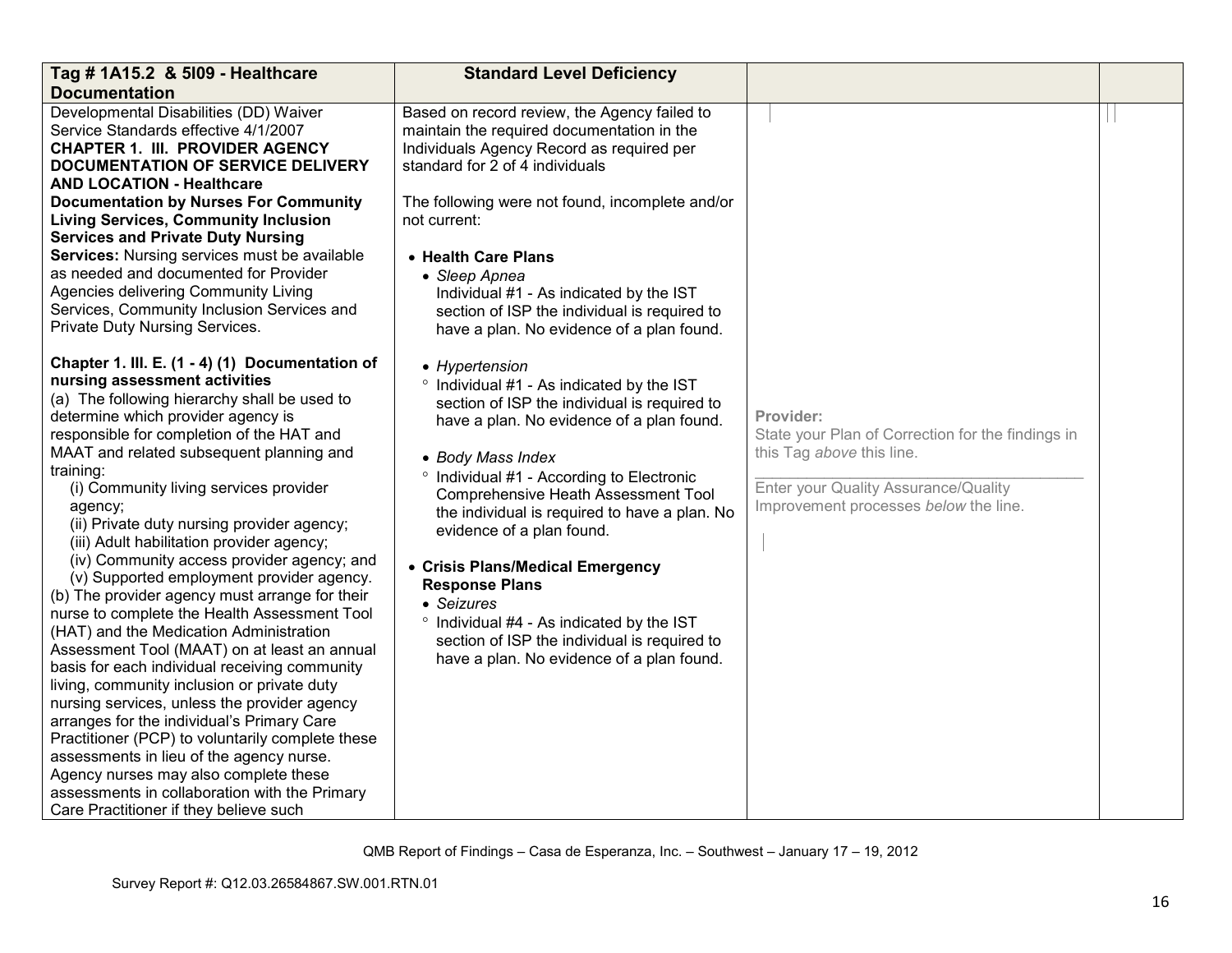| consultation is necessary for an accurate         |  |  |
|---------------------------------------------------|--|--|
| assessment. Family Living Provider Agencies       |  |  |
| have the option of having the subcontracted       |  |  |
| caregiver complete the HAT instead of the         |  |  |
| nurse or PCP, if the caregiver is comfortable     |  |  |
| doing so. However, the agency nurse must be       |  |  |
| available to assist the caregiver upon request.   |  |  |
| (c) For newly allocated individuals, the HAT      |  |  |
| and the MAAT must be completed within             |  |  |
| seventy-two (72) hours of admission into direct   |  |  |
| services or two weeks following the initial ISP,  |  |  |
| whichever comes first.                            |  |  |
| (d) For individuals already in services, the HAT  |  |  |
| and the MAAT must be completed at least           |  |  |
| fourteen (14) days prior to the annual ISP        |  |  |
| meeting and submitted to all members of the       |  |  |
| interdisciplinary team. The HAT must also be      |  |  |
| completed at the time of any significant change   |  |  |
| in clinical condition and upon return from any    |  |  |
| hospitalizations. In addition to annually, the    |  |  |
| MAAT must be completed at the time of any         |  |  |
| significant change in clinical condition, when a  |  |  |
| medication regime or route change requires        |  |  |
| delivery by licensed or certified staff, or when  |  |  |
| an individual has completed additional training   |  |  |
| designed to improve their skills to support self- |  |  |
| administration (see DDSD Medication               |  |  |
| Assessment and Delivery Policy).                  |  |  |
| (e) Nursing assessments conducted to              |  |  |
| determine current health status or to evaluate a  |  |  |
| change in clinical condition must be              |  |  |
| documented in a signed progress note that         |  |  |
| includes time and date as well as subjective      |  |  |
| information including the individual complaints,  |  |  |
| signs and symptoms noted by staff, family         |  |  |
| members or other team members; objective          |  |  |
| information including vital signs, physical       |  |  |
| examination, weight, and other pertinent data     |  |  |
| for the given situation (e.g., seizure frequency, |  |  |
| method in which temperature taken);               |  |  |
| assessment of the clinical status, and plan of    |  |  |
| action addressing relevant aspects of all active  |  |  |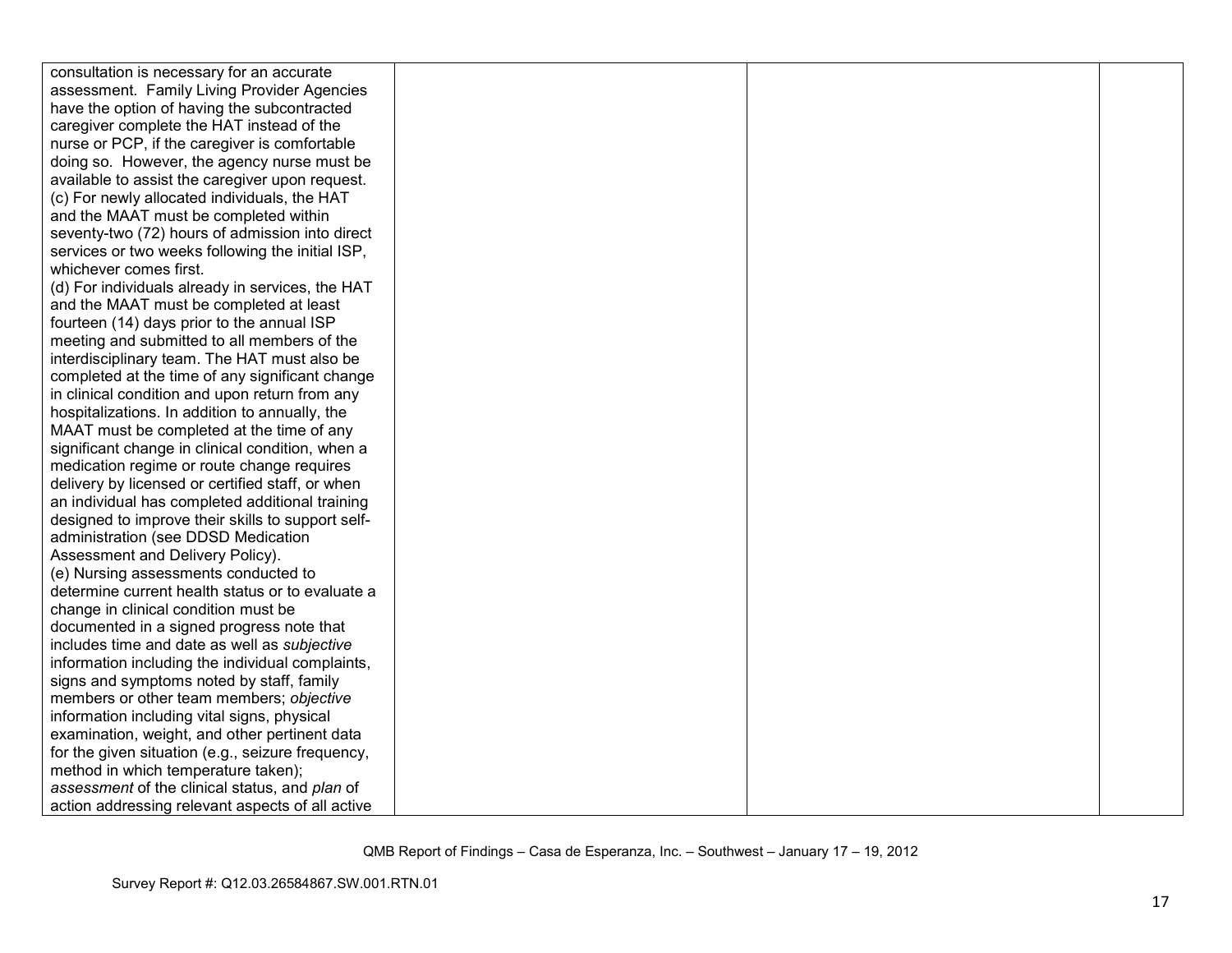| health problems and follow up on any             |  |  |
|--------------------------------------------------|--|--|
| recommendations of medical consultants.          |  |  |
| (2) Health related plans                         |  |  |
| (a) For individuals with chronic conditions that |  |  |
| have the potential to exacerbate into a life-    |  |  |
| threatening situation, a medical crisis          |  |  |
| prevention and intervention plan must be         |  |  |
| written by the nurse or other appropriately      |  |  |
| designated healthcare professional.              |  |  |
| (b) Crisis prevention and intervention plans     |  |  |
| must be written in user-friendly language that   |  |  |
| is easily understood by those implementing       |  |  |
| the plan.                                        |  |  |
| (c) The nurse shall also document training       |  |  |
| regarding the crisis prevention and              |  |  |
| intervention plan delivered to agency staff and  |  |  |
| other team members, clearly indicating           |  |  |
| competency determination for each trainee.       |  |  |
| (d) If the individual receives services from     |  |  |
| separate agencies for community living and       |  |  |
| community inclusion services, nurses from        |  |  |
| each agency shall collaborate in the             |  |  |
| development of and training delivery for crisis  |  |  |
| prevention and intervention plans to assure      |  |  |
| maximum consistency across settings.             |  |  |
| (3) For all individuals with a HAT score of 4, 5 |  |  |
| or 6, the nurse shall develop a comprehensive    |  |  |
| healthcare plan that includes health related     |  |  |
| supports identified in the ISP (The healthcare   |  |  |
| plan is the equivalent of a nursing care plan;   |  |  |
| two separate documents are not required nor      |  |  |
| recommended):                                    |  |  |
| (a) Each healthcare plan must include a          |  |  |
| statement of the person's healthcare needs       |  |  |
| and list measurable goals to be achieved         |  |  |
| through implementation of the healthcare plan.   |  |  |
| Needs statements may be based upon               |  |  |
| supports needed for the individual to maintain   |  |  |
| a current strength, ability or skill related to  |  |  |
| their health, prevention measures, and/or        |  |  |
| supports needed to remediate, minimize or        |  |  |
| manage an existing health condition.             |  |  |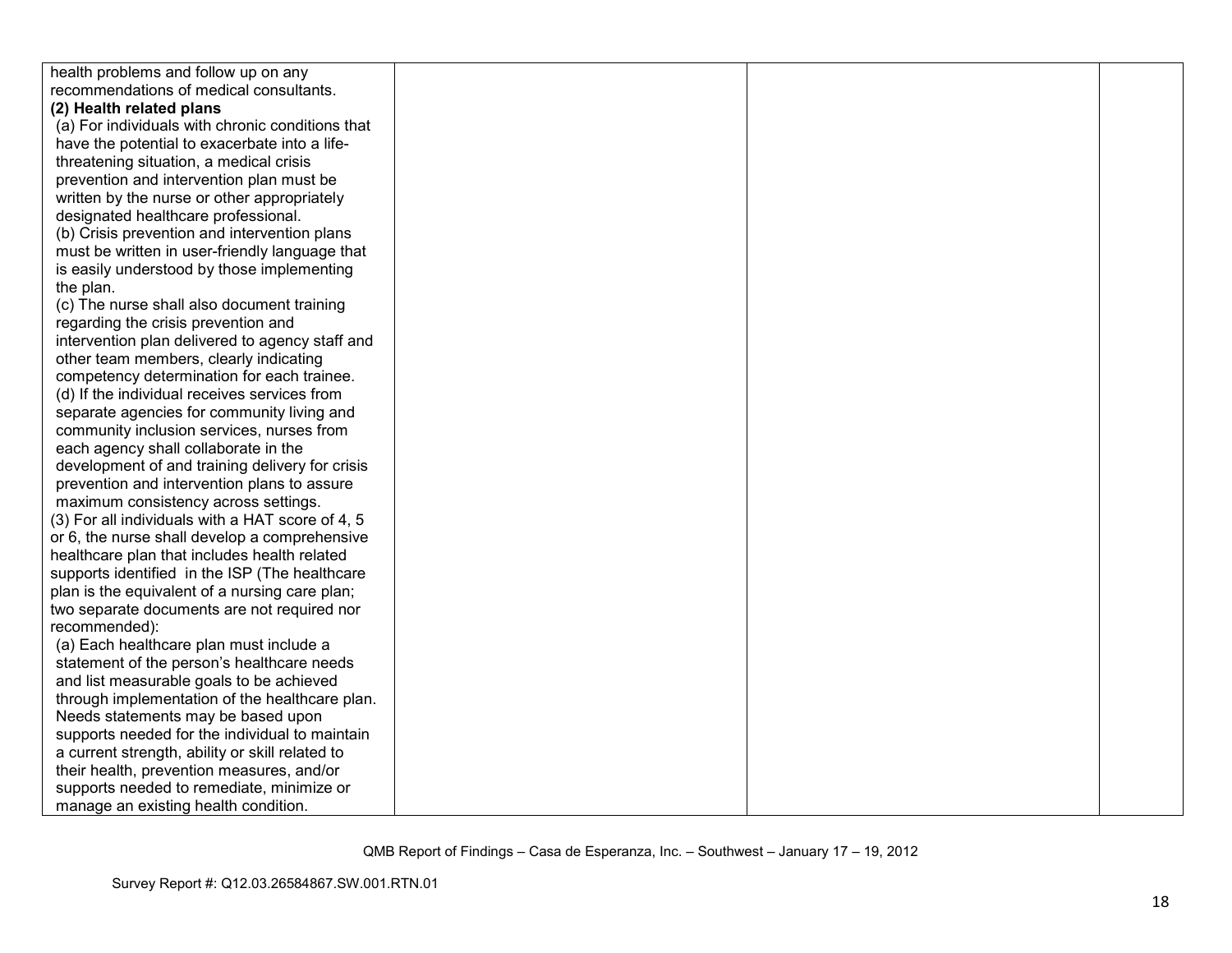| (b) Goals must be measurable and shall be         |  |  |
|---------------------------------------------------|--|--|
| revised when an individual has met the goal       |  |  |
| and has the potential to attain additional goals  |  |  |
| or no longer requires supports in order to        |  |  |
| maintain the goal.                                |  |  |
| (c) Approaches described in the plan shall be     |  |  |
| individualized to reflect the individual's unique |  |  |
| needs, provide guidance to the caregiver(s)       |  |  |
| and designed to support successful                |  |  |
| interactions. Some interventions may be           |  |  |
| carried out by staff, family members or other     |  |  |
| team members, and other interventions may         |  |  |
| be carried out directly by the nurse – persons    |  |  |
| responsible for each intervention shall be        |  |  |
| specified in the plan.                            |  |  |
| (d) Healthcare plans shall be written in          |  |  |
| language that will be easily understood by the    |  |  |
| person(s) identified as implementing the          |  |  |
| interventions.                                    |  |  |
| (e) The nurse shall also document training on     |  |  |
| the healthcare plan delivered to agency staff     |  |  |
| and other team members, clearly indicating        |  |  |
| competency determination for each trainee. If     |  |  |
| the individual receives services from separate    |  |  |
| agencies for community living and community       |  |  |
| inclusion services, nurses from each agency       |  |  |
| shall collaborate in the development of and       |  |  |
| training delivery for healthcare plans to assure  |  |  |
| maximum consistency across settings.              |  |  |
| (f) Healthcare plans must be updated to reflect   |  |  |
| relevant discharge orders whenever an             |  |  |
| individual returns to services following a        |  |  |
| hospitalization.                                  |  |  |
| (g) All crisis prevention and intervention plans  |  |  |
| and healthcare plans shall include the            |  |  |
| individual's name and date on each page and       |  |  |
| shall be signed by the author.                    |  |  |
| (h) Crisis prevention and intervention plans as   |  |  |
| well as healthcare plans shall be reviewed by     |  |  |
| the nurse at least quarterly, and updated as      |  |  |
| needed.                                           |  |  |
| (4) General Nursing Documentation                 |  |  |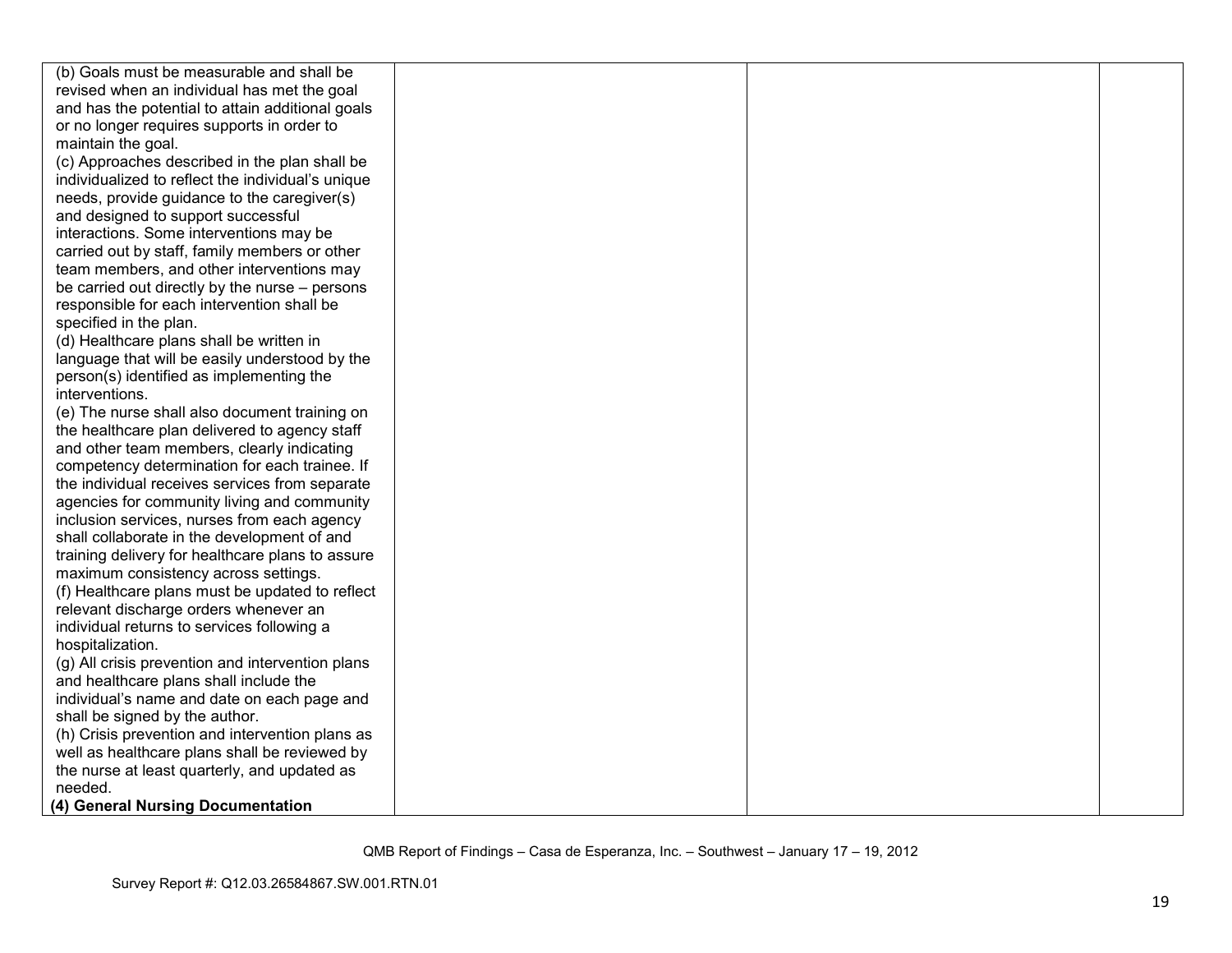| (a) The nurse shall complete legible and<br>signed progress notes with date and time<br>indicated that describe all interventions or<br>interactions conducted with individuals served<br>as well as all interactions with other healthcare<br>providers serving the individual. All<br>interactions shall be documented whether they<br>occur by phone or in person.<br>(b) For individuals with a HAT score of 4, 5 or<br>6, or who have identified health concerns in<br>their ISP, the nurse shall provide the<br>interdisciplinary team with a quarterly report<br>that indicates current health status and<br>progress to date on health related ISP desired<br>outcomes and action plans as well as<br>progress toward goals in the healthcare plan. |  |  |
|-------------------------------------------------------------------------------------------------------------------------------------------------------------------------------------------------------------------------------------------------------------------------------------------------------------------------------------------------------------------------------------------------------------------------------------------------------------------------------------------------------------------------------------------------------------------------------------------------------------------------------------------------------------------------------------------------------------------------------------------------------------|--|--|
| Developmental Disabilities (DD) Waiver<br>Service Standards effective 4/1/2007<br><b>CHAPTER 5 IV. COMMUNITY INCLUSION</b><br><b>SERVICES PROVIDER AGENCY</b><br><b>REQUIREMENTS</b><br><b>B. IDT Coordination</b><br>(1) Community Inclusion Services Provider<br>Agencies shall participate on the IDT as<br>specified in the ISP Regulations (7.26.5)<br>NMAC), and shall ensure direct support staff<br>participation as needed to plan effectively for<br>the individual; and                                                                                                                                                                                                                                                                          |  |  |
| (2) Coordinate with the IDT to ensure that<br>each individual participating in Community<br>Inclusion Services who has a score of 4, 5, or 6<br>on the HAT has a Health Care Plan developed<br>by a licensed nurse, and if applicable, a Crisis<br>Prevention/Intervention Plan.                                                                                                                                                                                                                                                                                                                                                                                                                                                                            |  |  |
| <b>Department of Health Developmental</b><br><b>Disabilities Supports Division Policy.</b><br><b>Medical Emergency Response Plan Policy</b><br>MERP-001 eff.8/1/2010                                                                                                                                                                                                                                                                                                                                                                                                                                                                                                                                                                                        |  |  |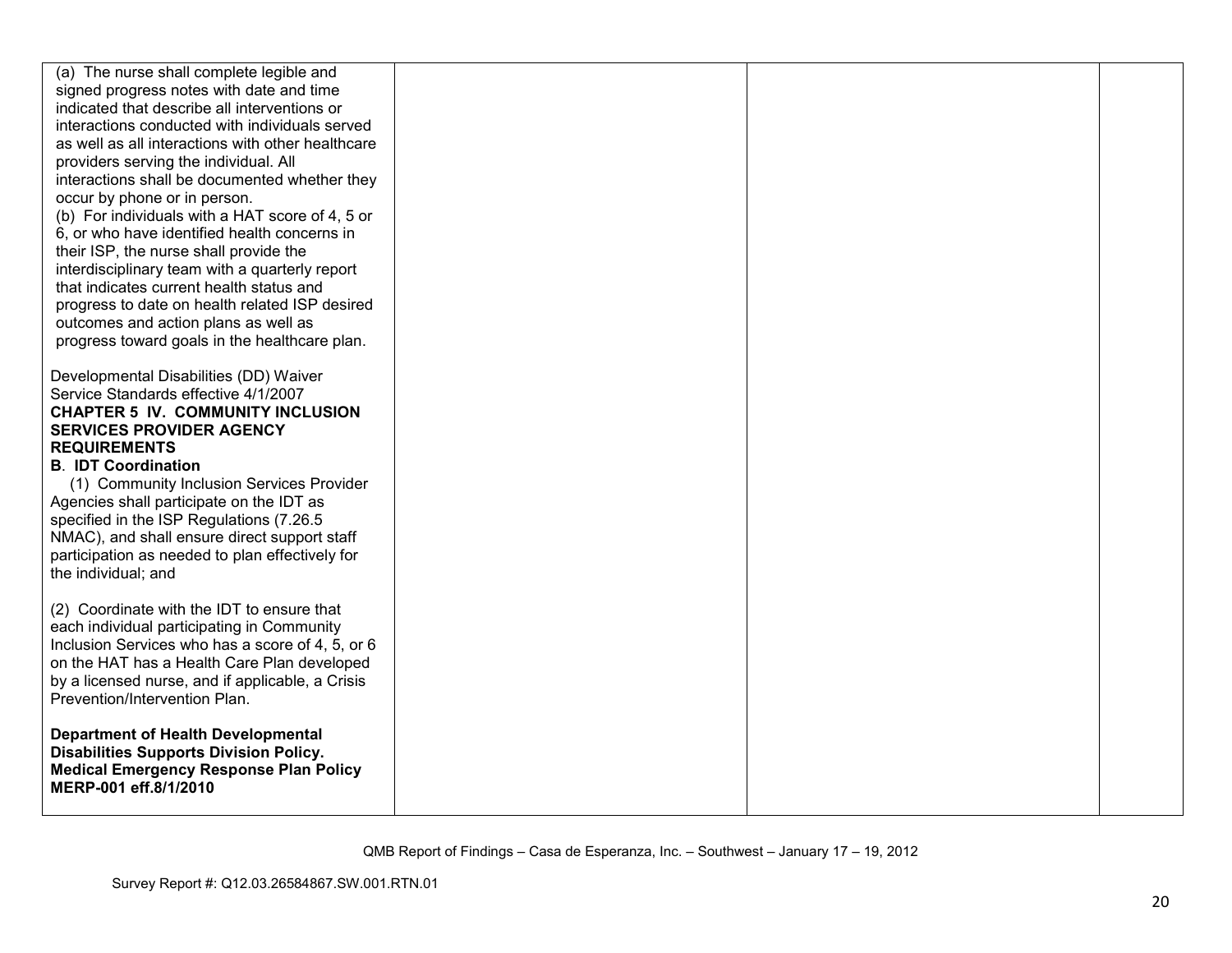| F. The MERP shall be written in clear, jargon    |  |  |
|--------------------------------------------------|--|--|
| free language and include at a minimum the       |  |  |
| following information:                           |  |  |
| 1. A brief, simple description of the condition  |  |  |
| or illness.                                      |  |  |
| 2. A brief description of the most likely life   |  |  |
| threatening complications that might occur and   |  |  |
| what those complications may look like to an     |  |  |
| observer.                                        |  |  |
| 3. A concise list of the most important          |  |  |
| measures that may prevent the life threatening   |  |  |
| complication from occurring (e.g., avoiding      |  |  |
| allergens that trigger an asthma attack or       |  |  |
| making sure the person with diabetes has         |  |  |
| snacks with them to avoid hypoglycemia).         |  |  |
| 4. Clear, jargon free, step-by-step instructions |  |  |
| regarding the actions to be taken by direct      |  |  |
| support personnel (DSP) and/or others to         |  |  |
| intervene in the emergency, including criteria   |  |  |
| for when to call 911.                            |  |  |
| 5. Emergency contacts with phone numbers.        |  |  |
| 6. Reference to whether the individual has       |  |  |
| advance directives or not, and if so, where the  |  |  |
| advance directives are located.                  |  |  |
|                                                  |  |  |
|                                                  |  |  |
|                                                  |  |  |
|                                                  |  |  |
|                                                  |  |  |
|                                                  |  |  |
|                                                  |  |  |
|                                                  |  |  |
|                                                  |  |  |
|                                                  |  |  |
|                                                  |  |  |
|                                                  |  |  |
|                                                  |  |  |
|                                                  |  |  |
|                                                  |  |  |
|                                                  |  |  |
|                                                  |  |  |
|                                                  |  |  |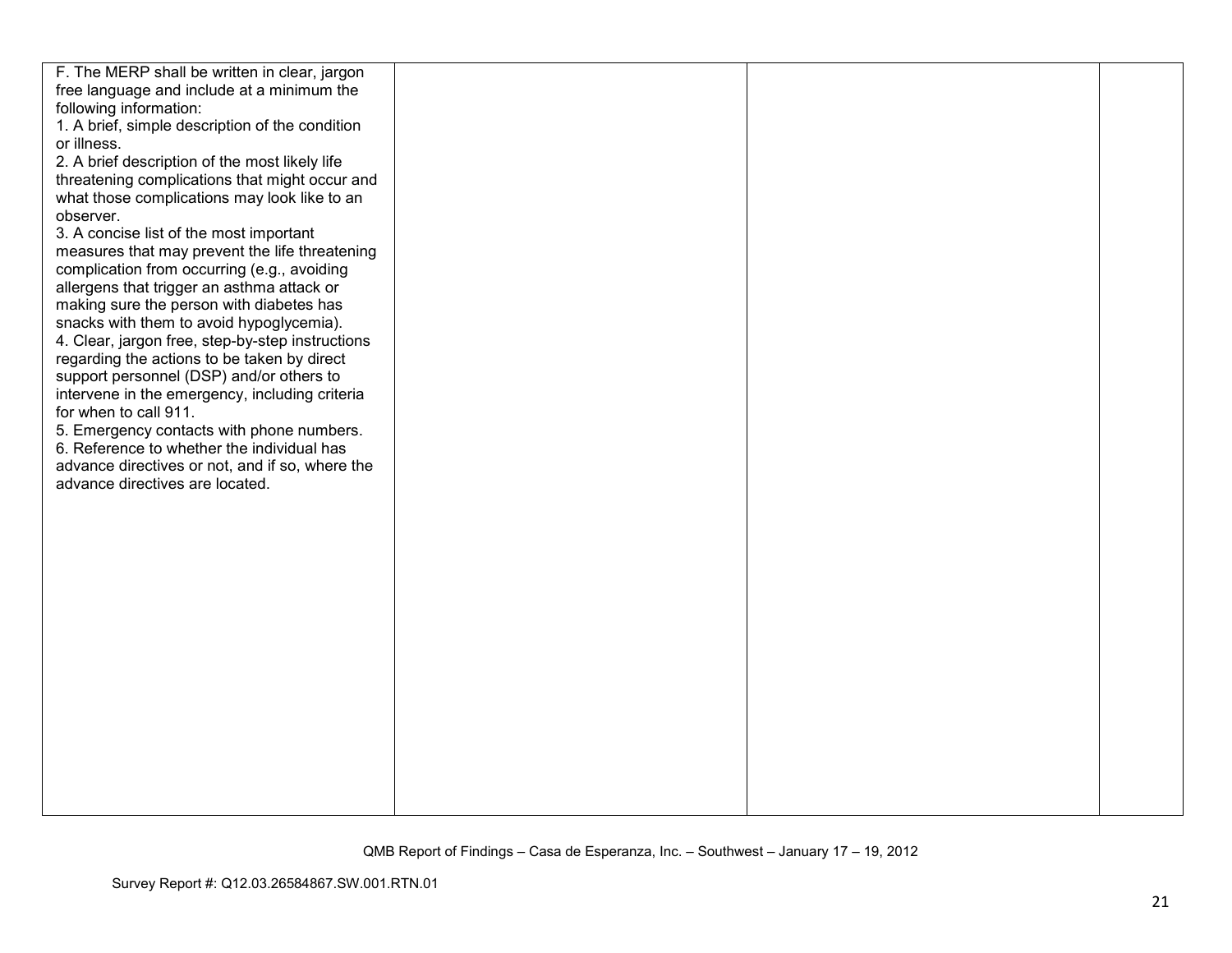| Tag # 6L06 Family Living Requirements                                                                                                                                                                                                                                                                                                                                                                                                                                                                                                                                                                                                                                                                                                              | <b>Standard Level Deficiency</b>                                                                                                                                                                                                                                                                         |                                                                                                                                                                              |  |
|----------------------------------------------------------------------------------------------------------------------------------------------------------------------------------------------------------------------------------------------------------------------------------------------------------------------------------------------------------------------------------------------------------------------------------------------------------------------------------------------------------------------------------------------------------------------------------------------------------------------------------------------------------------------------------------------------------------------------------------------------|----------------------------------------------------------------------------------------------------------------------------------------------------------------------------------------------------------------------------------------------------------------------------------------------------------|------------------------------------------------------------------------------------------------------------------------------------------------------------------------------|--|
| Developmental Disabilities (DD) Waiver<br>Service Standards effective 4/1/2007<br><b>CHAPTER 6. III. REQUIREMENTS UNIQUE</b><br>TO FAMILY LIVING SERVICES<br>A. Support to Individuals in Family Living:<br>The Family Living Services Provider Agency<br>shall provide and document:<br>(5) Monthly consultation, by agency<br>supervisors or internal service<br>coordinators, with the direct support<br>provider to include:<br>(a) Review, advise, and prompt the<br>implementation of the individual's ISP<br>Action Plans, schedule of activities<br>and appointments; and<br>(b) Assist with service or support issues<br>raised by the direct support provider<br>or observed by supervisor, service<br>coordinator or other IDT members. | Based on record review, the Agency failed to<br>complete all DDSD requirements for approval of<br>each direct support provider for 1 of 3<br>individuals.<br>The following was not found, not current and/or<br>incomplete:<br>• Family Living (Annual Update) Home Study<br>° Individual #3 - Not Found | Provider:<br>State your Plan of Correction for the findings in<br>this Tag above this line.<br>Enter your Quality Assurance/Quality<br>Improvement processes below the line. |  |
| B. Home Studies. The Family Living Services<br>Provider Agency shall complete all DDSD<br>requirements for approval of each direct<br>support provider, including completion of an<br>approved home study and training prior to<br>placement. After the initial home study, an<br>updated home study shall be completed<br>annually. The home study must also be<br>updated each time there is a change in family<br>composition or when the family moves to a new<br>home. The content and procedures used by the<br>Provider Agency to conduct home studies shall<br>be approved by DDSD.<br>Developmental Disabilities (DD) Waiver<br>Service Standards effective 4/1/2007                                                                      |                                                                                                                                                                                                                                                                                                          |                                                                                                                                                                              |  |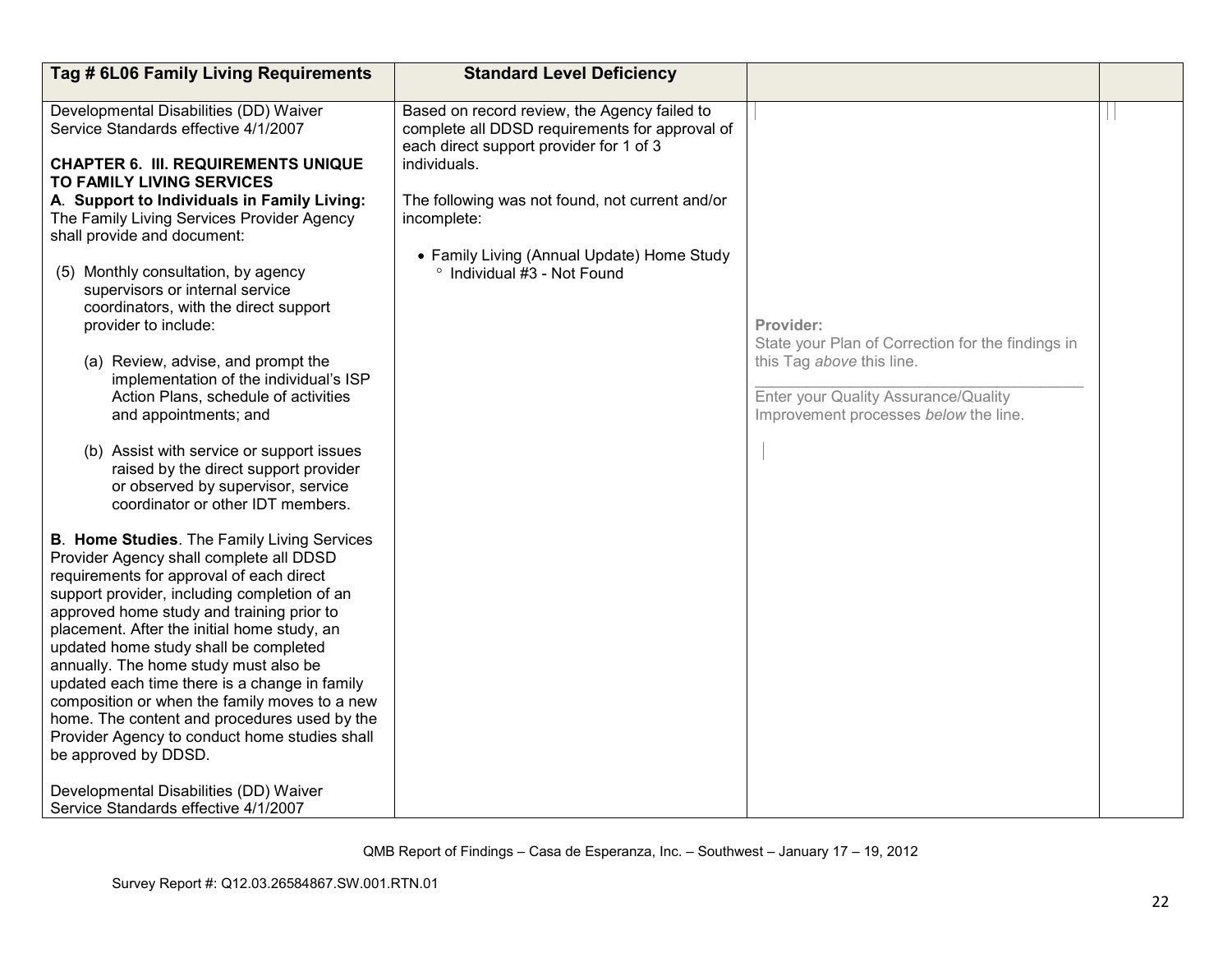| <b>CHAPTER 1. I. PROVIDER AGENCY</b>             |  |  |
|--------------------------------------------------|--|--|
|                                                  |  |  |
| <b>ENROLLMENT PROCESS</b>                        |  |  |
| D. Scope of DDSD Agreement                       |  |  |
|                                                  |  |  |
| Provider Agencies must have prior written<br>(4) |  |  |
|                                                  |  |  |
| approval of the Department of Health to          |  |  |
| subcontract any service other than               |  |  |
| Respite;                                         |  |  |
|                                                  |  |  |
|                                                  |  |  |
| NMAC 8.314.5.10 - DEVELOPMENTAL                  |  |  |
| DISABILITIES HOME AND COMMUNITY-                 |  |  |
| <b>BASED SERVICES WAIVER</b>                     |  |  |
|                                                  |  |  |
| <b>ELIGIBLE PROVIDERS:</b>                       |  |  |
|                                                  |  |  |
| I. Qualifications for community living           |  |  |
| service providers: There are three types of      |  |  |
| community                                        |  |  |
| living services: Family living, supported living |  |  |
| and independent living. Community living         |  |  |
| providers must meet all qualifications set forth |  |  |
|                                                  |  |  |
| by the DOH/DDSD, DDW definitions and             |  |  |
| service standards.                               |  |  |
| (1) Family living service providers for adults   |  |  |
| must meet the qualifications for staff required  |  |  |
| by the                                           |  |  |
| DOH/DDSD, DDW service definitions and            |  |  |
|                                                  |  |  |
| standards. The direct care provider employed     |  |  |
| by or subcontracting with the provider agency    |  |  |
| must be approved through a home study            |  |  |
| completed prior to provision of services and     |  |  |
| conducted                                        |  |  |
| at subsequent intervals required of the provider |  |  |
|                                                  |  |  |
| agency. All family living sub-contracts must be  |  |  |
| approved by the DOH/DDSD.                        |  |  |
|                                                  |  |  |
|                                                  |  |  |
|                                                  |  |  |
|                                                  |  |  |
|                                                  |  |  |
|                                                  |  |  |
|                                                  |  |  |
|                                                  |  |  |
|                                                  |  |  |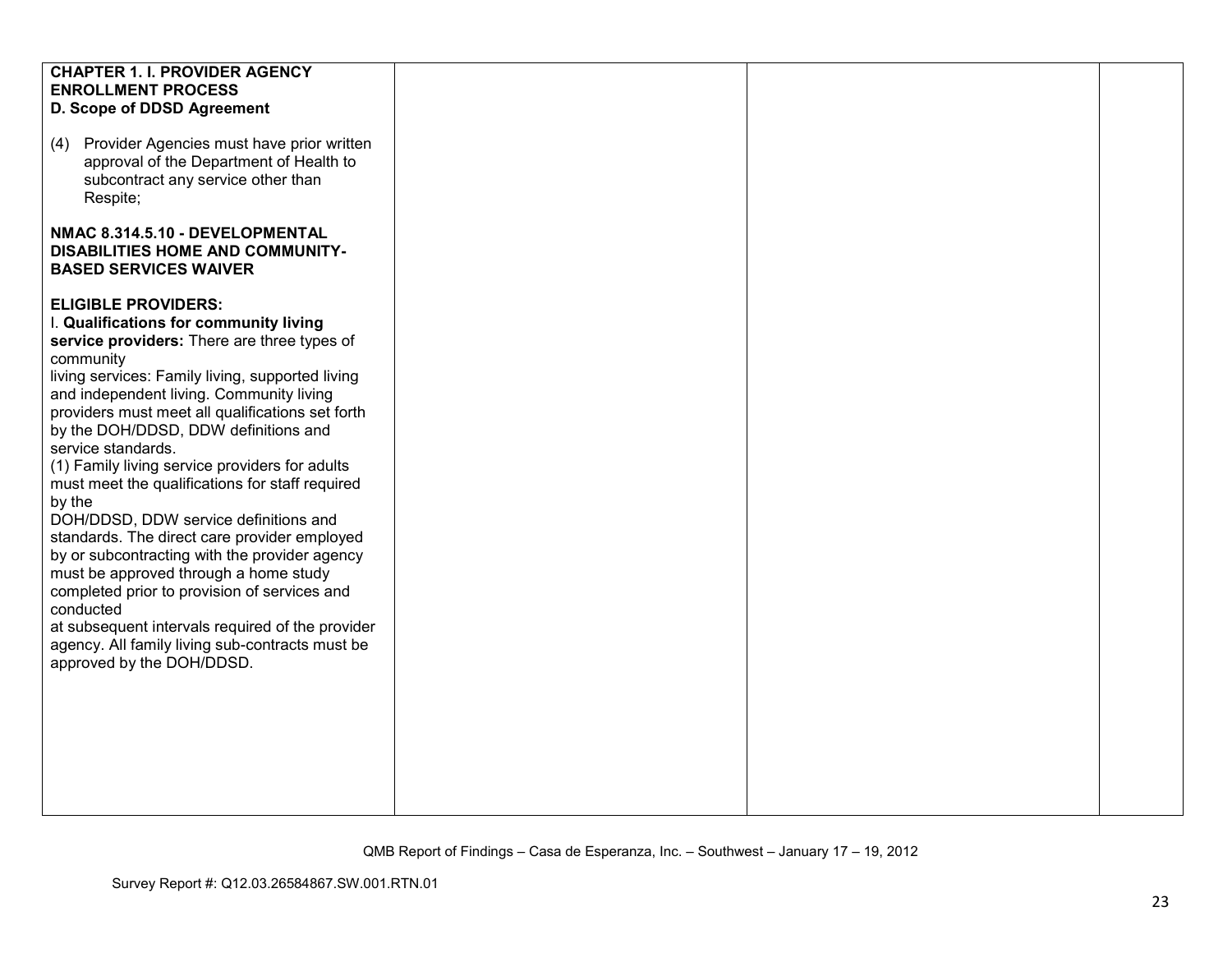| Tag # 6L13 Community Living                                                                   | <b>Standard Level Deficiency</b>                 |                                                   |  |
|-----------------------------------------------------------------------------------------------|--------------------------------------------------|---------------------------------------------------|--|
| <b>Healthcare Regts.</b>                                                                      |                                                  |                                                   |  |
| Developmental Disabilities (DD) Waiver                                                        | Based on record review, the Agency failed to     |                                                   |  |
| Service Standards effective 4/1/2007                                                          | provide documentation of annual physical         |                                                   |  |
| <b>CHAPTER 6. VI. GENERAL</b>                                                                 | examinations and/or other examinations as        |                                                   |  |
| <b>REQUIREMENTS FOR COMMUNITY LIVING</b>                                                      | specified by a licensed physician for 1 of 3     |                                                   |  |
| G. Health Care Requirements for                                                               | individuals receiving Community Living Services. |                                                   |  |
| <b>Community Living Services.</b>                                                             |                                                  |                                                   |  |
| (1) The Community Living Service providers                                                    | The following was not found, incomplete and/or   |                                                   |  |
| shall ensure completion of a HAT for each                                                     | not current:                                     |                                                   |  |
| individual receiving this service. The HAT shall                                              |                                                  |                                                   |  |
| be completed 2 weeks prior to the annual ISP                                                  | • Dental Exam                                    |                                                   |  |
| meeting and submitted to the Case Manager                                                     | ° Individual #3 - As indicated by collateral     |                                                   |  |
| and all other IDT Members. A revised HAT is                                                   | documentation reviewed, exam was                 |                                                   |  |
| required to also be submitted whenever the                                                    | completed 3/2011. Follow-up was to be            |                                                   |  |
| individual's health status changes significantly.                                             | completed in 6 months. No evidence of            | Provider:                                         |  |
| For individuals who are newly allocated to the                                                | follow-up found.                                 | State your Plan of Correction for the findings in |  |
| DD Waiver program, the HAT may be                                                             |                                                  | this Tag above this line.                         |  |
| completed within 2 weeks following the initial                                                | • Vision Exam                                    |                                                   |  |
| ISP meeting and submitted with any strategies                                                 | ° Individual #3 - As indicated by the DDSD file  | Enter your Quality Assurance/Quality              |  |
| and support plans indicated in the ISP, or                                                    | matrix Vision Exams are to be conducted          | Improvement processes below the line.             |  |
| within 72 hours following admission into direct                                               | every other year. No evidence of exam was        |                                                   |  |
| services, which ever comes first.                                                             | found.                                           |                                                   |  |
| (2) Each individual will have a Health Care                                                   |                                                  |                                                   |  |
| Coordinator, designated by the IDT. When the                                                  |                                                  |                                                   |  |
| individual's HAT score is 4, 5 or 6 the Health                                                |                                                  |                                                   |  |
| Care Coordinator shall be an IDT member,                                                      |                                                  |                                                   |  |
| other than the individual. The Health Care                                                    |                                                  |                                                   |  |
| Coordinator shall oversee and monitor health                                                  |                                                  |                                                   |  |
| care services for the individual in accordance                                                |                                                  |                                                   |  |
| with these standards. In circumstances where<br>no IDT member voluntarily accepts designation |                                                  |                                                   |  |
| as the health care coordinator, the community                                                 |                                                  |                                                   |  |
| living provider shall assign a staff member to                                                |                                                  |                                                   |  |
| this role.                                                                                    |                                                  |                                                   |  |
| (3) For each individual receiving Community                                                   |                                                  |                                                   |  |
| Living Services, the provider agency shall                                                    |                                                  |                                                   |  |
| ensure and document the following:                                                            |                                                  |                                                   |  |
| (a) Provision of health care oversight                                                        |                                                  |                                                   |  |
| consistent with these Standards as                                                            |                                                  |                                                   |  |
| detailed in Chapter One section III E:                                                        |                                                  |                                                   |  |
| Healthcare Documentation by Nurses For                                                        |                                                  |                                                   |  |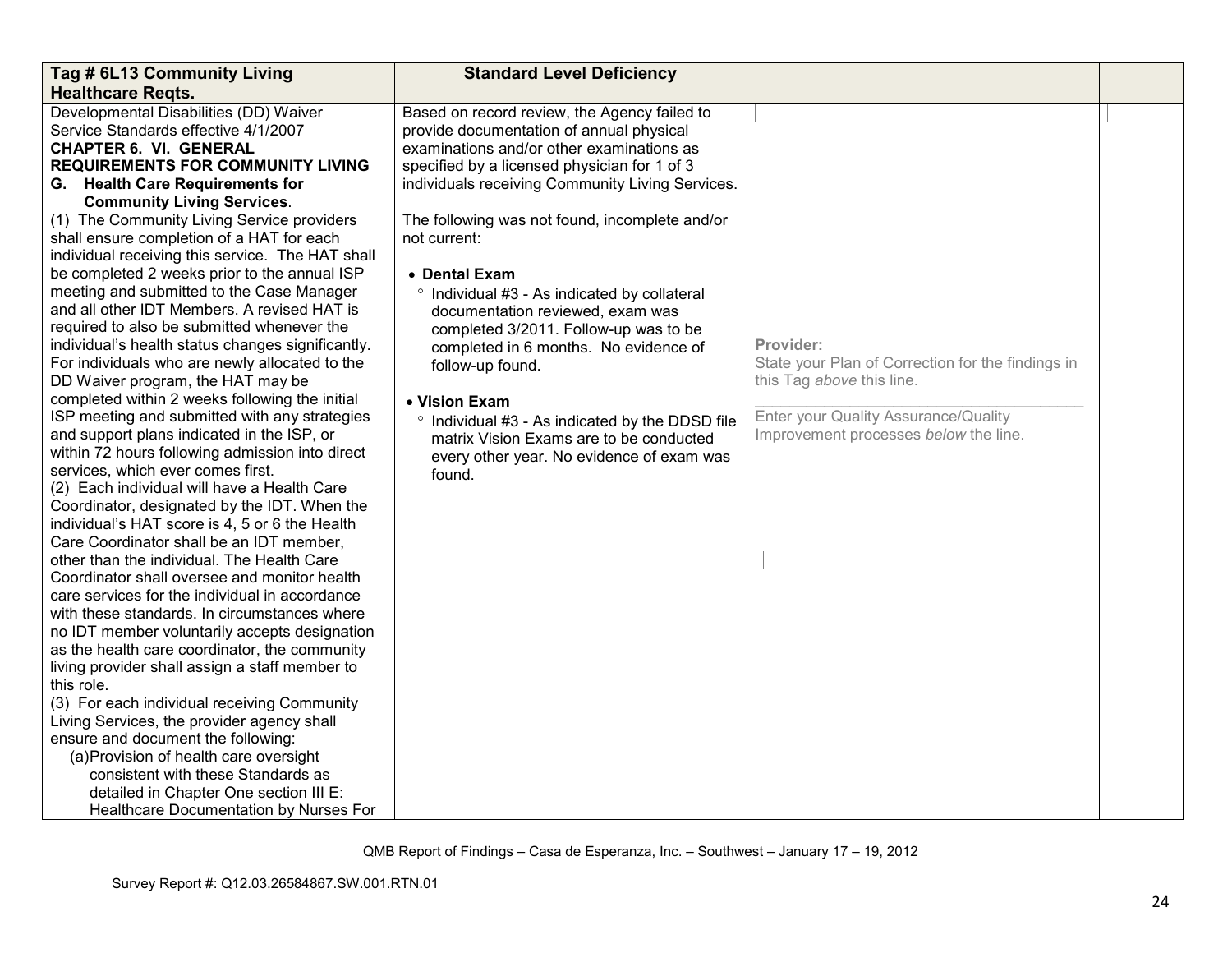| <b>Community Living Services, Community</b>      |  |  |
|--------------------------------------------------|--|--|
| Inclusion Services and Private Duty              |  |  |
| Nursing Services.                                |  |  |
| b) That each individual with a score of 4, 5,    |  |  |
| or 6 on the HAT, has a Health Care Plan          |  |  |
| developed by a licensed nurse.                   |  |  |
| (c) That an individual with chronic              |  |  |
| condition(s) with the potential to               |  |  |
| exacerbate into a life threatening               |  |  |
| condition, has Crisis Prevention/                |  |  |
| Intervention Plan(s) developed by a              |  |  |
| licensed nurse or other appropriate              |  |  |
| professional for each such condition.            |  |  |
| (4) That an average of 3 hours of documented     |  |  |
| nutritional counseling is available annually, if |  |  |
| recommended by the IDT.                          |  |  |
| (5) That the physical property and grounds are   |  |  |
| free of hazards to the individual's health and   |  |  |
| safety.                                          |  |  |
| (6) In addition, for each individual receiving   |  |  |
| Supported Living or Family Living Services, the  |  |  |
| provider shall verify and document the           |  |  |
| following:                                       |  |  |
| (a) The individual has a primary licensed        |  |  |
| physician;                                       |  |  |
| (b) The individual receives an annual            |  |  |
| physical examination and other                   |  |  |
| examinations as specified by a licensed          |  |  |
| physician;                                       |  |  |
| (c) The individual receives annual dental        |  |  |
| check-ups and other check-ups as                 |  |  |
| specified by a licensed dentist;                 |  |  |
| (d) The individual receives eye examinations     |  |  |
| as specified by a licensed optometrist or        |  |  |
| ophthalmologist; and                             |  |  |
| (e)Agency activities that occur as follow-up     |  |  |
| to medical appointments (e.g. treatment,         |  |  |
| visits to specialists, changes in                |  |  |
| medication or daily routine).                    |  |  |
|                                                  |  |  |
| NMAC 8.302.1.17 RECORD KEEPING AND               |  |  |
| <b>DOCUMENTATION REQUIREMENTS: A</b>             |  |  |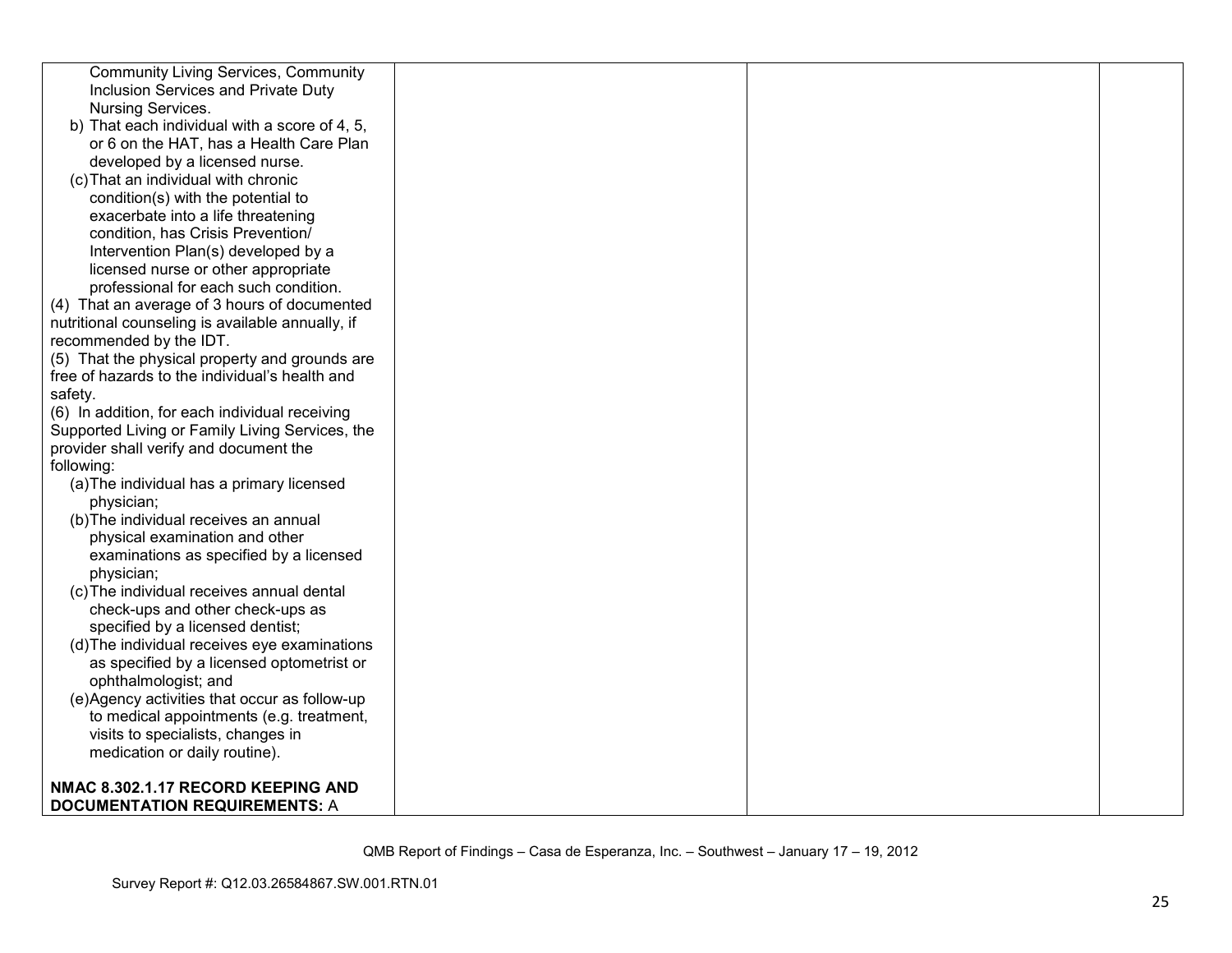| provider must maintain all the records<br>necessary to fully disclose the nature, quality,  |  |  |
|---------------------------------------------------------------------------------------------|--|--|
| amount and medical necessity of services                                                    |  |  |
| furnished to an eligible recipient who is                                                   |  |  |
| currently receiving or who has received                                                     |  |  |
| services in the past.                                                                       |  |  |
| B. Documentation of test results: Results of                                                |  |  |
| tests and services must be documented, which                                                |  |  |
| includes results of laboratory and radiology<br>procedures or progress following therapy or |  |  |
| treatment.                                                                                  |  |  |
|                                                                                             |  |  |
|                                                                                             |  |  |
|                                                                                             |  |  |
|                                                                                             |  |  |
|                                                                                             |  |  |
|                                                                                             |  |  |
|                                                                                             |  |  |
|                                                                                             |  |  |
|                                                                                             |  |  |
|                                                                                             |  |  |
|                                                                                             |  |  |
|                                                                                             |  |  |
|                                                                                             |  |  |
|                                                                                             |  |  |
|                                                                                             |  |  |
|                                                                                             |  |  |
|                                                                                             |  |  |
|                                                                                             |  |  |
|                                                                                             |  |  |
|                                                                                             |  |  |
|                                                                                             |  |  |
|                                                                                             |  |  |
|                                                                                             |  |  |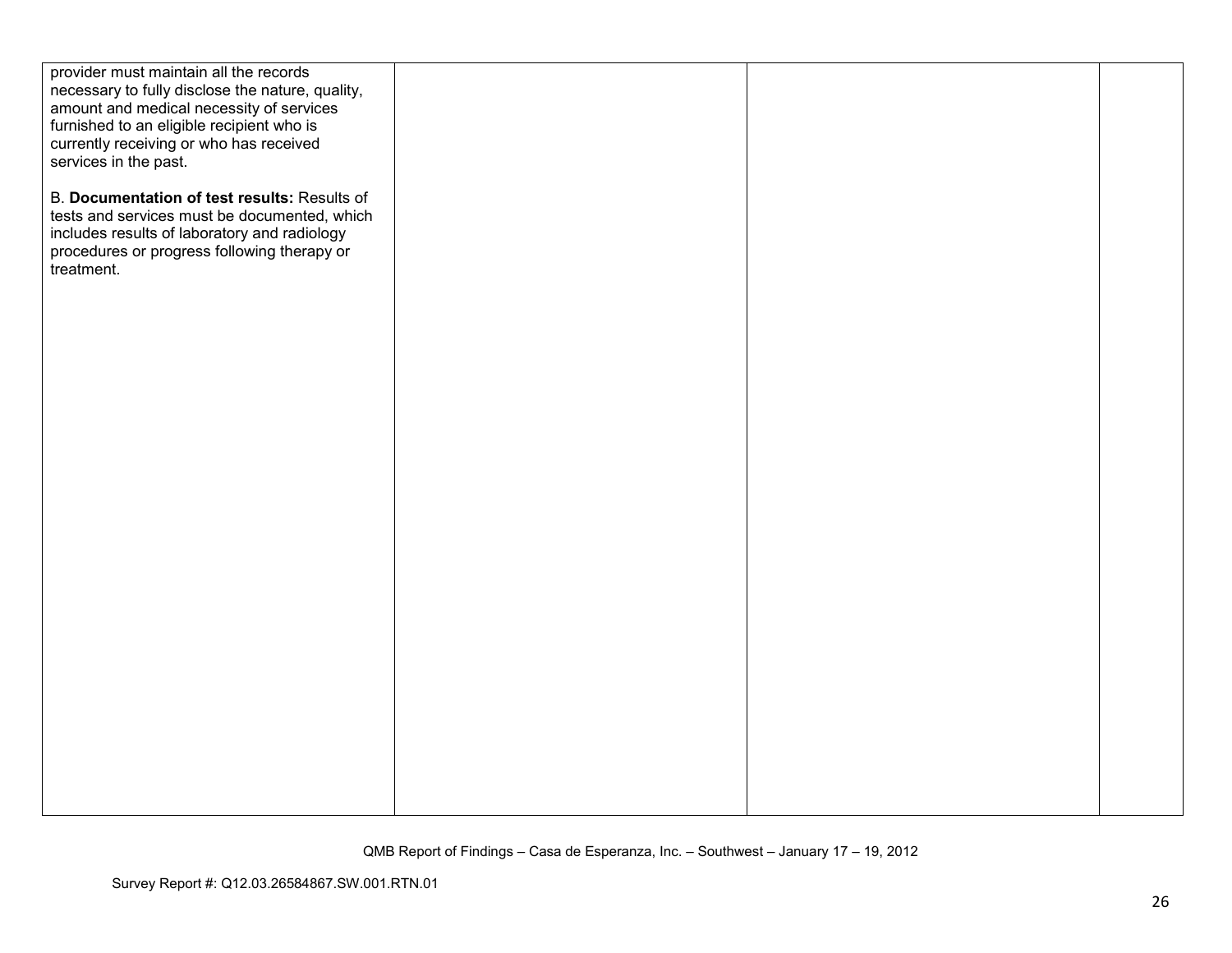| Tag # 6L25 Residential Health & Safety                                                                                                                                                                                                                                                                                                                                                                                                                                                                                                                                                                                                                                                                                                                                                                                                                                                                                                                                                                                                                                                                                                                                                                                                                                                                                                                                                                               | <b>Standard Level Deficiency</b>                                                                                                                                                                                                                                                                                                                                                                                                                                                                                                                                                                                                                                                                                                                                                                                                               |                                                                                                                                                                              |  |
|----------------------------------------------------------------------------------------------------------------------------------------------------------------------------------------------------------------------------------------------------------------------------------------------------------------------------------------------------------------------------------------------------------------------------------------------------------------------------------------------------------------------------------------------------------------------------------------------------------------------------------------------------------------------------------------------------------------------------------------------------------------------------------------------------------------------------------------------------------------------------------------------------------------------------------------------------------------------------------------------------------------------------------------------------------------------------------------------------------------------------------------------------------------------------------------------------------------------------------------------------------------------------------------------------------------------------------------------------------------------------------------------------------------------|------------------------------------------------------------------------------------------------------------------------------------------------------------------------------------------------------------------------------------------------------------------------------------------------------------------------------------------------------------------------------------------------------------------------------------------------------------------------------------------------------------------------------------------------------------------------------------------------------------------------------------------------------------------------------------------------------------------------------------------------------------------------------------------------------------------------------------------------|------------------------------------------------------------------------------------------------------------------------------------------------------------------------------|--|
| (Supported Living & Family Living)                                                                                                                                                                                                                                                                                                                                                                                                                                                                                                                                                                                                                                                                                                                                                                                                                                                                                                                                                                                                                                                                                                                                                                                                                                                                                                                                                                                   |                                                                                                                                                                                                                                                                                                                                                                                                                                                                                                                                                                                                                                                                                                                                                                                                                                                |                                                                                                                                                                              |  |
| Developmental Disabilities (DD) Waiver<br>Service Standards effective 4/1/2007<br><b>CHAPTER 6. VIII. COMMUNITY LIVING</b><br><b>SERVICE PROVIDER AGENCY</b>                                                                                                                                                                                                                                                                                                                                                                                                                                                                                                                                                                                                                                                                                                                                                                                                                                                                                                                                                                                                                                                                                                                                                                                                                                                         | Based on observation, the Agency failed to<br>ensure that each individual's residence met all<br>requirements within the standard for 3 of 3<br>Family Living residences.                                                                                                                                                                                                                                                                                                                                                                                                                                                                                                                                                                                                                                                                      |                                                                                                                                                                              |  |
| <b>REQUIREMENTS</b><br>L. Residence Requirements for Family<br><b>Living Services and Supported Living</b><br><b>Services</b><br>(1) Supported Living Services and Family<br>Living Services providers shall assure that<br>each individual's residence has:<br>(a) Battery operated or electric smoke<br>detectors, heat sensors, or a sprinkler<br>system installed in the residence;<br>(b) General-purpose first aid kit;<br>(c) When applicable due to an individual's<br>health status, a blood borne pathogens kit;<br>(d) Accessible written procedures for<br>emergency evacuation e.g. fire and<br>weather-related threats;<br>(e) Accessible telephone numbers of poison<br>control centers located within the line of<br>sight of the telephone;<br>Accessible written documentation of actual<br>(1)<br>evacuation drills occurring at least three<br>(3) times a year. For Supported Living<br>evacuation drills shall occur at least once<br>a year during each shift;<br>(g) Accessible written procedures for the safe<br>storage of all medications with dispensing<br>instructions for each individual that are<br>consistent with the Assisting with<br>Medication Administration training or each<br>individual's ISP; and<br>(h) Accessible written procedures for<br>emergency placement and relocation of<br>individuals in the event of an emergency<br>evacuation that makes the residence | The following items were not found, not<br>functioning or incomplete:<br><b>Family Living Requirements:</b><br>• Accessible written procedures for emergency<br>evacuation e.g. fire and weather-related<br>threats $(#3)$<br>• Accessible written procedures for the safe<br>storage of all medications with dispensing<br>instructions for each individual that are<br>consistent with the Assisting with Medication<br>Administration training or each individual's ISP<br>(#1 & 2)<br>• Accessible written procedures for emergency<br>placement and relocation of individuals in the<br>event of an emergency evacuation that makes<br>the residence unsuitable for occupancy. The<br>emergency evacuation procedures shall<br>address, but are not limited to, fire, chemical<br>and/or hazardous waste spills, and flooding<br>(#2 & 3) | Provider:<br>State your Plan of Correction for the findings in<br>this Tag above this line.<br>Enter your Quality Assurance/Quality<br>Improvement processes below the line. |  |
| unsuitable for occupancy. The emergency<br>evacuation procedures shall address, but                                                                                                                                                                                                                                                                                                                                                                                                                                                                                                                                                                                                                                                                                                                                                                                                                                                                                                                                                                                                                                                                                                                                                                                                                                                                                                                                  |                                                                                                                                                                                                                                                                                                                                                                                                                                                                                                                                                                                                                                                                                                                                                                                                                                                |                                                                                                                                                                              |  |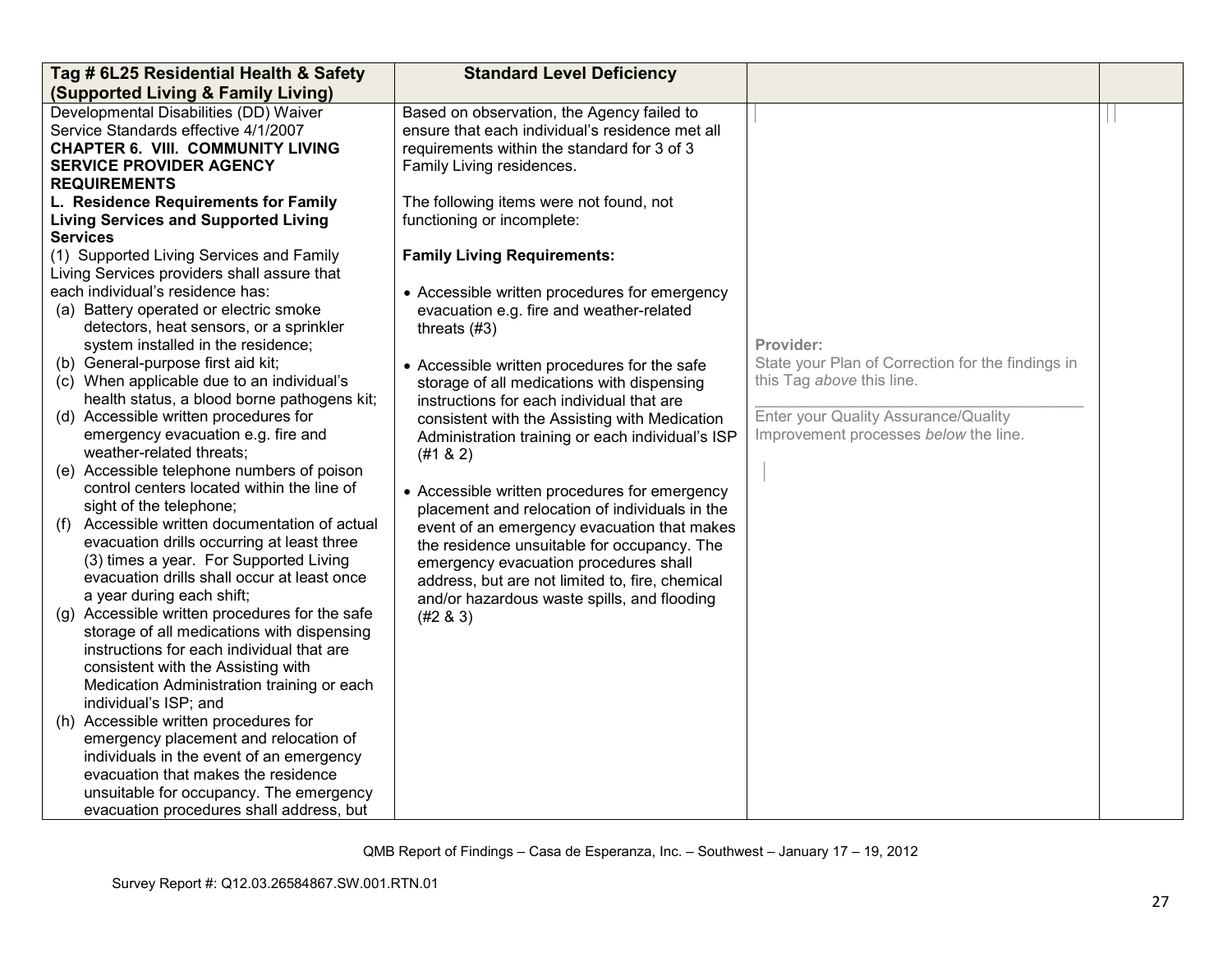| are not limited to, fire, chemical and/or<br>hazardous waste spills, and flooding. |  |  |
|------------------------------------------------------------------------------------|--|--|
|                                                                                    |  |  |
|                                                                                    |  |  |
|                                                                                    |  |  |
|                                                                                    |  |  |
|                                                                                    |  |  |
|                                                                                    |  |  |
|                                                                                    |  |  |
|                                                                                    |  |  |
|                                                                                    |  |  |
|                                                                                    |  |  |
|                                                                                    |  |  |
|                                                                                    |  |  |
|                                                                                    |  |  |
|                                                                                    |  |  |
|                                                                                    |  |  |
|                                                                                    |  |  |
|                                                                                    |  |  |
|                                                                                    |  |  |
|                                                                                    |  |  |
|                                                                                    |  |  |
|                                                                                    |  |  |
|                                                                                    |  |  |
|                                                                                    |  |  |
|                                                                                    |  |  |
|                                                                                    |  |  |
|                                                                                    |  |  |
|                                                                                    |  |  |
|                                                                                    |  |  |
|                                                                                    |  |  |
|                                                                                    |  |  |
|                                                                                    |  |  |
|                                                                                    |  |  |
|                                                                                    |  |  |
|                                                                                    |  |  |
|                                                                                    |  |  |
|                                                                                    |  |  |
|                                                                                    |  |  |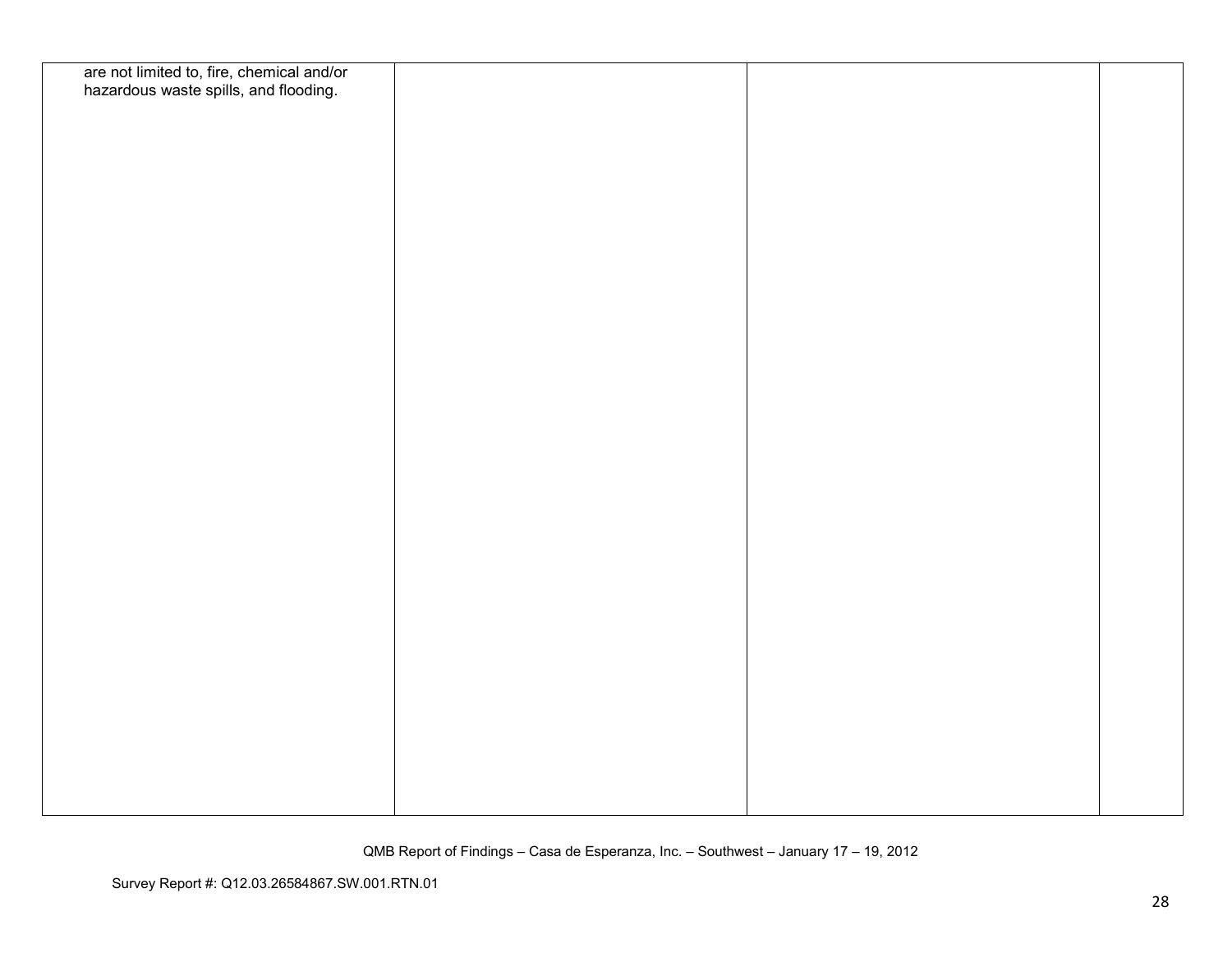| <b>Standard of Care</b>                                                        | <b>Deficiencies</b>                                                                                                         | <b>Agency Plan of Correction, On-going</b><br><b>QA/QI &amp; Responsible Party</b> | <b>Date</b><br><b>Due</b> |
|--------------------------------------------------------------------------------|-----------------------------------------------------------------------------------------------------------------------------|------------------------------------------------------------------------------------|---------------------------|
|                                                                                | CMS Assurance - Financial Accountability - State financial oversight exists to assure that claims are coded and paid for in |                                                                                    |                           |
|                                                                                | accordance with the reimbursement methodology specified in the approved waiver.                                             |                                                                                    |                           |
| Tag # 5136 Community Access                                                    | <b>Standard Level Deficiency</b>                                                                                            |                                                                                    |                           |
| <b>Reimbursement</b>                                                           |                                                                                                                             |                                                                                    |                           |
| Developmental Disabilities (DD) Waiver<br>Service Standards effective 4/1/2007 | Based on record review, the Agency failed to<br>provide written or electronic documentation as                              |                                                                                    |                           |
| <b>CHAPTER 1 III. PROVIDER AGENCY</b>                                          | evidence for each unit billed for Community                                                                                 |                                                                                    |                           |
| DOCUMENTATION OF SERVICE DELIVERY                                              | Access Services for 2 of 3 individuals.                                                                                     |                                                                                    |                           |
| <b>AND LOCATION</b>                                                            |                                                                                                                             |                                                                                    |                           |
| <b>General: All Provider Agencies shall</b><br>А.                              | Individual #1                                                                                                               |                                                                                    |                           |
| maintain all records necessary to fully                                        | October 2011                                                                                                                |                                                                                    |                           |
| disclose the service, quality, quantity and                                    | • The Agency billed 416 units of Community                                                                                  |                                                                                    |                           |
| clinical necessity furnished to individuals                                    | Access (H2021) from 10/16/2011 through                                                                                      |                                                                                    |                           |
| who are currently receiving services. The                                      | 10/31/2011. Documentation did not contain                                                                                   |                                                                                    |                           |
| Provider Agency records shall be<br>sufficiently detailed to substantiate the  | the following on 10/18, 19, 20, 21, 24, 25,<br>28, 29 & 30 to justify 416 units billed.                                     |                                                                                    |                           |
| date, time, individual name, servicing                                         | signature/authenticated name of the                                                                                         |                                                                                    |                           |
| Provider Agency, level of services, and                                        | staff providing the service.                                                                                                |                                                                                    |                           |
| length of a session of service billed.                                         | Documentation only contained one                                                                                            |                                                                                    |                           |
| Billable Units: The documentation of the<br>В.                                 | signature for each set of progress notes.                                                                                   | Provider:                                                                          |                           |
| billable time spent with an individual shall                                   |                                                                                                                             | State your Plan of Correction for the findings in                                  |                           |
| be kept on the written or electronic record                                    | Individual #4                                                                                                               | this Tag above this line.                                                          |                           |
| that is prepared prior to a request for                                        | September 2011                                                                                                              |                                                                                    |                           |
| reimbursement from the HSD. For each                                           | • The Agency billed 145 units of Community                                                                                  | Enter your Quality Assurance/Quality                                               |                           |
| unit billed, the record shall contain the<br>following:                        | Access (H2021) from 9/1/2011 through                                                                                        | Improvement processes below the line.                                              |                           |
| Date, start and end time of each service<br>(1)                                | 9/30/2011. Documentation did not contain                                                                                    |                                                                                    |                           |
| encounter or other billable service interval;                                  | the following on 9/2, 9, 12, 14, 16 & 19 to<br>justify 145 units billed.                                                    |                                                                                    |                           |
| A description of what occurred during the<br>(2)                               | signature/authenticated name of the                                                                                         |                                                                                    |                           |
| encounter or service interval; and                                             | staff providing the service.                                                                                                |                                                                                    |                           |
| The signature or authenticated name of<br>(3)                                  | Documentation only contained one                                                                                            |                                                                                    |                           |
| staff providing the service.                                                   | signature for each set of progress notes.                                                                                   |                                                                                    |                           |
| MAD-MR: 03-59 Eff 1/1/2004                                                     | October 2011                                                                                                                |                                                                                    |                           |
| 8.314.1 BI RECORD KEEPING AND                                                  | • The Agency billed 52 units of Community                                                                                   |                                                                                    |                           |
| <b>DOCUMENTATION REQUIREMENTS:</b>                                             | Access (H2021) from 10/1/2011 through                                                                                       |                                                                                    |                           |
| Providers must maintain all records necessary                                  | 10/16/2011. Documentation did not contain                                                                                   |                                                                                    |                           |
| to fully disclose the extent of the services                                   |                                                                                                                             |                                                                                    |                           |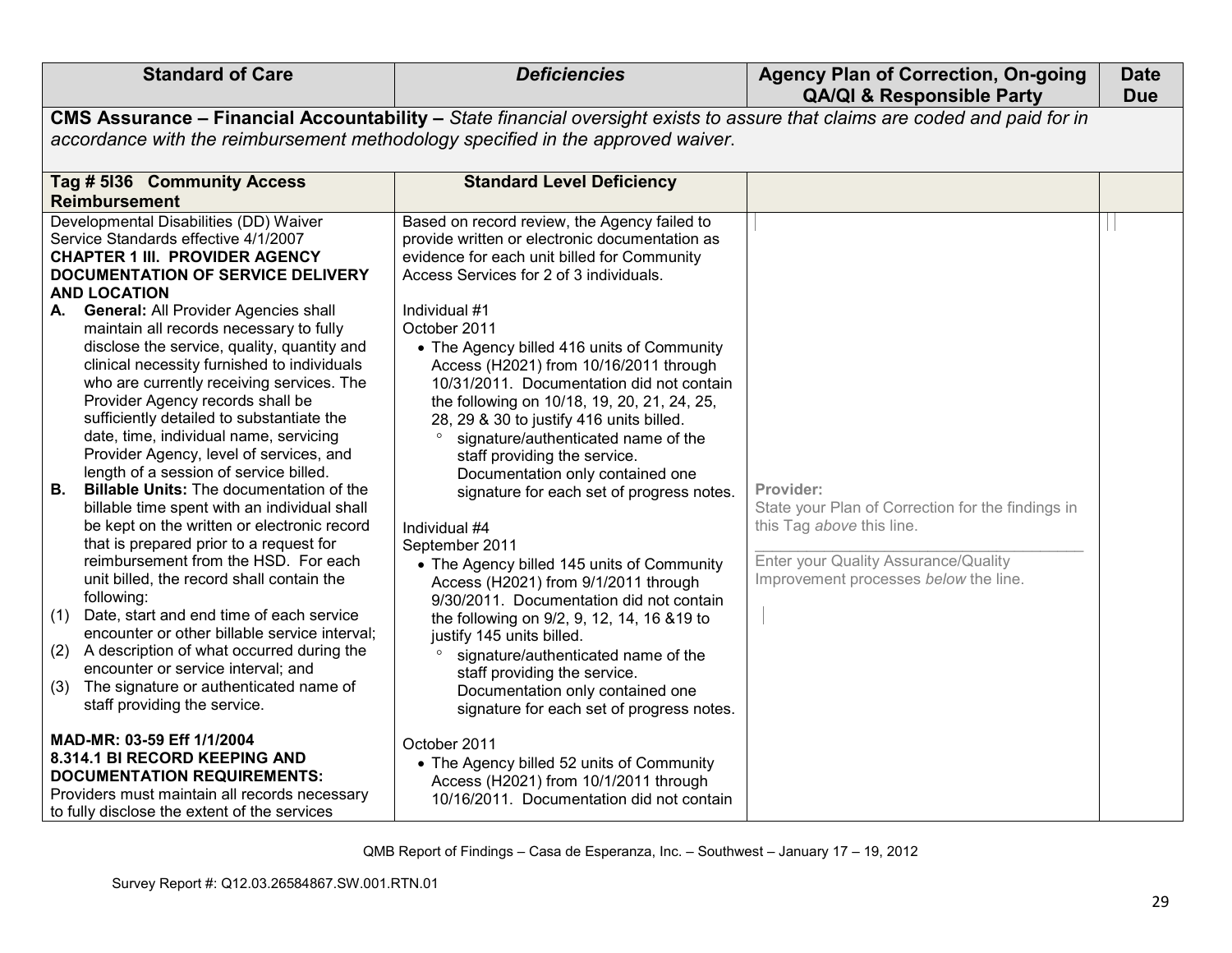| provided to the Medicaid recipient. Services<br>that have been billed to Medicaid, but are not<br>substantiated in a treatment plan and/or patient<br>records for the recipient are subject to<br>recoupment.                                                                                                                                                                                                                   | the following on 10/3 & 7 to justify 52 units<br>billed.<br>$\circ$<br>signature/authenticated name of the<br>staff providing the service.<br>Documentation only contained one |  |
|---------------------------------------------------------------------------------------------------------------------------------------------------------------------------------------------------------------------------------------------------------------------------------------------------------------------------------------------------------------------------------------------------------------------------------|--------------------------------------------------------------------------------------------------------------------------------------------------------------------------------|--|
| Developmental Disabilities (DD) Waiver<br>Service Standards effective 4/1/2007<br><b>CHAPTER 5 XI. COMMUNITY ACCESS</b><br><b>SERVICES REQUIREMENTS</b><br><b>G. Reimbursement</b><br>(1) Billable Unit: A billable unit is defined as<br>one-quarter hour of service.                                                                                                                                                          | signature for each set of progress notes.                                                                                                                                      |  |
| (2) Billable Activities: The Community Access<br>Provider Agency can bill for those activities<br>listed in the Community Access Scope of<br>Service. Billable units are typically provided<br>face-to-face but time spent in non face-to-face<br>activity may be claimed under the following<br>conditions:                                                                                                                    |                                                                                                                                                                                |  |
| (a) Time that is non face-to-face is<br>documented separately and clearly<br>identified as to the nature of the activity,<br>and is tied directly to the individual's<br>ISP, Action Plan;<br>(b) Time that is non face-to-face involves<br>outreach and identification and training<br>of community connections and natural<br>supports; and<br>(c) Non face-to-face hours do not exceed<br>10% of the monthly billable hours. |                                                                                                                                                                                |  |
| (3) Non-Billable Activities: Activities that the<br>service Provider Agency may need to conduct,<br>but which are not separately billable activities,<br>may include:                                                                                                                                                                                                                                                           |                                                                                                                                                                                |  |
| (a) Time and expense for training service<br>personnel;<br>(b) Supervision of agency staff;                                                                                                                                                                                                                                                                                                                                     |                                                                                                                                                                                |  |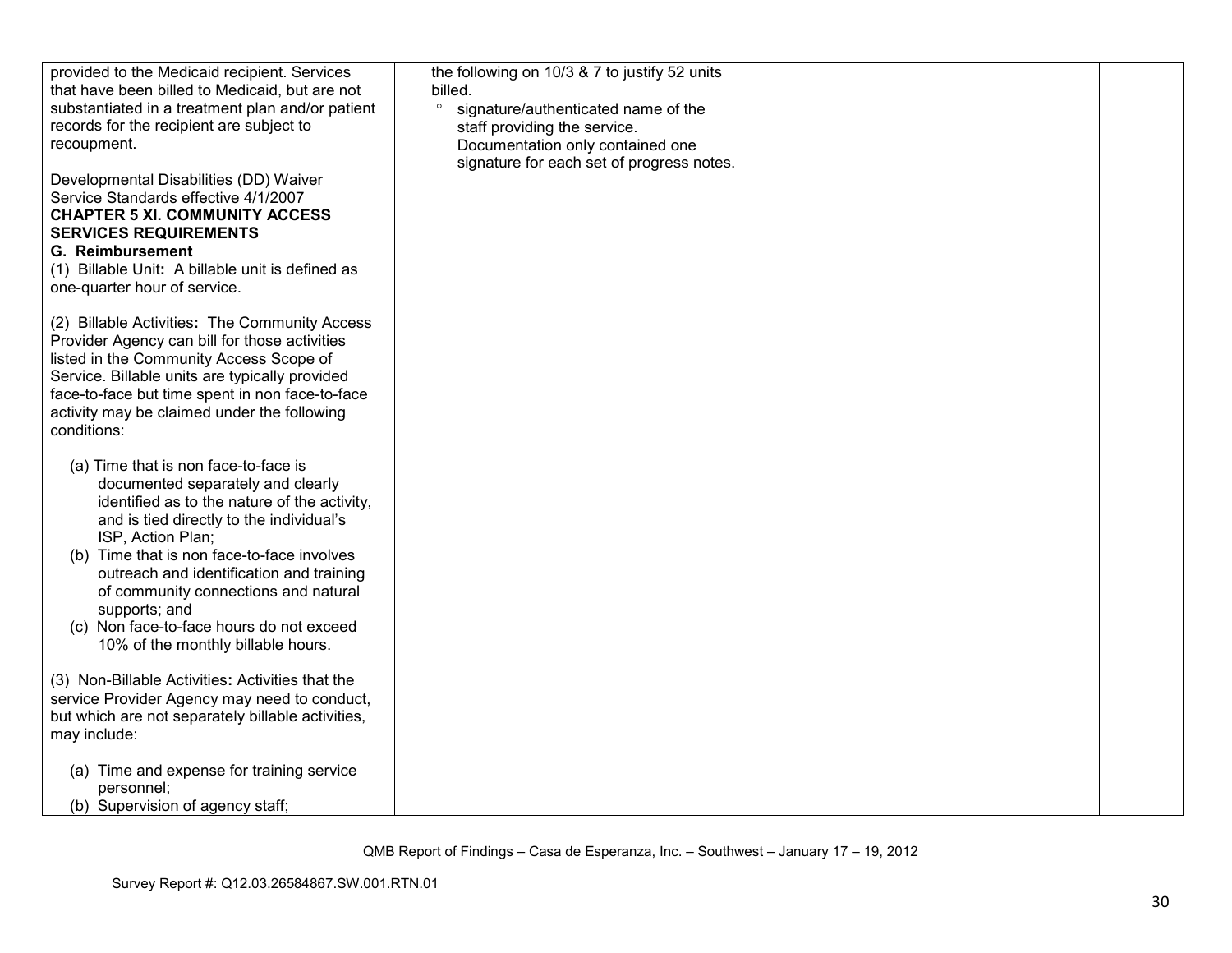| (c) Service documentation and billing                                                                 |  |  |
|-------------------------------------------------------------------------------------------------------|--|--|
|                                                                                                       |  |  |
| activities; or<br>(d) Time the individual spends in segregated<br>facility-based settings activities. |  |  |
|                                                                                                       |  |  |
|                                                                                                       |  |  |
|                                                                                                       |  |  |
|                                                                                                       |  |  |
|                                                                                                       |  |  |
|                                                                                                       |  |  |
|                                                                                                       |  |  |
|                                                                                                       |  |  |
|                                                                                                       |  |  |
|                                                                                                       |  |  |
|                                                                                                       |  |  |
|                                                                                                       |  |  |
|                                                                                                       |  |  |
|                                                                                                       |  |  |
|                                                                                                       |  |  |
|                                                                                                       |  |  |
|                                                                                                       |  |  |
|                                                                                                       |  |  |
|                                                                                                       |  |  |
|                                                                                                       |  |  |
|                                                                                                       |  |  |
|                                                                                                       |  |  |
|                                                                                                       |  |  |
|                                                                                                       |  |  |
|                                                                                                       |  |  |
|                                                                                                       |  |  |
|                                                                                                       |  |  |
|                                                                                                       |  |  |
|                                                                                                       |  |  |
|                                                                                                       |  |  |
|                                                                                                       |  |  |
|                                                                                                       |  |  |
|                                                                                                       |  |  |
|                                                                                                       |  |  |
|                                                                                                       |  |  |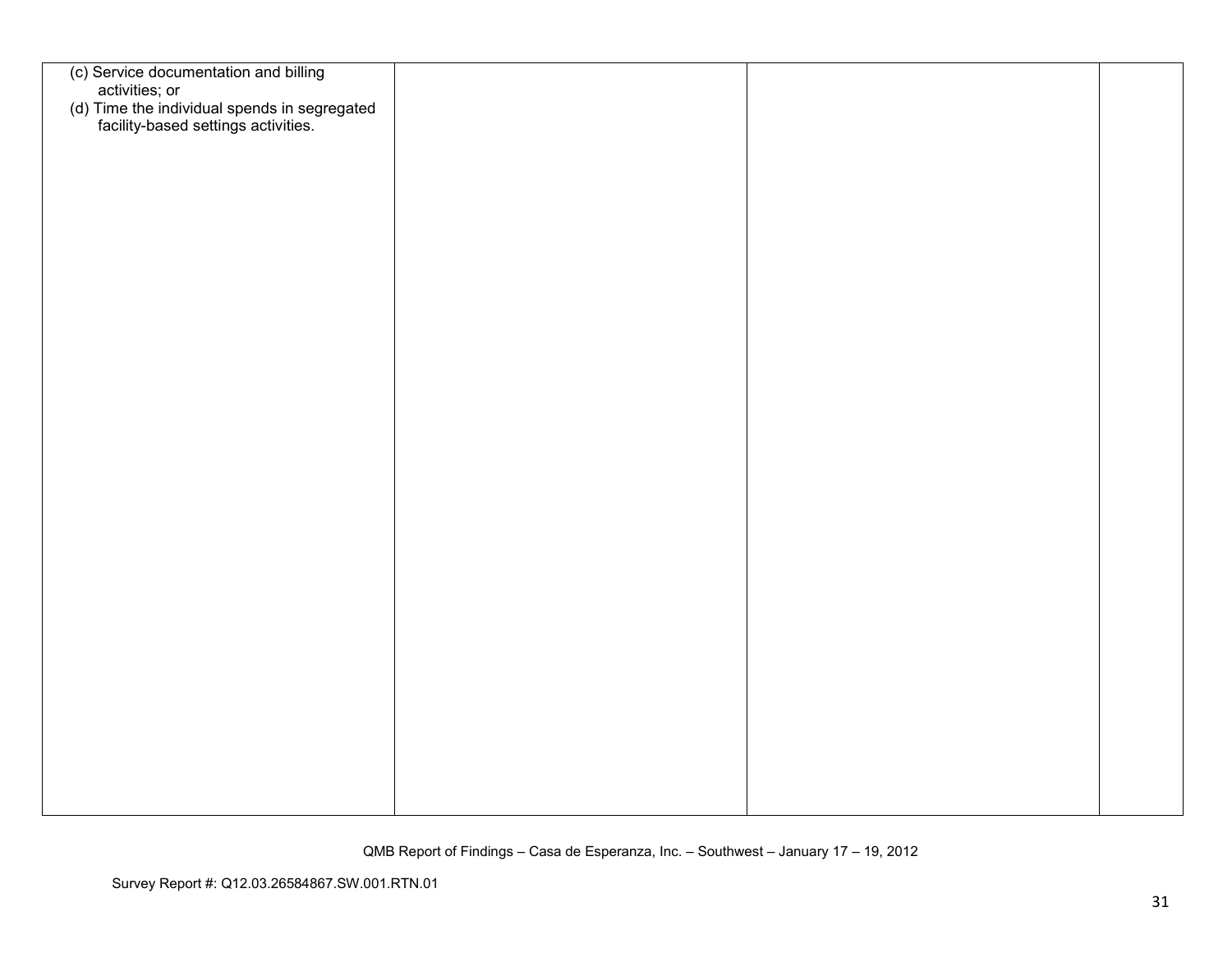|                 | Tag # 6L27 Family Living                                                                                                                                                                                                                                                                                                                                                                                                                                                                                                                                                                                                                                                                                                                                                                                                                          | <b>Standard Level Deficiency</b>                                                                                                                                                                                                                                                                                                                              |                                                                                                                                                                              |  |
|-----------------|---------------------------------------------------------------------------------------------------------------------------------------------------------------------------------------------------------------------------------------------------------------------------------------------------------------------------------------------------------------------------------------------------------------------------------------------------------------------------------------------------------------------------------------------------------------------------------------------------------------------------------------------------------------------------------------------------------------------------------------------------------------------------------------------------------------------------------------------------|---------------------------------------------------------------------------------------------------------------------------------------------------------------------------------------------------------------------------------------------------------------------------------------------------------------------------------------------------------------|------------------------------------------------------------------------------------------------------------------------------------------------------------------------------|--|
|                 | <b>Reimbursement</b>                                                                                                                                                                                                                                                                                                                                                                                                                                                                                                                                                                                                                                                                                                                                                                                                                              |                                                                                                                                                                                                                                                                                                                                                               |                                                                                                                                                                              |  |
|                 | Developmental Disabilities (DD) Waiver<br>Service Standards effective 4/1/2007<br><b>CHAPTER 1 III. PROVIDER AGENCY</b><br><b>DOCUMENTATION OF SERVICE DELIVERY</b><br><b>AND LOCATION</b>                                                                                                                                                                                                                                                                                                                                                                                                                                                                                                                                                                                                                                                        | Based on record review, the Agency failed to<br>provide written or electronic documentation as<br>evidence for each unit billed for Family Living<br>Services for 2 of 3 individuals.                                                                                                                                                                         |                                                                                                                                                                              |  |
| А.<br>В.<br>(1) | <b>General: All Provider Agencies shall</b><br>maintain all records necessary to fully<br>disclose the service, quality, quantity and<br>clinical necessity furnished to individuals<br>who are currently receiving services. The<br>Provider Agency records shall be<br>sufficiently detailed to substantiate the<br>date, time, individual name, servicing<br>Provider Agency, level of services, and<br>length of a session of service billed.<br><b>Billable Units: The documentation of the</b><br>billable time spent with an individual shall<br>be kept on the written or electronic record<br>that is prepared prior to a request for<br>reimbursement from the HSD. For each<br>unit billed, the record shall contain the<br>following:<br>Date, start and end time of each service<br>encounter or other billable service<br>interval; | Individual #1<br>November<br>• The Agency billed 14 units of Family Living<br>(T2033) from 10/28/2011 through<br>11/8/2011. Documentation received<br>accounted for 11 units.<br>Individual #3<br>October<br>• The Agency billed 12 units of Family Living<br>(T2033) from 9/28/2011 through<br>10/10/2011. Documentation received<br>accounted for 10 units. | Provider:<br>State your Plan of Correction for the findings in<br>this Tag above this line.<br>Enter your Quality Assurance/Quality<br>Improvement processes below the line. |  |
| (2)<br>(3)      | A description of what occurred during the<br>encounter or service interval; and<br>The signature or authenticated name of<br>staff providing the service.                                                                                                                                                                                                                                                                                                                                                                                                                                                                                                                                                                                                                                                                                         |                                                                                                                                                                                                                                                                                                                                                               |                                                                                                                                                                              |  |
|                 | MAD-MR: 03-59 Eff 1/1/2004<br>8.314.1 BI RECORD KEEPING AND<br><b>DOCUMENTATION REQUIREMENTS:</b><br>Providers must maintain all records necessary<br>to fully disclose the extent of the services<br>provided to the Medicaid recipient. Services<br>that have been billed to Medicaid, but are not<br>substantiated in a treatment plan and/or<br>patient records for the recipient are subject to<br>recoupment.                                                                                                                                                                                                                                                                                                                                                                                                                               |                                                                                                                                                                                                                                                                                                                                                               |                                                                                                                                                                              |  |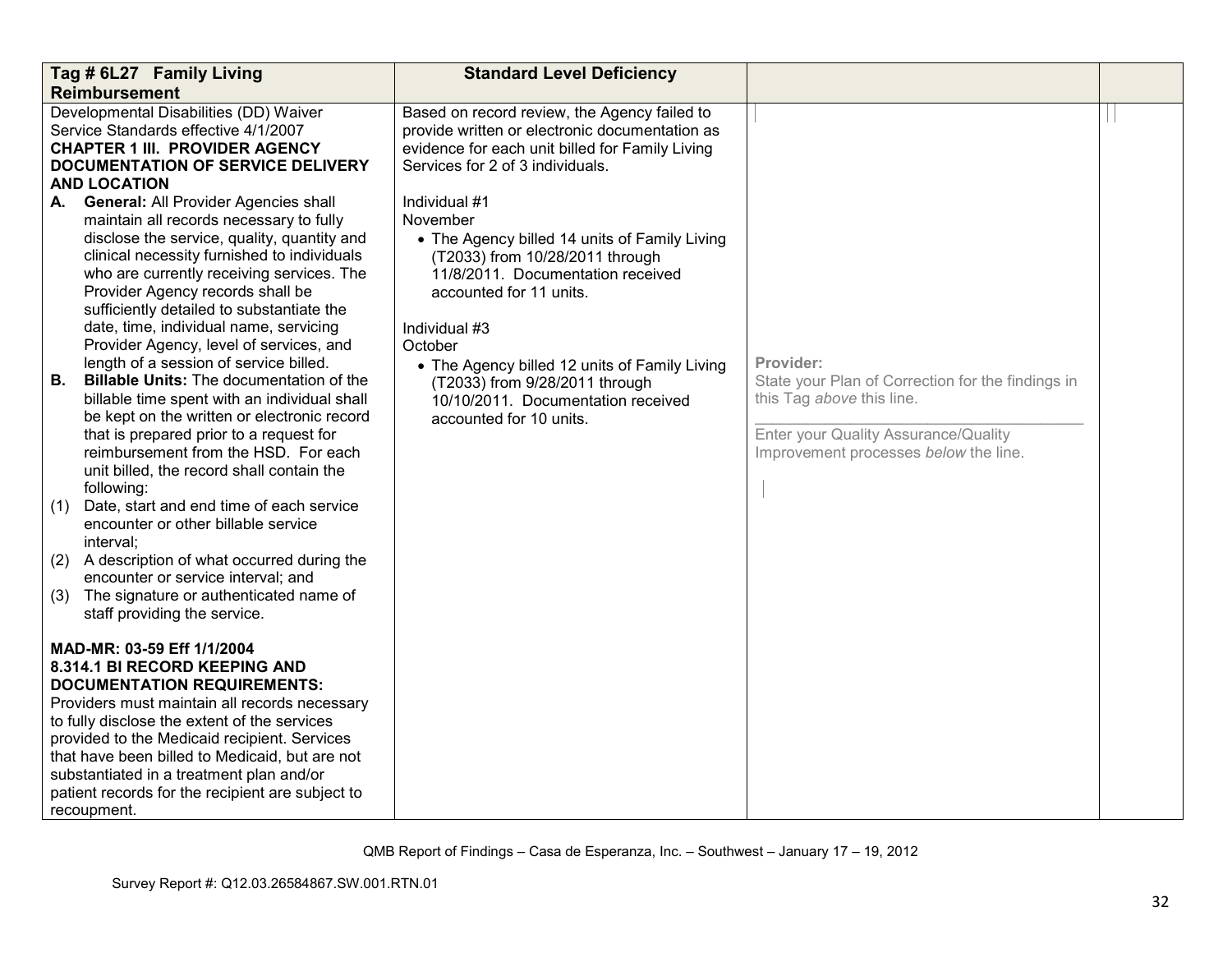| Developmental Disabilities (DD) Waiver<br>Service Standards effective 4/1/2007<br><b>CHAPTER 6. IX. REIMBURSEMENT FOR</b><br><b>COMMUNITY LIVING SERVICES</b><br>B. Reimbursement for Family Living Services<br>(1) Billable Unit: The billable unit for Family<br>Living Services is a daily rate for each<br>individual in the residence. A maximum of<br>340 days (billable units) are allowed per<br>ISP year.                                                                                                                                                                                                                                        |  |  |
|-----------------------------------------------------------------------------------------------------------------------------------------------------------------------------------------------------------------------------------------------------------------------------------------------------------------------------------------------------------------------------------------------------------------------------------------------------------------------------------------------------------------------------------------------------------------------------------------------------------------------------------------------------------|--|--|
| (2) Billable Activities shall include:<br>(a) Direct support provided to an individual<br>in the residence any portion of the day;<br>(b) Direct support provided to an individual<br>by the Family Living Services direct<br>support or substitute care provider<br>away from the residence (e.g., in the<br>community); and<br>(c) Any other activities provided in<br>accordance with the Scope of Services.                                                                                                                                                                                                                                           |  |  |
| (3) Non-Billable Activities shall include:<br>(a) The Family Living Services Provider<br>Agency may not bill the for room and<br>board;<br>(b) Personal care, nutritional counseling<br>and nursing supports may not be billed<br>as separate services for an individual<br>receiving Family Living Services; and<br>(c) Family Living services may not be<br>billed for the same time period as<br>Respite.<br>(d) The Family Living Services Provider<br>Agency may not bill on days when an<br>individual is hospitalized or in an<br>institutional care setting. For this<br>purpose a day is counted from one<br>midnight to the following midnight. |  |  |
| Developmental Disabilities (DD) Waiver                                                                                                                                                                                                                                                                                                                                                                                                                                                                                                                                                                                                                    |  |  |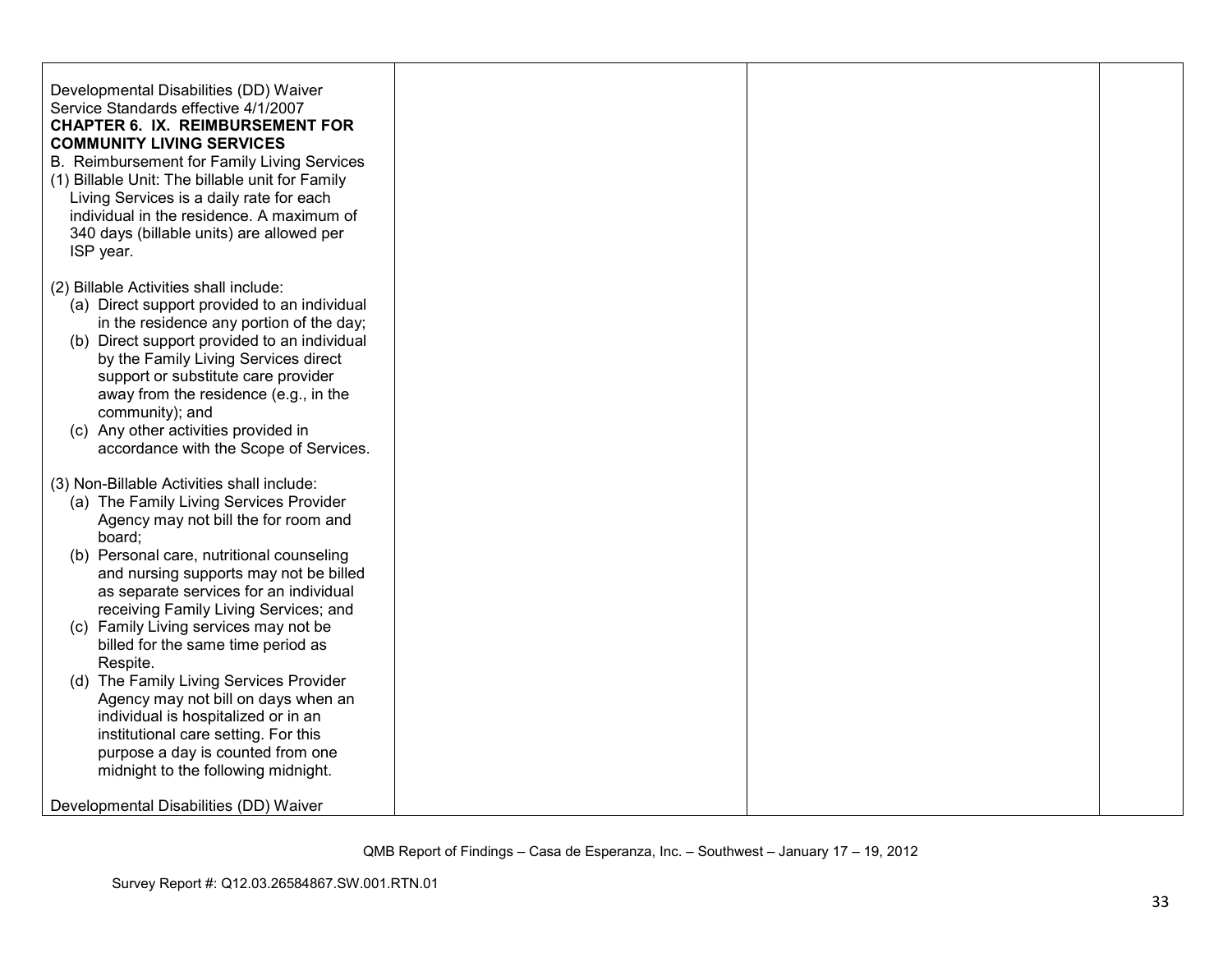| Service Standards effective 4/1/2007 -<br><b>Chapter 6 - COMMUNITY LIVING</b><br><b>SERVICES</b><br>III. REQUIREMENTS UNIQUE TO FAMILY<br><b>LIVING SERVICES</b>                                                                                                                                                                                                                                                                       |  |  |
|----------------------------------------------------------------------------------------------------------------------------------------------------------------------------------------------------------------------------------------------------------------------------------------------------------------------------------------------------------------------------------------------------------------------------------------|--|--|
| C. Service Limitations. Family Living<br>Services cannot be provided in conjunction<br>with any other Community Living Service,<br>Personal Support Service, Private Duty<br>Nursing, or Nutritional Counseling. In<br>addition, Family Living may not be delivered<br>during the same time as respite; therefore, a<br>specified deduction to the daily rate for Family<br>Living shall be made for each unit of respite<br>received. |  |  |
| Developmental Disabilities (DD) Waiver<br>Service Standards effective 4/1/2007 -<br><b>DEFINITIONS</b><br><b>SUBSTITUTE CARE</b> means the provision of<br>family living services by an agency staff or<br>subcontractor during a planned/scheduled or<br>emergency absence of the direct service<br>provider.                                                                                                                         |  |  |
| <b>RESPITE</b> means a support service to allow<br>the primary caregiver to take a break from<br>care giving responsibilities while maintaining<br>adequate supervision and support to the<br>individual during the absence of the primary<br>caregiver.                                                                                                                                                                               |  |  |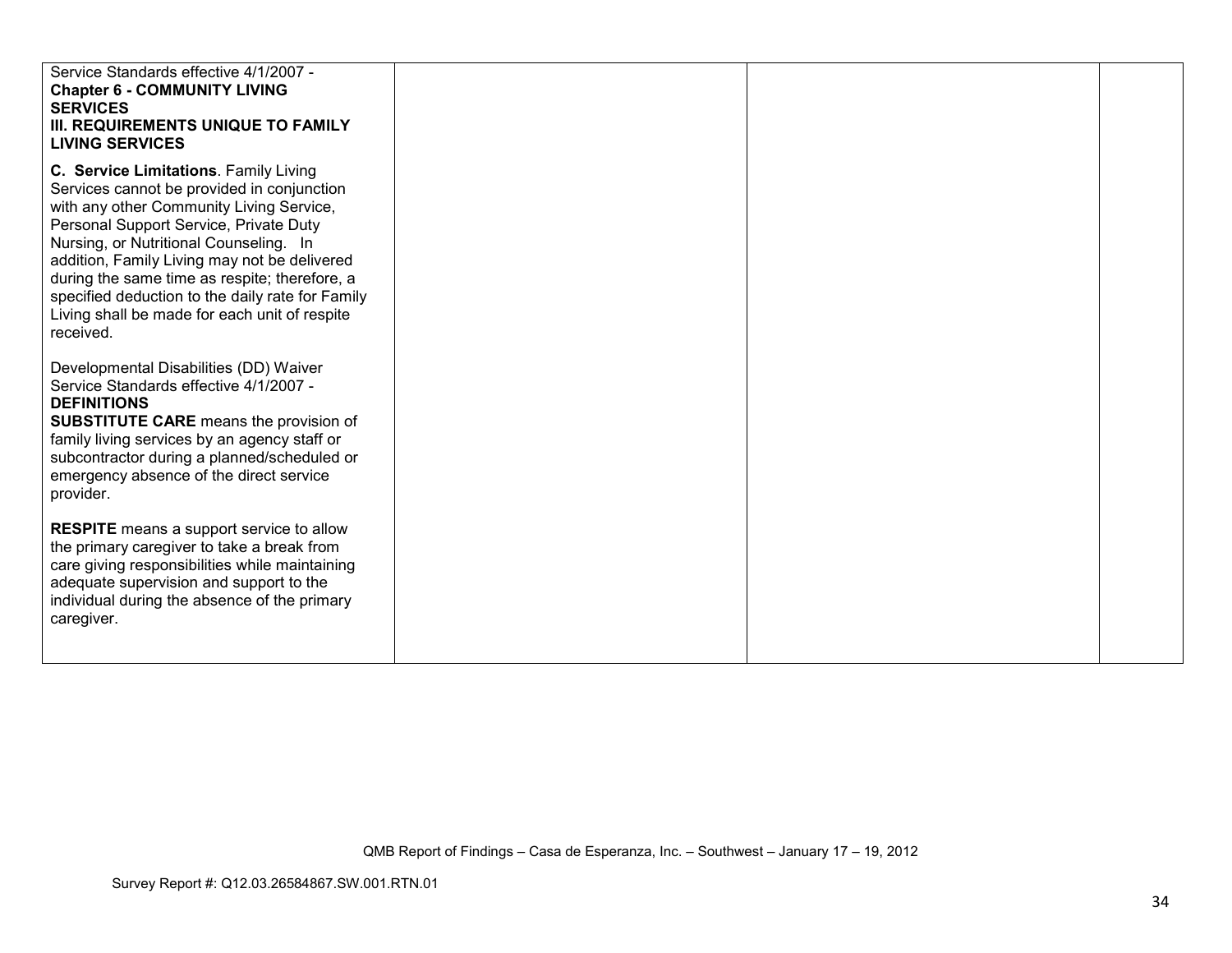

SUSANA MARTINEZ, GOVERNOR

CATHERINE D. TORRES, M.D., CABINET SECRETARY

Date: June 18, 2012

| To:             | CeCe Hunter, Service Coordinator & Owner |
|-----------------|------------------------------------------|
| Provider:       | Casa de Esperanza, Inc.                  |
| Address:        | 3903 Shady Brook Ct.                     |
| State/Zip:      | Las Cruces, NM 88005                     |
| E-mail Address: | casadeesperanzainc@gmail.com             |

| Region:           | Southwest                                                               |
|-------------------|-------------------------------------------------------------------------|
| Survey Date:      | January 17 - 19, 2012                                                   |
| Program Surveyed: | Developmental Disabilities Waiver                                       |
| Service Surveyed: | Living Supports (Family Living) & Inclusion Supports (Community Access) |
| Survey Type:      | Routine                                                                 |

Dear Ms. Hunter;

The Division of Health Improvement/Quality Management Bureau has received, reviewed and approved the supporting documents you submitted for your Plan of Correction. The documents you provided verified that all previously cited survey Deficiencies have been corrected.

## **The Plan of Correction process is now complete.**

## **Furthermore, your agency is now determined to be in Compliance with all Conditions of Participation.**

To maintain ongoing compliance with standards and regulations, continue to use the Quality Assurance (self-auditing) processes you described in your Plan of Correction.